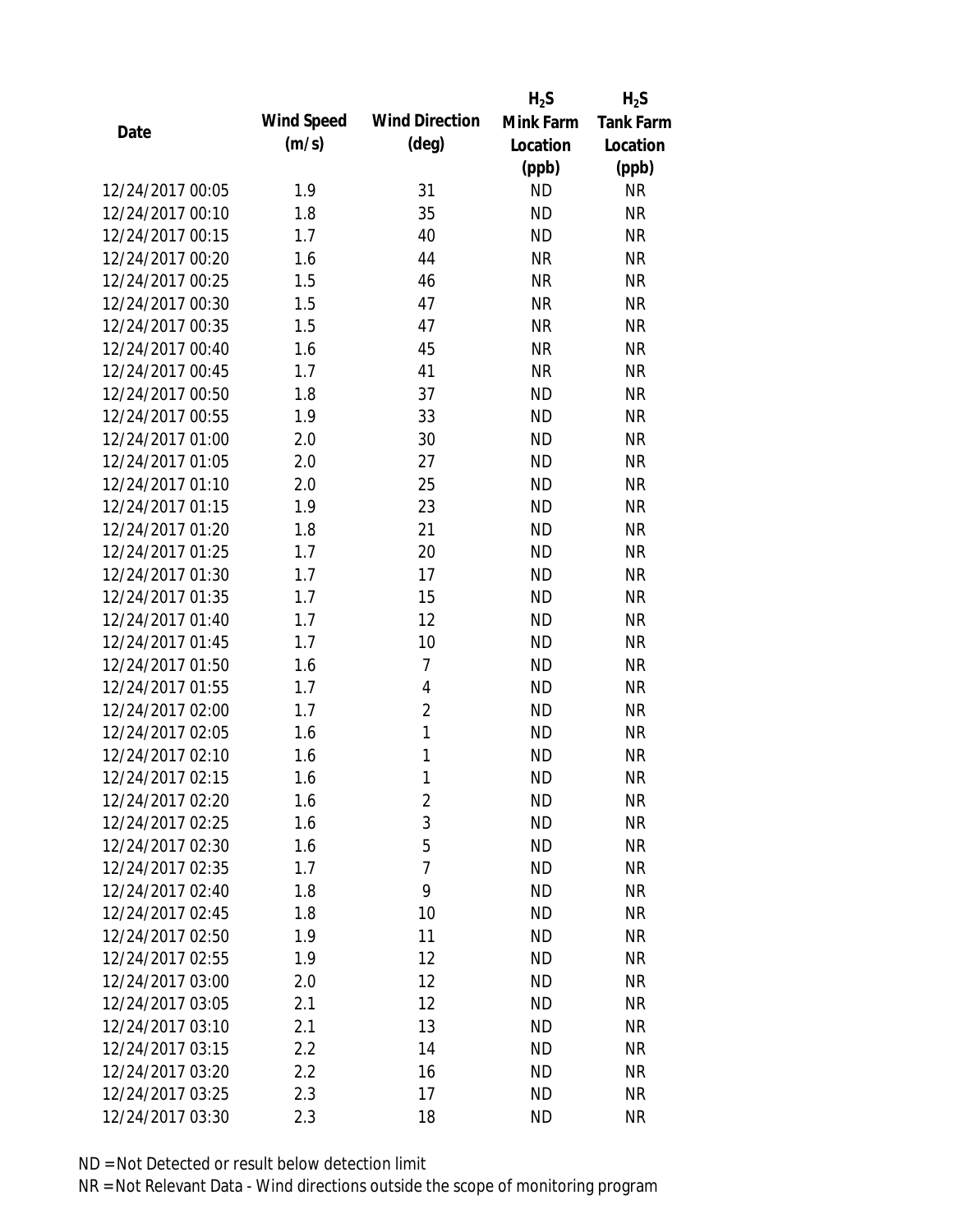|                  |            |                       | $H_2S$    | $H_2S$           |
|------------------|------------|-----------------------|-----------|------------------|
| Date             | Wind Speed | <b>Wind Direction</b> | Mink Farm | <b>Tank Farm</b> |
|                  | (m/s)      | $(\text{deg})$        | Location  | Location         |
|                  |            |                       | (ppb)     | (ppb)            |
| 12/24/2017 03:35 | 2.3        | 20                    | <b>ND</b> | <b>NR</b>        |
| 12/24/2017 03:40 | 2.4        | 21                    | <b>ND</b> | <b>NR</b>        |
| 12/24/2017 03:45 | 2.5        | 22                    | <b>ND</b> | <b>NR</b>        |
| 12/24/2017 03:50 | 2.6        | 23                    | <b>ND</b> | <b>NR</b>        |
| 12/24/2017 03:55 | 2.7        | 24                    | <b>ND</b> | <b>NR</b>        |
| 12/24/2017 04:00 | 2.9        | 25                    | <b>ND</b> | <b>NR</b>        |
| 12/24/2017 04:05 | 3.0        | 26                    | <b>ND</b> | <b>NR</b>        |
| 12/24/2017 04:10 | 3.1        | 28                    | <b>ND</b> | <b>NR</b>        |
| 12/24/2017 04:15 | 3.1        | 29                    | <b>ND</b> | <b>NR</b>        |
| 12/24/2017 04:20 | 3.1        | 31                    | <b>ND</b> | <b>NR</b>        |
| 12/24/2017 04:25 | 3.0        | 32                    | <b>ND</b> | <b>NR</b>        |
| 12/24/2017 04:30 | 3.0        | 33                    | <b>ND</b> | <b>NR</b>        |
| 12/24/2017 04:35 | 2.9        | 34                    | <b>ND</b> | <b>NR</b>        |
| 12/24/2017 04:40 | 2.8        | 34                    | <b>ND</b> | <b>NR</b>        |
| 12/24/2017 04:45 | 2.7        | 35                    | <b>ND</b> | <b>NR</b>        |
| 12/24/2017 04:50 | 2.7        | 35                    | <b>ND</b> | <b>NR</b>        |
| 12/24/2017 04:55 | 2.6        | 36                    | <b>ND</b> | <b>NR</b>        |
| 12/24/2017 05:00 | 2.5        | 36                    | <b>ND</b> | <b>NR</b>        |
| 12/24/2017 05:05 | 2.4        | 36                    | <b>ND</b> | <b>NR</b>        |
| 12/24/2017 05:10 | 2.4        | 35                    | <b>ND</b> | <b>NR</b>        |
| 12/24/2017 05:15 | 2.4        | 33                    | <b>ND</b> | <b>NR</b>        |
| 12/24/2017 05:20 | 2.4        | 30                    | <b>ND</b> | <b>NR</b>        |
| 12/24/2017 05:25 | 2.4        | 27                    | <b>ND</b> | <b>NR</b>        |
| 12/24/2017 05:30 | 2.5        | 23                    | <b>ND</b> | <b>NR</b>        |
| 12/24/2017 05:35 | 2.6        | 20                    | <b>ND</b> | <b>NR</b>        |
| 12/24/2017 05:40 | 2.6        | 17                    | <b>ND</b> | <b>NR</b>        |
| 12/24/2017 05:45 | 2.7        | 14                    | <b>ND</b> | <b>NR</b>        |
| 12/24/2017 05:50 | 2.7        | 13                    | <b>ND</b> | <b>NR</b>        |
| 12/24/2017 05:55 | 2.7        | 13                    | <b>ND</b> | <b>NR</b>        |
| 12/24/2017 06:00 | 2.7        | 13                    | ND        | <b>NR</b>        |
| 12/24/2017 06:05 | 2.6        | 13                    | <b>ND</b> | <b>NR</b>        |
| 12/24/2017 06:10 | 2.5        | 12                    | <b>ND</b> | <b>NR</b>        |
| 12/24/2017 06:15 | 2.5        | 12                    | <b>ND</b> | <b>NR</b>        |
| 12/24/2017 06:20 | 2.4        | 12                    | <b>ND</b> | <b>NR</b>        |
| 12/24/2017 06:25 | 2.3        | 11                    | <b>ND</b> | <b>NR</b>        |
| 12/24/2017 06:30 | 2.2        | 10                    | <b>ND</b> | <b>NR</b>        |
| 12/24/2017 06:35 | 2.2        | 9                     | <b>ND</b> | <b>NR</b>        |
| 12/24/2017 06:40 | 2.2        | 9                     | <b>ND</b> | <b>NR</b>        |
| 12/24/2017 06:45 | 2.3        | 9                     | <b>ND</b> | <b>NR</b>        |
| 12/24/2017 06:50 | 2.3        | 8                     | <b>ND</b> | <b>NR</b>        |
| 12/24/2017 06:55 | 2.3        | 8                     | <b>ND</b> | <b>NR</b>        |
| 12/24/2017 07:00 | 2.4        | 8                     | <b>ND</b> | <b>NR</b>        |
|                  |            |                       |           |                  |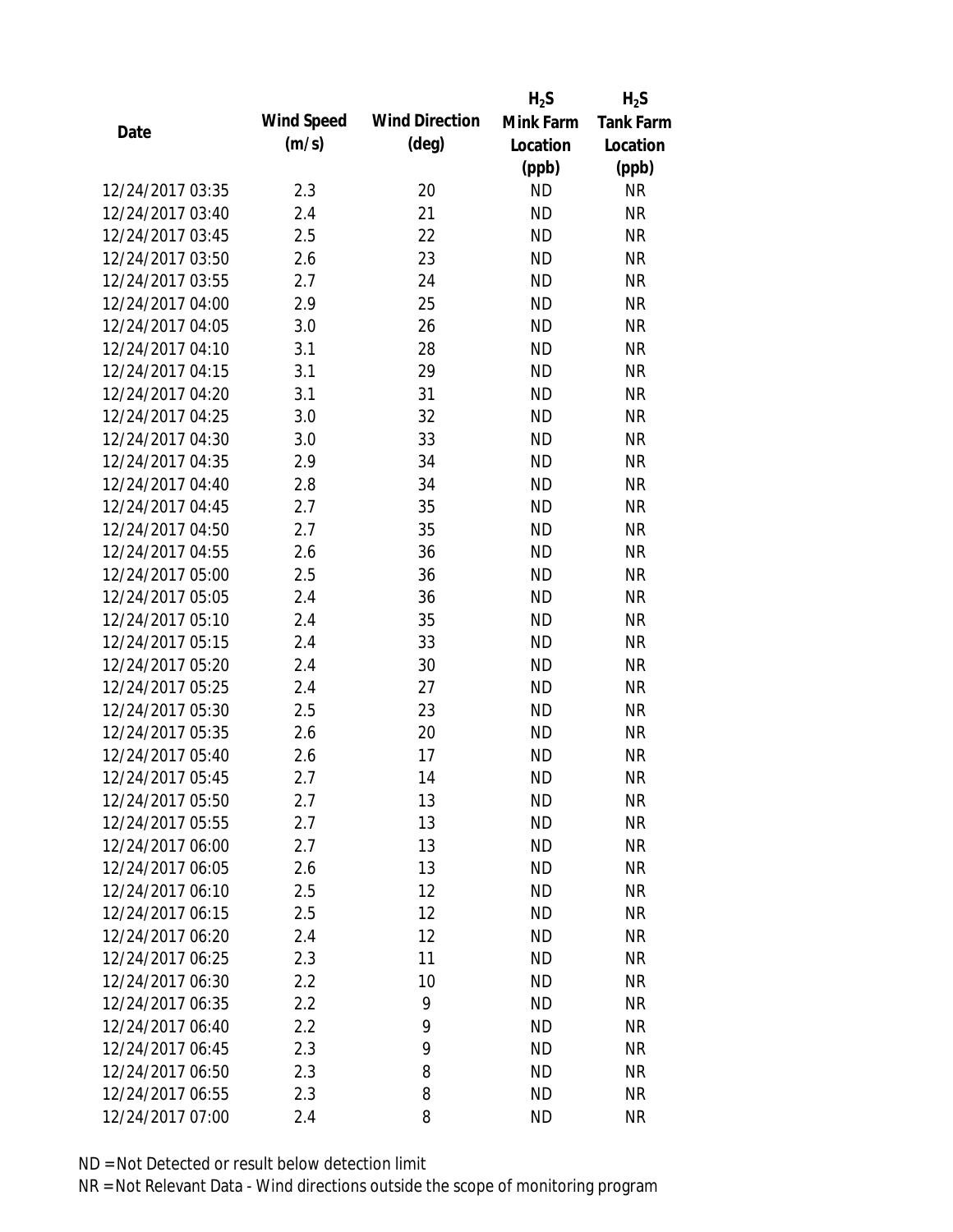|                  |            |                       | $H_2S$    | $H_2S$           |
|------------------|------------|-----------------------|-----------|------------------|
| Date             | Wind Speed | <b>Wind Direction</b> | Mink Farm | <b>Tank Farm</b> |
|                  | (m/s)      | $(\text{deg})$        | Location  | Location         |
|                  |            |                       | (ppb)     | (ppb)            |
| 12/24/2017 07:05 | 2.4        | 7                     | <b>ND</b> | <b>NR</b>        |
| 12/24/2017 07:10 | 2.4        | 7                     | <b>ND</b> | <b>NR</b>        |
| 12/24/2017 07:15 | 2.4        | 6                     | <b>ND</b> | <b>NR</b>        |
| 12/24/2017 07:20 | 2.3        | 5                     | <b>ND</b> | <b>NR</b>        |
| 12/24/2017 07:25 | 2.3        | 4                     | <b>ND</b> | <b>NR</b>        |
| 12/24/2017 07:30 | 2.4        | 4                     | <b>ND</b> | <b>NR</b>        |
| 12/24/2017 07:35 | 2.4        | 4                     | <b>ND</b> | <b>NR</b>        |
| 12/24/2017 07:40 | 2.3        | 4                     | <b>ND</b> | <b>NR</b>        |
| 12/24/2017 07:45 | 2.3        | 3                     | <b>ND</b> | <b>NR</b>        |
| 12/24/2017 07:50 | 2.3        | 3                     | <b>ND</b> | <b>NR</b>        |
| 12/24/2017 07:55 | 2.2        | 3                     | <b>ND</b> | <b>NR</b>        |
| 12/24/2017 08:00 | 2.1        | 62                    | <b>NR</b> | <b>NR</b>        |
| 12/24/2017 08:05 | 2.0        | 61                    | <b>NR</b> | <b>NR</b>        |
| 12/24/2017 08:10 | 1.9        | 61                    | <b>NR</b> | <b>NR</b>        |
| 12/24/2017 08:15 | 1.9        | 61                    | <b>NR</b> | <b>NR</b>        |
| 12/24/2017 08:20 | 1.9        | 61                    | <b>NR</b> | <b>NR</b>        |
| 12/24/2017 08:25 | 1.9        | 62                    | <b>NR</b> | <b>NR</b>        |
| 12/24/2017 08:30 | 2.0        | $\overline{2}$        | <b>ND</b> | <b>NR</b>        |
| 12/24/2017 08:35 | 2.0        | 3                     | <b>ND</b> | <b>NR</b>        |
| 12/24/2017 08:40 | 2.1        | $\overline{2}$        | <b>ND</b> | <b>NR</b>        |
| 12/24/2017 08:45 | 2.1        | $\overline{2}$        | <b>ND</b> | <b>NR</b>        |
| 12/24/2017 08:50 | 2.1        | $\overline{2}$        | <b>ND</b> | <b>NR</b>        |
| 12/24/2017 08:55 | 2.1        | $\overline{2}$        | <b>ND</b> | <b>NR</b>        |
| 12/24/2017 09:00 | 2.1        | $\overline{2}$        | <b>ND</b> | <b>NR</b>        |
| 12/24/2017 09:05 | 2.1        | $\overline{2}$        | <b>ND</b> | <b>NR</b>        |
| 12/24/2017 09:10 | 2.1        | $\overline{2}$        | <b>ND</b> | <b>NR</b>        |
| 12/24/2017 09:15 | 2.1        | 3                     | <b>ND</b> | <b>NR</b>        |
| 12/24/2017 09:20 | 2.0        | 3                     | <b>ND</b> | <b>NR</b>        |
| 12/24/2017 09:25 | 2.0        | 4                     | <b>ND</b> | <b>NR</b>        |
| 12/24/2017 09:30 | 1.9        | 63                    | <b>NR</b> | <b>NR</b>        |
| 12/24/2017 09:35 | 1.8        | 121                   | <b>NR</b> | <b>NR</b>        |
| 12/24/2017 09:40 | 1.7        | 179                   | <b>NR</b> | 1                |
| 12/24/2017 09:45 | 1.6        | 236                   | <b>ND</b> | 1                |
| 12/24/2017 09:50 | 1.5        | 292                   | <b>ND</b> | <b>NR</b>        |
| 12/24/2017 09:55 | 1.4        | 349                   | <b>ND</b> | <b>NR</b>        |
| 12/24/2017 10:00 | 1.3        | 348                   | <b>ND</b> | <b>NR</b>        |
| 12/24/2017 10:05 | 1.3        | 347                   | <b>ND</b> | <b>NR</b>        |
| 12/24/2017 10:10 | 1.3        | 348                   | <b>ND</b> | <b>NR</b>        |
| 12/24/2017 10:15 | 1.3        | 291                   | <b>ND</b> | <b>NR</b>        |
| 12/24/2017 10:20 | 1.3        | 234                   | <b>ND</b> | <b>ND</b>        |
| 12/24/2017 10:25 | 1.3        | 179                   | <b>NR</b> | <b>ND</b>        |
| 12/24/2017 10:30 | 1.4        | 124                   | <b>NR</b> | <b>NR</b>        |
|                  |            |                       |           |                  |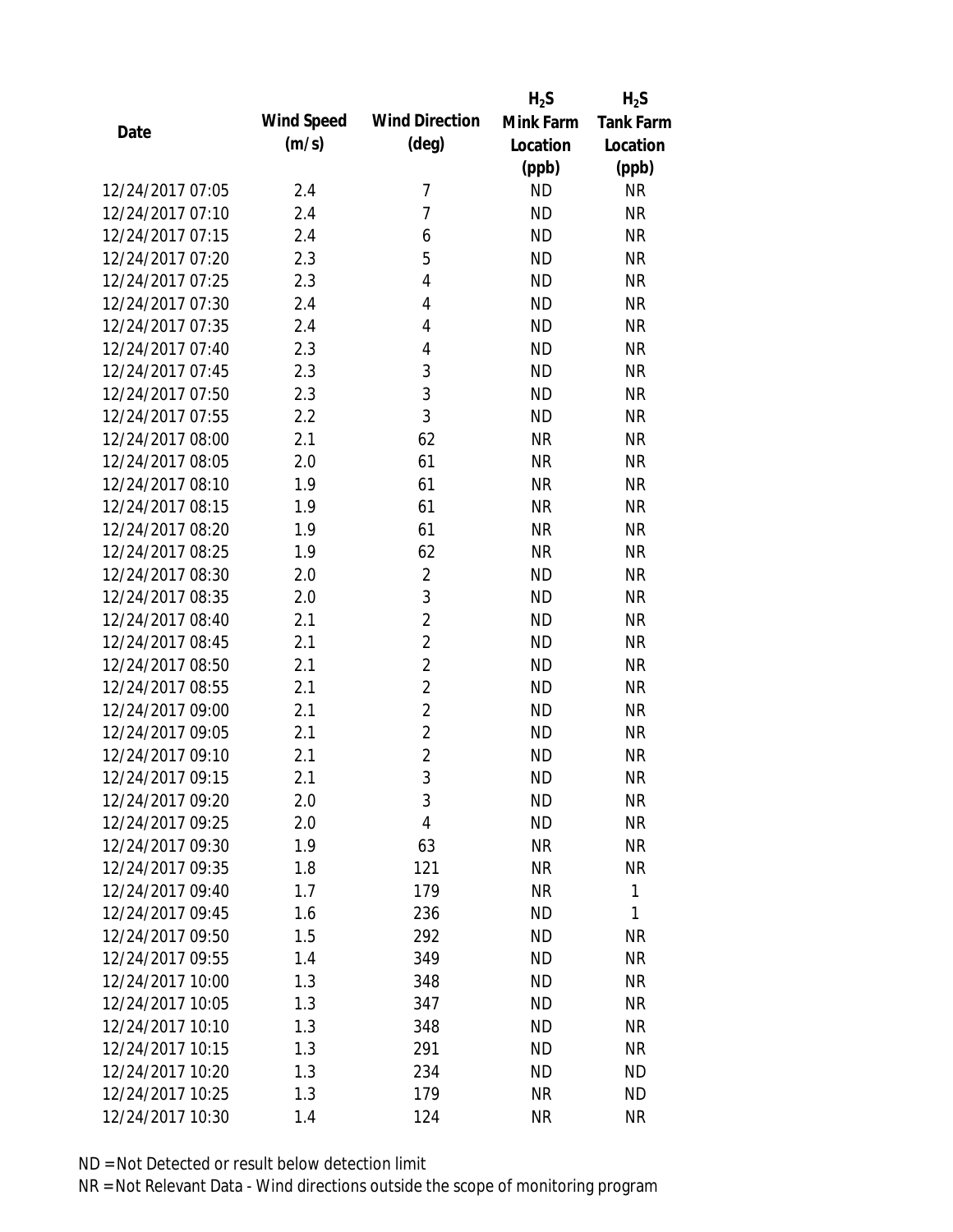|                  |            |                       | $H_2S$    | $H_2S$           |
|------------------|------------|-----------------------|-----------|------------------|
| Date             | Wind Speed | <b>Wind Direction</b> | Mink Farm | <b>Tank Farm</b> |
|                  | (m/s)      | $(\text{deg})$        | Location  | Location         |
|                  |            |                       | (ppb)     | (ppb)            |
| 12/24/2017 10:35 | 1.4        | 70                    | <b>NR</b> | <b>NR</b>        |
| 12/24/2017 10:40 | 1.5        | 16                    | <b>ND</b> | <b>NR</b>        |
| 12/24/2017 10:45 | 1.6        | 22                    | <b>ND</b> | <b>NR</b>        |
| 12/24/2017 10:50 | 1.7        | 27                    | <b>ND</b> | <b>NR</b>        |
| 12/24/2017 10:55 | 1.7        | 30                    | <b>ND</b> | <b>NR</b>        |
| 12/24/2017 11:00 | 1.8        | 32                    | <b>ND</b> | <b>NR</b>        |
| 12/24/2017 11:05 | 1.8        | 32                    | <b>ND</b> | <b>NR</b>        |
| 12/24/2017 11:10 | 1.8        | 31                    | <b>ND</b> | <b>NR</b>        |
| 12/24/2017 11:15 | 1.8        | 29                    | <b>ND</b> | <b>NR</b>        |
| 12/24/2017 11:20 | 1.8        | 26                    | <b>ND</b> | <b>NR</b>        |
| 12/24/2017 11:25 | 1.9        | 23                    | <b>ND</b> | <b>NR</b>        |
| 12/24/2017 11:30 | 1.9        | 20                    | <b>ND</b> | <b>NR</b>        |
| 12/24/2017 11:35 | 1.9        | 17                    | <b>ND</b> | <b>NR</b>        |
| 12/24/2017 11:40 | 1.9        | 14                    | <b>ND</b> | <b>NR</b>        |
| 12/24/2017 11:45 | 1.9        | 12                    | <b>ND</b> | <b>NR</b>        |
| 12/24/2017 11:50 | 2.0        | 10                    | <b>ND</b> | <b>NR</b>        |
| 12/24/2017 11:55 | 1.9        | $\overline{7}$        | <b>ND</b> | <b>NR</b>        |
| 12/24/2017 12:00 | 1.9        | 65                    | <b>NR</b> | <b>NR</b>        |
| 12/24/2017 12:05 | 1.9        | 123                   | <b>NR</b> | <b>NR</b>        |
| 12/24/2017 12:10 | 1.8        | 180                   | <b>NR</b> | <b>ND</b>        |
| 12/24/2017 12:15 | 1.8        | 238                   | <b>ND</b> | <b>ND</b>        |
| 12/24/2017 12:20 | 1.7        | 295                   | <b>ND</b> | <b>NR</b>        |
| 12/24/2017 12:25 | 1.7        | 353                   | <b>ND</b> | <b>NR</b>        |
| 12/24/2017 12:30 | 1.6        | 351                   | <b>ND</b> | <b>NR</b>        |
| 12/24/2017 12:35 | 1.6        | 348                   | <b>ND</b> | <b>NR</b>        |
| 12/24/2017 12:40 | 1.6        | 345                   | <b>ND</b> | <b>NR</b>        |
| 12/24/2017 12:45 | 1.6        | 343                   | <b>ND</b> | <b>NR</b>        |
| 12/24/2017 12:50 | 1.7        | 342                   | <b>ND</b> | <b>NR</b>        |
| 12/24/2017 12:55 | 1.8        | 340                   | <b>ND</b> | <b>NR</b>        |
| 12/24/2017 13:00 | 1.9        | 339                   | <b>ND</b> | <b>NR</b>        |
| 12/24/2017 13:05 | 2.0        | 339                   | <b>ND</b> | <b>NR</b>        |
| 12/24/2017 13:10 | 2.2        | 339                   | <b>ND</b> | <b>NR</b>        |
| 12/24/2017 13:15 | 2.2        | 339                   | <b>ND</b> | <b>NR</b>        |
| 12/24/2017 13:20 | 2.3        | 339                   | <b>ND</b> | <b>NR</b>        |
| 12/24/2017 13:25 | 2.3        | 339                   | <b>ND</b> | <b>NR</b>        |
| 12/24/2017 13:30 | 2.3        | 339                   | <b>ND</b> | <b>NR</b>        |
| 12/24/2017 13:35 | 2.4        | 337                   | <b>ND</b> | <b>NR</b>        |
| 12/24/2017 13:40 | 2.5        | 337                   | <b>ND</b> | <b>NR</b>        |
| 12/24/2017 13:45 | 2.5        | 337                   | <b>ND</b> | <b>NR</b>        |
| 12/24/2017 13:50 | 2.6        | 336                   | <b>ND</b> | <b>NR</b>        |
| 12/24/2017 13:55 | 2.7        | 337                   | <b>ND</b> | <b>NR</b>        |
| 12/24/2017 14:00 |            |                       | <b>ND</b> | <b>NR</b>        |
|                  | 2.8        | 337                   |           |                  |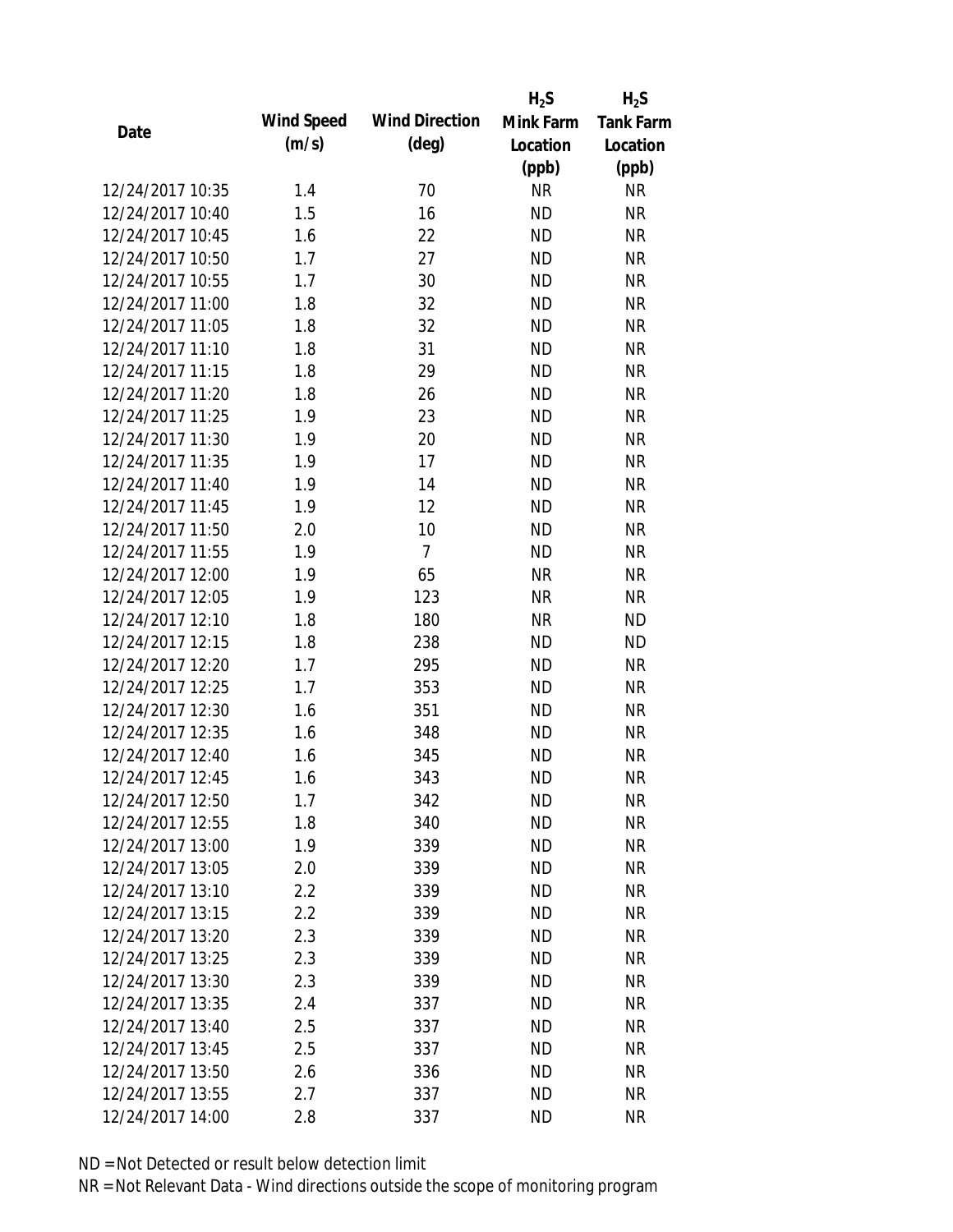|                  |            |                       | $H_2S$    | $H_2S$           |
|------------------|------------|-----------------------|-----------|------------------|
| Date             | Wind Speed | <b>Wind Direction</b> | Mink Farm | <b>Tank Farm</b> |
|                  | (m/s)      | $(\text{deg})$        | Location  | Location         |
|                  |            |                       | (ppb)     | (ppb)            |
| 12/24/2017 14:05 | 2.7        | 339                   | <b>ND</b> | <b>NR</b>        |
| 12/24/2017 14:10 | 2.7        | 341                   | <b>ND</b> | <b>NR</b>        |
| 12/24/2017 14:15 | 2.7        | 342                   | 1         | <b>NR</b>        |
| 12/24/2017 14:20 | 2.6        | 344                   | <b>ND</b> | <b>NR</b>        |
| 12/24/2017 14:25 | 2.6        | 345                   | <b>ND</b> | <b>NR</b>        |
| 12/24/2017 14:30 | 2.6        | 345                   | <b>ND</b> | <b>NR</b>        |
| 12/24/2017 14:35 | 2.7        | 344                   | <b>ND</b> | <b>NR</b>        |
| 12/24/2017 14:40 | 2.9        | 342                   | <b>ND</b> | <b>NR</b>        |
| 12/24/2017 14:45 | 3.0        | 341                   | <b>ND</b> | <b>NR</b>        |
| 12/24/2017 14:50 | 3.2        | 338                   | <b>ND</b> | <b>NR</b>        |
| 12/24/2017 14:55 | 3.4        | 336                   | <b>ND</b> | <b>NR</b>        |
| 12/24/2017 15:00 | 3.6        | 335                   | <b>ND</b> | <b>NR</b>        |
| 12/24/2017 15:05 | 3.7        | 334                   | <b>ND</b> | <b>NR</b>        |
| 12/24/2017 15:10 | 3.8        | 334                   | <b>ND</b> | <b>NR</b>        |
| 12/24/2017 15:15 | 3.8        | 334                   | <b>ND</b> | <b>NR</b>        |
| 12/24/2017 15:20 | 3.9        | 335                   | <b>ND</b> | <b>NR</b>        |
| 12/24/2017 15:25 | 3.9        | 335                   | <b>ND</b> | <b>NR</b>        |
| 12/24/2017 15:30 | 3.9        | 336                   | <b>ND</b> | <b>NR</b>        |
| 12/24/2017 15:35 | 4.0        | 336                   | <b>ND</b> | <b>NR</b>        |
| 12/24/2017 15:40 | 4.0        | 335                   | <b>ND</b> | <b>NR</b>        |
| 12/24/2017 15:45 | 4.0        | 334                   | <b>ND</b> | <b>NR</b>        |
| 12/24/2017 15:50 | 4.0        | 332                   | <b>ND</b> | <b>NR</b>        |
| 12/24/2017 15:55 | 4.1        | 329                   | <b>ND</b> | <b>NR</b>        |
| 12/24/2017 16:00 | 4.2        | 326                   | <b>ND</b> | <b>NR</b>        |
| 12/24/2017 16:05 | 4.2        | 323                   | <b>ND</b> | <b>NR</b>        |
| 12/24/2017 16:10 | 4.3        | 321                   | <b>ND</b> | <b>NR</b>        |
| 12/24/2017 16:15 | 4.3        | 319                   | <b>ND</b> | <b>NR</b>        |
| 12/24/2017 16:20 | 4.3        | 319                   | <b>ND</b> | <b>NR</b>        |
| 12/24/2017 16:25 | 4.3        | 320                   | <b>ND</b> | <b>NR</b>        |
| 12/24/2017 16:30 | 4.4        | 320                   | ND        | <b>NR</b>        |
| 12/24/2017 16:35 | 4.5        | 320                   | <b>ND</b> | <b>NR</b>        |
| 12/24/2017 16:40 | 4.5        | 320                   | <b>ND</b> | <b>NR</b>        |
| 12/24/2017 16:45 | 4.6        | 319                   | <b>ND</b> | <b>NR</b>        |
| 12/24/2017 16:50 | 4.6        | 317                   | <b>ND</b> | <b>NR</b>        |
| 12/24/2017 16:55 | 4.7        | 314                   | <b>ND</b> | <b>NR</b>        |
| 12/24/2017 17:00 | 4.7        | 311                   | <b>ND</b> | <b>NR</b>        |
| 12/24/2017 17:05 | 4.6        | 309                   | ND.       | <b>NR</b>        |
| 12/24/2017 17:10 | 4.6        | 308                   | <b>ND</b> | <b>NR</b>        |
| 12/24/2017 17:15 | 4.5        | 306                   | <b>ND</b> | <b>NR</b>        |
| 12/24/2017 17:20 | 4.5        | 305                   | <b>ND</b> | <b>NR</b>        |
| 12/24/2017 17:25 | 4.4        | 305                   | <b>ND</b> | <b>NR</b>        |
| 12/24/2017 17:30 | 4.3        | 305                   | <b>ND</b> | <b>NR</b>        |
|                  |            |                       |           |                  |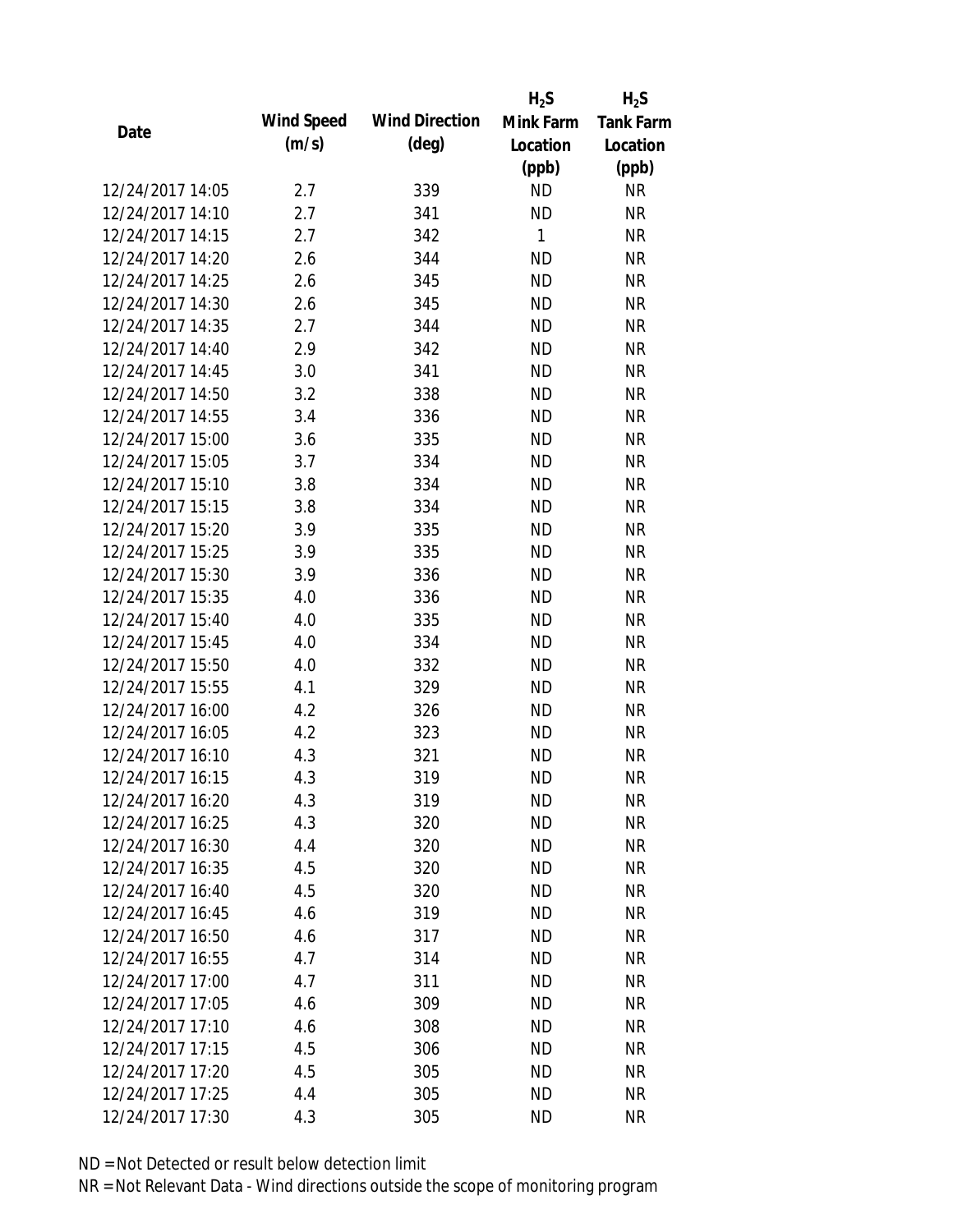|                  |            |                       | $H_2S$    | $H_2S$           |
|------------------|------------|-----------------------|-----------|------------------|
| Date             | Wind Speed | <b>Wind Direction</b> | Mink Farm | <b>Tank Farm</b> |
|                  | (m/s)      | $(\text{deg})$        | Location  | Location         |
|                  |            |                       | (ppb)     | (ppb)            |
| 12/24/2017 17:35 | 4.3        | 305                   | <b>ND</b> | <b>NR</b>        |
| 12/24/2017 17:40 | 4.4        | 305                   | <b>ND</b> | <b>NR</b>        |
| 12/24/2017 17:45 | 4.4        | 305                   | <b>ND</b> | <b>NR</b>        |
| 12/24/2017 17:50 | 4.5        | 306                   | <b>ND</b> | <b>NR</b>        |
| 12/24/2017 17:55 | 4.7        | 306                   | <b>ND</b> | <b>NR</b>        |
| 12/24/2017 18:00 | 4.8        | 306                   | <b>ND</b> | <b>NR</b>        |
| 12/24/2017 18:05 | 5.0        | 306                   | <b>ND</b> | <b>NR</b>        |
| 12/24/2017 18:10 | 5.0        | 306                   | <b>ND</b> | <b>NR</b>        |
| 12/24/2017 18:15 | 4.9        | 305                   | <b>ND</b> | <b>NR</b>        |
| 12/24/2017 18:20 | 4.9        | 305                   | <b>ND</b> | <b>NR</b>        |
| 12/24/2017 18:25 | 4.7        | 304                   | <b>ND</b> | <b>NR</b>        |
| 12/24/2017 18:30 | 4.6        | 304                   | <b>ND</b> | <b>NR</b>        |
| 12/24/2017 18:35 | 4.4        | 303                   | <b>ND</b> | <b>NR</b>        |
| 12/24/2017 18:40 | 4.3        | 303                   | <b>ND</b> | <b>NR</b>        |
| 12/24/2017 18:45 | 4.2        | 303                   | <b>ND</b> | <b>NR</b>        |
| 12/24/2017 18:50 | 4.1        | 302                   | <b>ND</b> | <b>NR</b>        |
| 12/24/2017 18:55 | 4.1        | 302                   | <b>ND</b> | <b>NR</b>        |
| 12/24/2017 19:00 | 4.1        | 302                   | <b>ND</b> | <b>NR</b>        |
| 12/24/2017 19:05 | 4.1        | 302                   | <b>ND</b> | <b>NR</b>        |
| 12/24/2017 19:10 | 4.1        | 302                   | <b>ND</b> | <b>NR</b>        |
| 12/24/2017 19:15 | 4.1        | 301                   | <b>ND</b> | <b>NR</b>        |
| 12/24/2017 19:20 | 4.1        | 299                   | <b>ND</b> | <b>NR</b>        |
| 12/24/2017 19:25 | 4.0        | 297                   | <b>ND</b> | <b>NR</b>        |
| 12/24/2017 19:30 | 4.0        | 295                   | <b>ND</b> | <b>NR</b>        |
| 12/24/2017 19:35 | 4.0        | 292                   | <b>ND</b> | <b>NR</b>        |
| 12/24/2017 19:40 | 4.1        | 290                   | <b>ND</b> | <b>NR</b>        |
| 12/24/2017 19:45 | 4.1        | 288                   | <b>ND</b> | <b>NR</b>        |
| 12/24/2017 19:50 | 4.2        | 287                   | <b>ND</b> | <b>NR</b>        |
| 12/24/2017 19:55 | 4.2        | 287                   | <b>ND</b> | <b>NR</b>        |
| 12/24/2017 20:00 | 4.2        | 287                   | ND        | <b>NR</b>        |
| 12/24/2017 20:05 | 4.2        | 287                   | <b>ND</b> | <b>NR</b>        |
| 12/24/2017 20:10 | 4.2        | 287                   | <b>ND</b> | <b>NR</b>        |
| 12/24/2017 20:15 | 4.3        | 287                   | <b>ND</b> | <b>NR</b>        |
| 12/24/2017 20:20 | 4.3        | 287                   | <b>ND</b> | <b>NR</b>        |
| 12/24/2017 20:25 | 4.3        | 286                   | 1         | <b>NR</b>        |
| 12/24/2017 20:30 | 4.4        | 286                   | 1         | <b>NR</b>        |
| 12/24/2017 20:35 | 4.4        | 285                   | 1         | <b>NR</b>        |
| 12/24/2017 20:40 | 4.4        | 283                   | 1         | <b>NR</b>        |
| 12/24/2017 20:45 | 4.3        | 282                   | 1         | <b>NR</b>        |
| 12/24/2017 20:50 | 4.2        | 280                   | 1         | <b>NR</b>        |
| 12/24/2017 20:55 | 4.1        | 279                   | 1         | <b>NR</b>        |
| 12/24/2017 21:00 | 4.1        | 278                   | 1         | <b>NR</b>        |
|                  |            |                       |           |                  |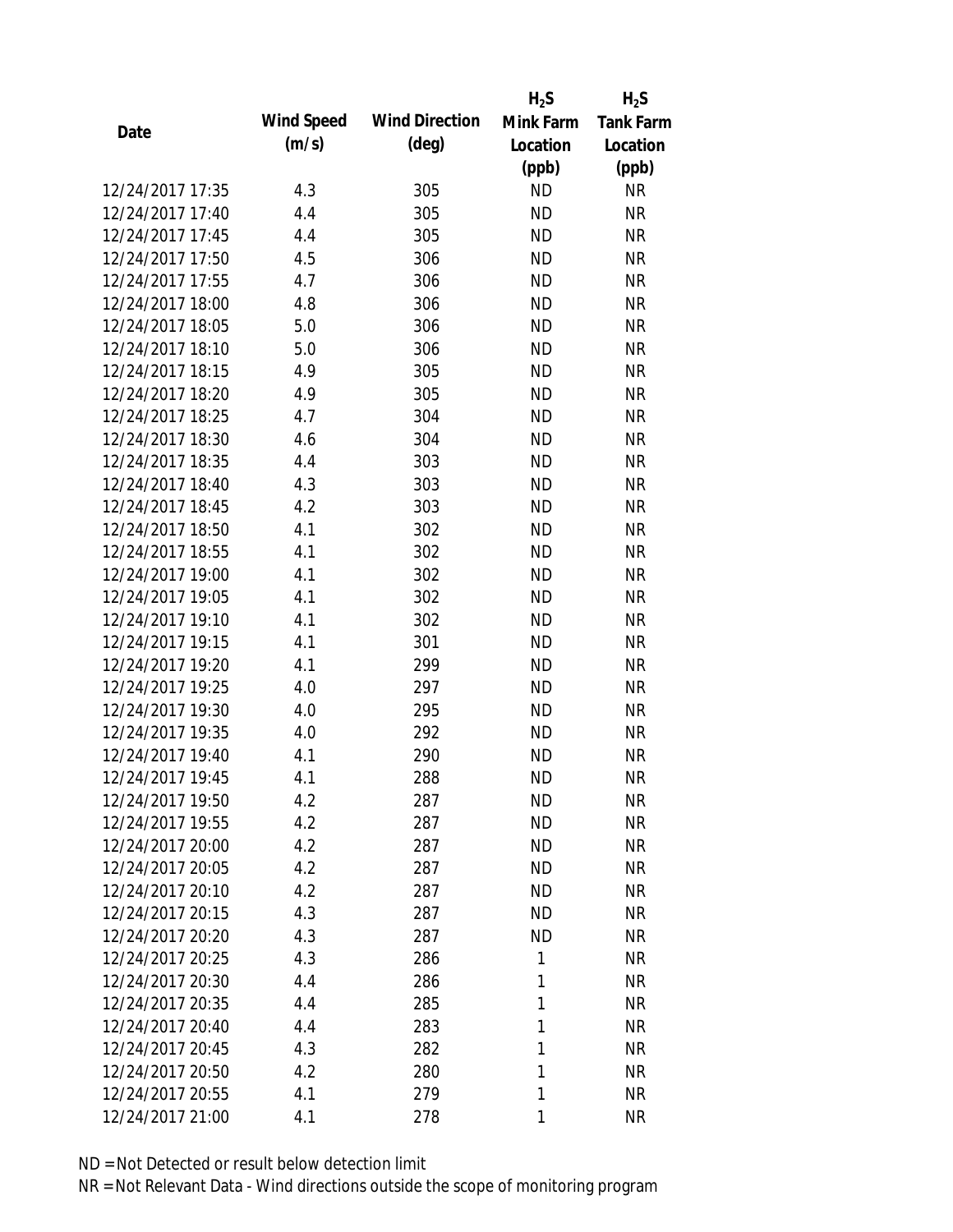|                  |            |                       | $H_2S$    | $H_2S$           |
|------------------|------------|-----------------------|-----------|------------------|
| Date             | Wind Speed | <b>Wind Direction</b> | Mink Farm | <b>Tank Farm</b> |
|                  | (m/s)      | $(\text{deg})$        | Location  | Location         |
|                  |            |                       | (ppb)     | (ppb)            |
| 12/24/2017 21:05 | 4.1        | 277                   | 1         | <b>NR</b>        |
| 12/24/2017 21:10 | 4.1        | 276                   | 1         | <b>NR</b>        |
| 12/24/2017 21:15 | 4.2        | 277                   | 1         | <b>NR</b>        |
| 12/24/2017 21:20 | 4.2        | 278                   | 1         | <b>NR</b>        |
| 12/24/2017 21:25 | 4.3        | 278                   | 1         | <b>NR</b>        |
| 12/24/2017 21:30 | 4.3        | 279                   | 1         | <b>NR</b>        |
| 12/24/2017 21:35 | 4.3        | 280                   | 1         | <b>NR</b>        |
| 12/24/2017 21:40 | 4.3        | 280                   | 1         | <b>NR</b>        |
| 12/24/2017 21:45 | 4.2        | 280                   | 1         | <b>NR</b>        |
| 12/24/2017 21:50 | 4.2        | 279                   | 1         | <b>NR</b>        |
| 12/24/2017 21:55 | 4.1        | 278                   | 1         | <b>NR</b>        |
| 12/24/2017 22:00 | 4.1        | 278                   | 1         | <b>NR</b>        |
| 12/24/2017 22:05 | 4.1        | 277                   | <b>ND</b> | <b>NR</b>        |
| 12/24/2017 22:10 | 4.1        | 275                   | <b>ND</b> | 1                |
| 12/24/2017 22:15 | 4.1        | 274                   | <b>ND</b> | 1                |
| 12/24/2017 22:20 | 4.1        | 273                   | <b>ND</b> | 1                |
| 12/24/2017 22:25 | 4.1        | 271                   | <b>ND</b> | 1                |
| 12/24/2017 22:30 | 4.1        | 270                   | <b>ND</b> | <b>ND</b>        |
| 12/24/2017 22:35 | 4.1        | 268                   | <b>ND</b> | <b>ND</b>        |
| 12/24/2017 22:40 | 4.0        | 267                   | <b>ND</b> | <b>ND</b>        |
| 12/24/2017 22:45 | 4.0        | 266                   | <b>ND</b> | <b>ND</b>        |
| 12/24/2017 22:50 | 4.0        | 265                   | <b>ND</b> | <b>ND</b>        |
| 12/24/2017 22:55 | 3.9        | 265                   | <b>ND</b> | <b>ND</b>        |
| 12/24/2017 23:00 | 3.9        | 264                   | <b>ND</b> | <b>ND</b>        |
| 12/24/2017 23:05 | 3.9        | 264                   | <b>ND</b> | <b>ND</b>        |
| 12/24/2017 23:10 | 3.9        | 264                   | <b>ND</b> | <b>ND</b>        |
| 12/24/2017 23:15 | 3.9        | 264                   | <b>ND</b> | <b>ND</b>        |
| 12/24/2017 23:20 | 3.9        | 263                   | <b>ND</b> | <b>ND</b>        |
| 12/24/2017 23:25 | 4.0        | 263                   | <b>ND</b> | <b>ND</b>        |
| 12/24/2017 23:30 | 4.0        | 263                   | ND        | <b>ND</b>        |
| 12/24/2017 23:35 | 4.1        | 263                   | <b>ND</b> | <b>ND</b>        |
| 12/24/2017 23:40 | 4.2        | 262                   | <b>ND</b> | <b>ND</b>        |
| 12/24/2017 23:45 | 4.2        | 263                   | <b>ND</b> | <b>ND</b>        |
| 12/24/2017 23:50 | 4.2        | 263                   | <b>ND</b> | <b>ND</b>        |
| 12/24/2017 23:55 | 4.2        | 264                   | ND        | <b>ND</b>        |
| 12/24/2017 24:00 | 4.3        | 264                   | <b>ND</b> | <b>ND</b>        |
| 12/25/2017 00:05 | 4.4        | 266                   | ND.       | <b>ND</b>        |
| 12/25/2017 00:10 | 4.5        | 267                   | ND        | <b>ND</b>        |
| 12/25/2017 00:15 | 4.6        | 267                   | <b>ND</b> | <b>ND</b>        |
| 12/25/2017 00:20 | 4.7        | 268                   | <b>ND</b> | <b>ND</b>        |
| 12/25/2017 00:25 | 4.8        | 269                   | <b>ND</b> | <b>ND</b>        |
| 12/25/2017 00:30 | 4.9        |                       | <b>ND</b> | <b>ND</b>        |
|                  |            | 270                   |           |                  |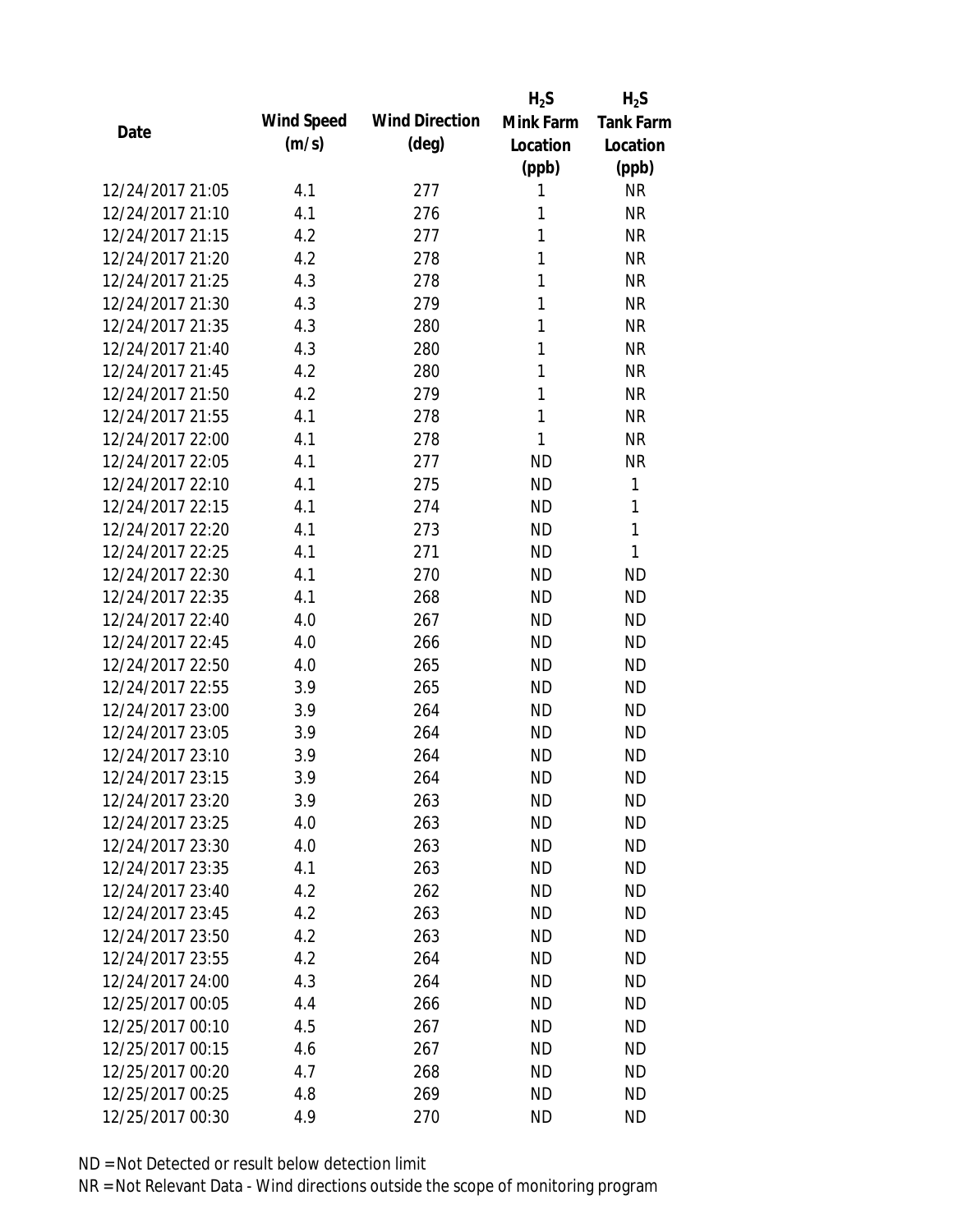|                  |                   |                       | $H_2S$       | $H_2S$           |
|------------------|-------------------|-----------------------|--------------|------------------|
| Date             | <b>Wind Speed</b> | <b>Wind Direction</b> | Mink Farm    | <b>Tank Farm</b> |
|                  | (m/s)             | $(\text{deg})$        | Location     | Location         |
|                  |                   |                       | (ppb)        | (ppb)            |
| 12/25/2017 00:35 | 5.0               | 271                   | <b>ND</b>    | <b>ND</b>        |
| 12/25/2017 00:40 | 5.0               | 272                   | <b>ND</b>    | <b>ND</b>        |
| 12/25/2017 00:45 | 5.1               | 273                   | <b>ND</b>    | <b>ND</b>        |
| 12/25/2017 00:50 | 5.2               | 274                   | <b>ND</b>    | <b>ND</b>        |
| 12/25/2017 00:55 | 5.3               | 274                   | 1            | <b>ND</b>        |
| 12/25/2017 01:00 | 5.3               | 275                   | 1            | <b>ND</b>        |
| 12/25/2017 01:05 | 5.4               | 276                   | 1            | <b>NR</b>        |
| 12/25/2017 01:10 | 5.4               | 276                   | <b>ND</b>    | <b>NR</b>        |
| 12/25/2017 01:15 | 5.4               | 276                   | <b>ND</b>    | <b>NR</b>        |
| 12/25/2017 01:20 | 5.4               | 276                   | <b>ND</b>    | <b>NR</b>        |
| 12/25/2017 01:25 | 5.3               | 275                   | <b>ND</b>    | <b>ND</b>        |
| 12/25/2017 01:30 | 5.3               | 275                   | <b>ND</b>    | 1                |
| 12/25/2017 01:35 | 5.4               | 275                   | <b>ND</b>    | 1                |
| 12/25/2017 01:40 | 5.4               | 275                   | <b>ND</b>    | 1                |
| 12/25/2017 01:45 | 5.4               | 276                   | <b>ND</b>    | <b>NR</b>        |
| 12/25/2017 01:50 | 5.4               | 276                   | <b>ND</b>    | <b>NR</b>        |
| 12/25/2017 01:55 | 5.4               | 276                   | <b>ND</b>    | <b>NR</b>        |
| 12/25/2017 02:00 | 5.4               | 276                   | <b>ND</b>    | <b>NR</b>        |
| 12/25/2017 02:05 | 5.3               | 277                   | <b>ND</b>    | <b>NR</b>        |
| 12/25/2017 02:10 | 5.2               | 277                   | <b>ND</b>    | <b>NR</b>        |
| 12/25/2017 02:15 | 5.1               | 277                   | $\mathbf{1}$ | <b>NR</b>        |
| 12/25/2017 02:20 | 5.0               | 277                   | 1            | <b>NR</b>        |
| 12/25/2017 02:25 | 4.9               | 276                   | 1            | <b>NR</b>        |
| 12/25/2017 02:30 | 4.8               | 276                   | 1            | <b>NR</b>        |
| 12/25/2017 02:35 | 4.7               | 275                   | 1            | <b>ND</b>        |
| 12/25/2017 02:40 | 4.6               | 274                   | 1            | <b>ND</b>        |
| 12/25/2017 02:45 | 4.5               | 273                   | <b>ND</b>    | <b>ND</b>        |
| 12/25/2017 02:50 | 4.5               | 271                   | <b>ND</b>    | <b>ND</b>        |
| 12/25/2017 02:55 | 4.4               | 270                   | <b>ND</b>    | <b>ND</b>        |
| 12/25/2017 03:00 | 4.4               | 269                   | <b>ND</b>    | <b>ND</b>        |
| 12/25/2017 03:05 | 4.4               | 267                   | ND           | <b>ND</b>        |
| 12/25/2017 03:10 |                   | 265                   | <b>ND</b>    | <b>ND</b>        |
| 12/25/2017 03:15 | 4.4               |                       |              | <b>ND</b>        |
|                  | 4.3               | 264                   | <b>ND</b>    |                  |
| 12/25/2017 03:20 | 4.3               | 262                   | <b>ND</b>    | 1                |
| 12/25/2017 03:25 | 4.2               | 259                   | <b>ND</b>    | 1                |
| 12/25/2017 03:30 | 4.2               | 257                   | ND           | 1                |
| 12/25/2017 03:35 | 4.2               | 255                   | <b>ND</b>    | 1                |
| 12/25/2017 03:40 | 4.2               | 253                   | ND           | 1                |
| 12/25/2017 03:45 | 4.2               | 252                   | <b>ND</b>    | 1                |
| 12/25/2017 03:50 | 4.3               | 252                   | ND           | 1                |
| 12/25/2017 03:55 | 4.3               | 252                   | <b>ND</b>    | 1                |
| 12/25/2017 04:00 | 4.2               | 251                   | <b>ND</b>    | 1                |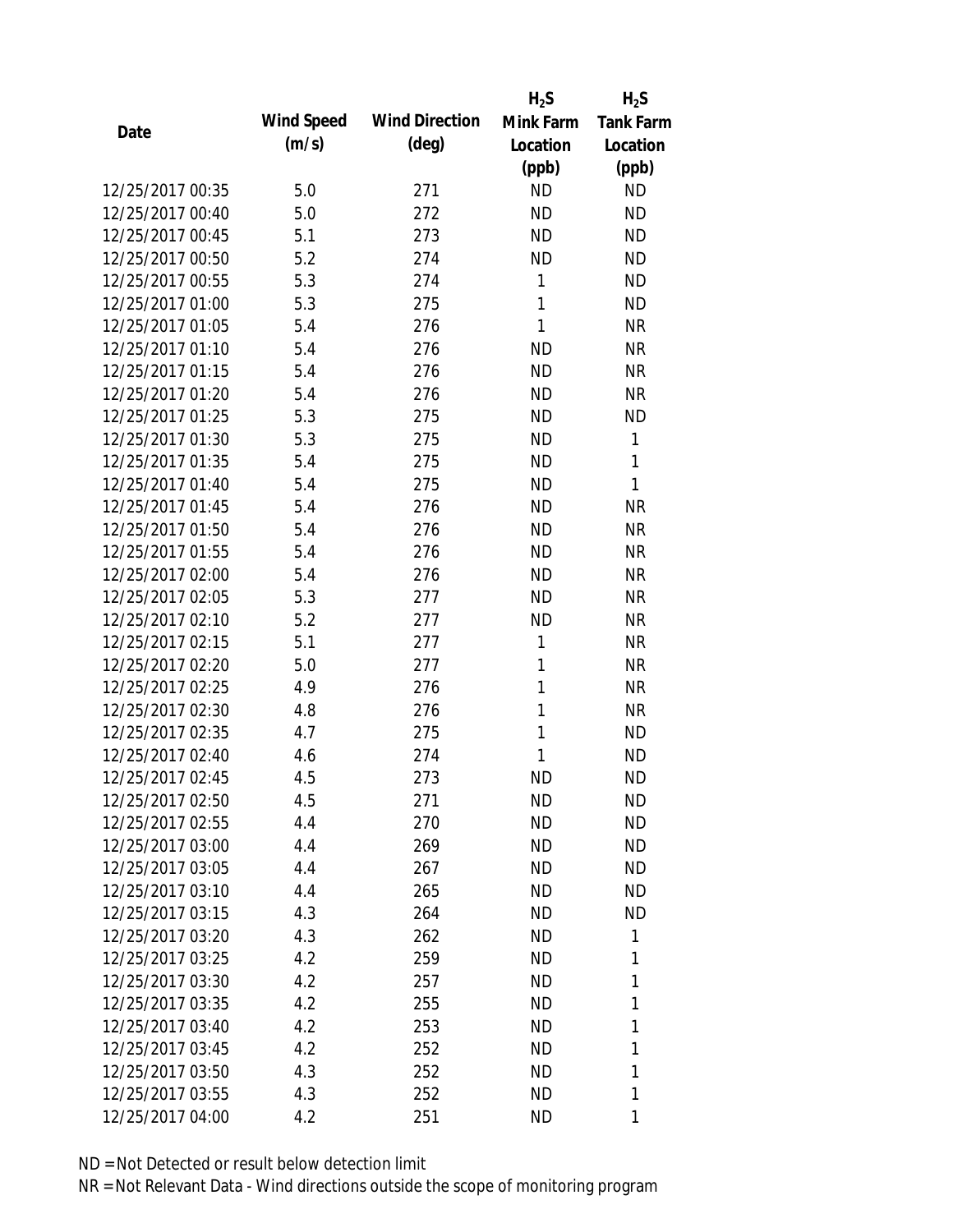|                  |            |                       | $H_2S$    | $H_2S$           |
|------------------|------------|-----------------------|-----------|------------------|
| Date             | Wind Speed | <b>Wind Direction</b> | Mink Farm | <b>Tank Farm</b> |
|                  | (m/s)      | $(\text{deg})$        | Location  | Location         |
|                  |            |                       | (ppb)     | (ppb)            |
| 12/25/2017 04:05 | 4.2        | 251                   | <b>ND</b> | 1                |
| 12/25/2017 04:10 | 4.2        | 250                   | <b>ND</b> | 1                |
| 12/25/2017 04:15 | 4.3        | 249                   | <b>ND</b> | 1                |
| 12/25/2017 04:20 | 4.5        | 248                   | <b>ND</b> | 1                |
| 12/25/2017 04:25 | 4.7        | 247                   | <b>ND</b> | 1                |
| 12/25/2017 04:30 | 4.9        | 247                   | <b>ND</b> | 1                |
| 12/25/2017 04:35 | 5.2        | 246                   | <b>ND</b> | <b>ND</b>        |
| 12/25/2017 04:40 | 5.4        | 246                   | <b>ND</b> | <b>ND</b>        |
| 12/25/2017 04:45 | 5.6        | 246                   | <b>ND</b> | <b>ND</b>        |
| 12/25/2017 04:50 | 5.7        | 246                   | <b>ND</b> | <b>ND</b>        |
| 12/25/2017 04:55 | 5.8        | 246                   | <b>ND</b> | <b>ND</b>        |
| 12/25/2017 05:00 | 5.8        | 246                   | <b>ND</b> | <b>ND</b>        |
| 12/25/2017 05:05 | 5.8        | 247                   | <b>ND</b> | <b>ND</b>        |
| 12/25/2017 05:10 | 5.8        | 247                   | <b>ND</b> | <b>ND</b>        |
| 12/25/2017 05:15 | 5.8        | 248                   | <b>ND</b> | <b>ND</b>        |
| 12/25/2017 05:20 | 5.7        | 248                   | <b>ND</b> | 1                |
| 12/25/2017 05:25 | 5.6        | 248                   | <b>ND</b> | 1                |
| 12/25/2017 05:30 | 5.6        | 249                   | <b>ND</b> | 1                |
| 12/25/2017 05:35 | 5.5        | 249                   | <b>ND</b> | $\mathbf{1}$     |
| 12/25/2017 05:40 | 5.5        | 250                   | <b>ND</b> | 1                |
| 12/25/2017 05:45 | 5.5        | 250                   | <b>ND</b> | 1                |
| 12/25/2017 05:50 | 5.4        | 251                   | <b>ND</b> | 1                |
| 12/25/2017 05:55 | 5.4        | 252                   | <b>ND</b> | 1                |
| 12/25/2017 06:00 | 5.3        | 252                   | <b>ND</b> | 1                |
| 12/25/2017 06:05 | 5.3        | 253                   | <b>ND</b> | 1                |
| 12/25/2017 06:10 | 5.3        | 253                   | <b>ND</b> | 1                |
| 12/25/2017 06:15 | 5.4        | 253                   | <b>ND</b> | 1                |
| 12/25/2017 06:20 | 5.4        | 253                   | ND        | 1                |
| 12/25/2017 06:25 | 5.5        | 253                   | <b>ND</b> | 1                |
| 12/25/2017 06:30 | 5.5        | 253                   | <b>ND</b> | 1                |
| 12/25/2017 06:35 | 5.6        | 253                   | ND        | 1                |
| 12/25/2017 06:40 | 5.7        | 253                   | <b>ND</b> | 1                |
| 12/25/2017 06:45 | 5.8        | 253                   | ND        | 1                |
| 12/25/2017 06:50 | 5.9        | 253                   | <b>ND</b> | 1                |
| 12/25/2017 06:55 | 5.9        | 253                   | <b>ND</b> | 1                |
| 12/25/2017 07:00 | 6.0        | 254                   | ND        | 1                |
| 12/25/2017 07:05 | 6.1        | 254                   | ND        | 1                |
| 12/25/2017 07:10 | 6.1        | 255                   | ND        | 1                |
| 12/25/2017 07:15 | 6.0        | 255                   | <b>ND</b> | 1                |
| 12/25/2017 07:20 | 6.0        | 255                   | ND        | 1                |
| 12/25/2017 07:25 | 5.9        | 255                   | ND        | 1                |
| 12/25/2017 07:30 |            | 256                   | ND        | 1                |
|                  | 5.7        |                       |           |                  |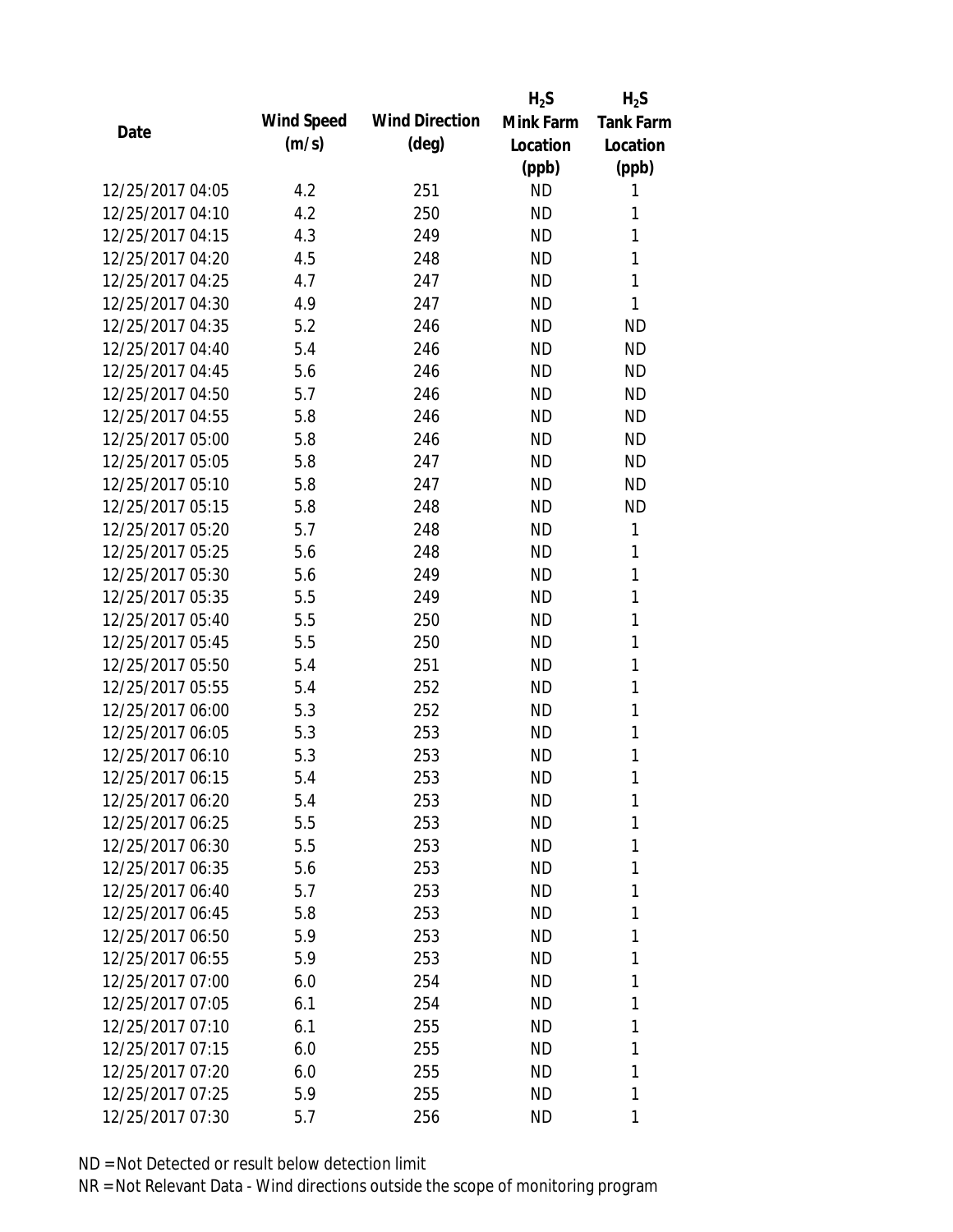|                  |            |                       | $H_2S$    | $H_2S$           |
|------------------|------------|-----------------------|-----------|------------------|
| Date             | Wind Speed | <b>Wind Direction</b> | Mink Farm | <b>Tank Farm</b> |
|                  | (m/s)      | $(\text{deg})$        | Location  | Location         |
|                  |            |                       | (ppb)     | (ppb)            |
| 12/25/2017 07:35 | 5.6        | 256                   | <b>ND</b> | 1                |
| 12/25/2017 07:40 | 5.4        | 256                   | <b>ND</b> | 1                |
| 12/25/2017 07:45 | 5.3        | 257                   | <b>ND</b> | $\mathbf{1}$     |
| 12/25/2017 07:50 | 5.3        | 257                   | <b>ND</b> | <b>ND</b>        |
| 12/25/2017 07:55 | 5.3        | 257                   | <b>ND</b> | <b>ND</b>        |
| 12/25/2017 08:00 | 5.3        | 258                   | <b>ND</b> | <b>ND</b>        |
| 12/25/2017 08:05 | 5.3        | 258                   | <b>ND</b> | <b>ND</b>        |
| 12/25/2017 08:10 | 5.2        | 259                   | <b>ND</b> | <b>ND</b>        |
| 12/25/2017 08:15 | 5.1        | 260                   | <b>ND</b> | <b>ND</b>        |
| 12/25/2017 08:20 | 5.0        | 261                   | <b>ND</b> | <b>ND</b>        |
| 12/25/2017 08:25 | 4.9        | 261                   | <b>ND</b> | <b>ND</b>        |
| 12/25/2017 08:30 | 4.8        | 262                   | <b>ND</b> | <b>ND</b>        |
| 12/25/2017 08:35 | 4.7        | 261                   | <b>ND</b> | <b>ND</b>        |
| 12/25/2017 08:40 | 4.6        | 261                   | <b>ND</b> | <b>ND</b>        |
| 12/25/2017 08:45 | 4.6        | 261                   | <b>ND</b> | <b>ND</b>        |
| 12/25/2017 08:50 | 4.5        | 260                   | <b>ND</b> | <b>ND</b>        |
| 12/25/2017 08:55 | 4.5        | 260                   | <b>ND</b> | <b>ND</b>        |
| 12/25/2017 09:00 | 4.5        | 260                   | <b>ND</b> | <b>ND</b>        |
| 12/25/2017 09:05 | 4.5        | 261                   | <b>ND</b> | 1                |
| 12/25/2017 09:10 | 4.5        | 263                   | <b>ND</b> | 1                |
| 12/25/2017 09:15 | 4.5        | 265                   | <b>ND</b> | $\mathbf{1}$     |
| 12/25/2017 09:20 | 4.6        | 267                   | <b>ND</b> | $\mathbf{1}$     |
| 12/25/2017 09:25 | 4.7        | 270                   | <b>ND</b> | 1                |
| 12/25/2017 09:30 | 4.8        | 272                   | <b>ND</b> | $\mathbf{1}$     |
| 12/25/2017 09:35 | 4.9        | 274                   | <b>ND</b> | $\mathbf{1}$     |
| 12/25/2017 09:40 | 5.1        | 276                   | 1         | <b>NR</b>        |
| 12/25/2017 09:45 | 5.2        | 277                   | 1         | <b>NR</b>        |
| 12/25/2017 09:50 | 5.3        | 278                   | ND        | <b>NR</b>        |
| 12/25/2017 09:55 | 5.4        | 279                   | <b>ND</b> | <b>NR</b>        |
| 12/25/2017 10:00 | 5.6        | 279                   | <b>ND</b> | <b>NR</b>        |
| 12/25/2017 10:05 | 5.7        | 279                   | <b>ND</b> | <b>NR</b>        |
| 12/25/2017 10:10 | 5.7        | 279                   | <b>ND</b> | <b>NR</b>        |
| 12/25/2017 10:15 | 5.7        | 279                   | <b>ND</b> | <b>NR</b>        |
| 12/25/2017 10:20 | 5.7        | 279                   | <b>ND</b> | <b>NR</b>        |
| 12/25/2017 10:25 | 5.6        | 278                   | <b>ND</b> | <b>NR</b>        |
| 12/25/2017 10:30 | 5.6        | 278                   | <b>ND</b> | <b>NR</b>        |
| 12/25/2017 10:35 | 5.5        | 278                   | <b>ND</b> | <b>NR</b>        |
| 12/25/2017 10:40 | 5.5        | 277                   | <b>ND</b> | <b>NR</b>        |
| 12/25/2017 10:45 | 5.4        | 277                   | <b>ND</b> | <b>NR</b>        |
| 12/25/2017 10:50 | 5.4        | 277                   | <b>ND</b> | <b>NR</b>        |
| 12/25/2017 10:55 | 5.3        | 277                   | <b>ND</b> | <b>NR</b>        |
| 12/25/2017 11:00 | 5.2        | 277                   | <b>ND</b> | <b>NR</b>        |
|                  |            |                       |           |                  |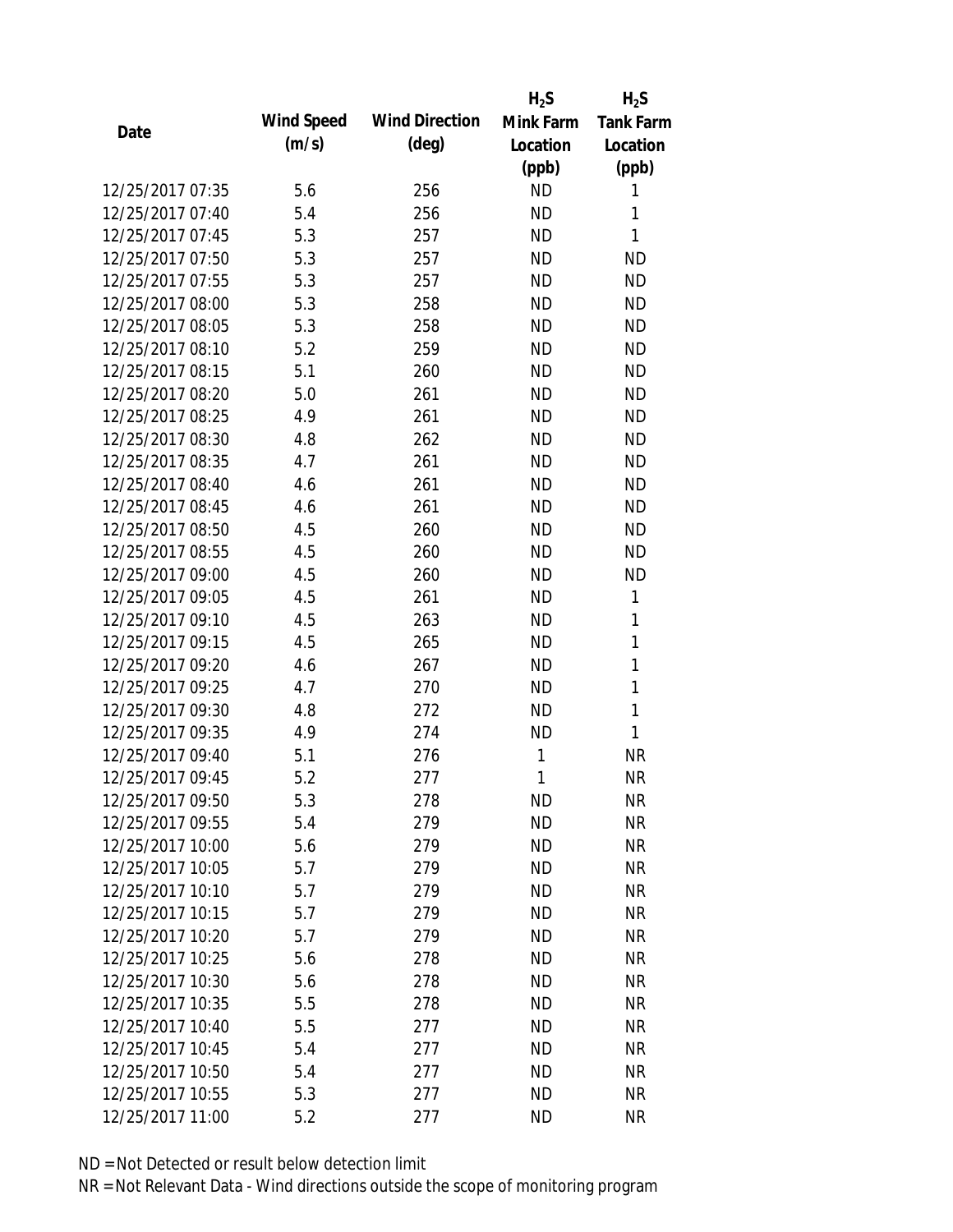|                  |            |                       | $H_2S$    | $H_2S$           |
|------------------|------------|-----------------------|-----------|------------------|
|                  | Wind Speed | <b>Wind Direction</b> | Mink Farm | <b>Tank Farm</b> |
| Date             | (m/s)      | $(\text{deg})$        | Location  | Location         |
|                  |            |                       | (ppb)     | (ppb)            |
| 12/25/2017 11:05 | 5.2        | 277                   | 1         | <b>NR</b>        |
| 12/25/2017 11:10 | 5.2        | 277                   | 1         | <b>NR</b>        |
| 12/25/2017 11:15 | 5.2        | 276                   | 1         | <b>NR</b>        |
| 12/25/2017 11:20 | 5.2        | 276                   | 1         | <b>NR</b>        |
| 12/25/2017 11:25 | 5.3        | 275                   | 1         | <b>ND</b>        |
| 12/25/2017 11:30 | 5.3        | 274                   | 1         | <b>ND</b>        |
| 12/25/2017 11:35 | 5.3        | 273                   | 1         | <b>ND</b>        |
| 12/25/2017 11:40 | 5.4        | 273                   | 1         | <b>ND</b>        |
| 12/25/2017 11:45 | 5.4        | 273                   | 1         | <b>ND</b>        |
| 12/25/2017 11:50 | 5.4        | 273                   | 1         | <b>ND</b>        |
| 12/25/2017 11:55 | 5.5        | 274                   | 1         | <b>ND</b>        |
| 12/25/2017 12:00 | 5.5        | 274                   | <b>ND</b> | <b>ND</b>        |
| 12/25/2017 12:05 | 5.6        | 274                   | <b>ND</b> | 1                |
| 12/25/2017 12:10 | 5.6        | 274                   | <b>ND</b> | 1                |
| 12/25/2017 12:15 | 5.6        | 275                   | <b>ND</b> | 1                |
| 12/25/2017 12:20 | 5.5        | 275                   | <b>ND</b> | 1                |
| 12/25/2017 12:25 | 5.5        | 276                   | <b>ND</b> | <b>NR</b>        |
| 12/25/2017 12:30 | 5.4        | 277                   | <b>ND</b> | <b>NR</b>        |
| 12/25/2017 12:35 | 5.4        | 278                   | <b>ND</b> | <b>NR</b>        |
| 12/25/2017 12:40 | 5.4        | 278                   | <b>ND</b> | <b>NR</b>        |
| 12/25/2017 12:45 | 5.4        | 279                   | <b>ND</b> | <b>NR</b>        |
| 12/25/2017 12:50 | 5.5        | 279                   | <b>ND</b> | <b>NR</b>        |
| 12/25/2017 12:55 | 5.6        | 280                   | <b>ND</b> | <b>NR</b>        |
| 12/25/2017 13:00 | 5.7        | 280                   | <b>ND</b> | <b>NR</b>        |
| 12/25/2017 13:05 | 5.7        | 280                   | 1         | <b>NR</b>        |
| 12/25/2017 13:10 | 5.8        | 280                   | 1         | <b>NR</b>        |
| 12/25/2017 13:15 | 5.7        | 280                   | 1         | <b>NR</b>        |
| 12/25/2017 13:20 | 5.7        | 279                   | 1         | <b>NR</b>        |
| 12/25/2017 13:25 | 5.6        | 278                   | 1         | <b>NR</b>        |
| 12/25/2017 13:30 | 5.5        | 277                   | 1         | <b>NR</b>        |
| 12/25/2017 13:35 | 5.5        | 276                   | 1         | <b>NR</b>        |
| 12/25/2017 13:40 | 5.5        | 275                   | 1         | <b>ND</b>        |
| 12/25/2017 13:45 | 5.5        | 274                   | 1         | <b>ND</b>        |
| 12/25/2017 13:50 | 5.5        | 275                   | 1         | $\mathbf{1}$     |
| 12/25/2017 13:55 | 5.5        | 274                   | ND        | 1                |
| 12/25/2017 14:00 | 5.4        | 274                   | ND        | <b>ND</b>        |
| 12/25/2017 14:05 | 5.5        | 274                   | <b>ND</b> | <b>ND</b>        |
| 12/25/2017 14:10 | 5.5        | 274                   | <b>ND</b> | <b>ND</b>        |
| 12/25/2017 14:15 | 5.5        | 275                   | <b>ND</b> | <b>ND</b>        |
| 12/25/2017 14:20 | 5.5        | 275                   | ND        | <b>ND</b>        |
|                  |            |                       |           |                  |
| 12/25/2017 14:25 | 5.6        | 276                   | <b>ND</b> | <b>NR</b>        |
| 12/25/2017 14:30 | 5.7        | 278                   | <b>ND</b> | <b>NR</b>        |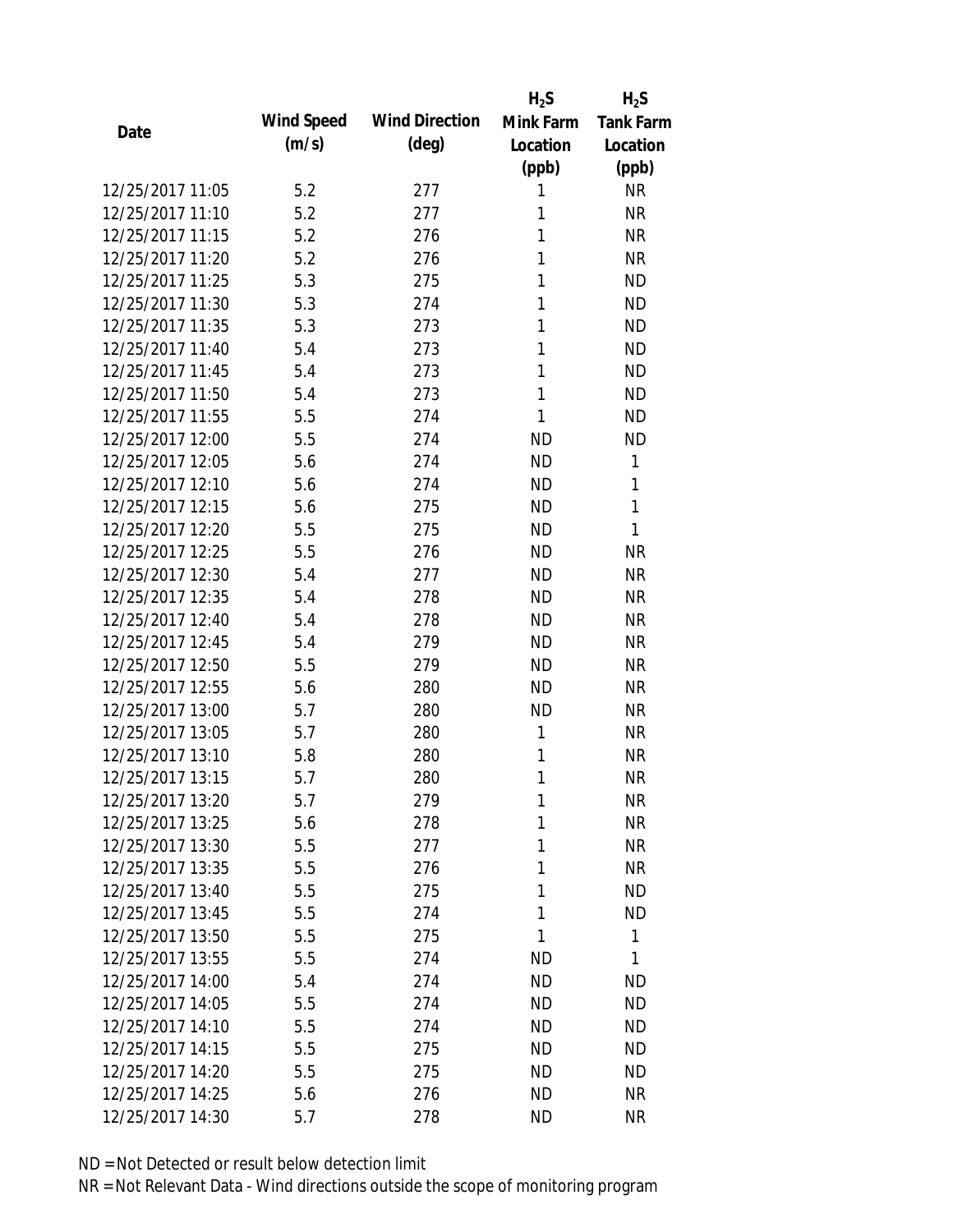|                  |                   |                       | $H_2S$    | $H_2S$           |
|------------------|-------------------|-----------------------|-----------|------------------|
| Date             | <b>Wind Speed</b> | <b>Wind Direction</b> | Mink Farm | <b>Tank Farm</b> |
|                  | (m/s)             | $(\text{deg})$        | Location  | Location         |
|                  |                   |                       | (ppb)     | (ppb)            |
| 12/25/2017 14:35 | 5.8               | 279                   | <b>ND</b> | <b>NR</b>        |
| 12/25/2017 14:40 | 5.9               | 279                   | <b>ND</b> | <b>NR</b>        |
| 12/25/2017 14:45 | 6.0               | 279                   | 1         | <b>NR</b>        |
| 12/25/2017 14:50 | 6.1               | 278                   | 1         | <b>NR</b>        |
| 12/25/2017 14:55 | 6.1               | 278                   | 1         | <b>NR</b>        |
| 12/25/2017 15:00 | 6.1               | 276                   | 1         | <b>NR</b>        |
| 12/25/2017 15:05 | 6.1               | 275                   | 1         | <b>ND</b>        |
| 12/25/2017 15:10 | 6.1               | 274                   | <b>ND</b> | <b>ND</b>        |
| 12/25/2017 15:15 | 6.0               | 274                   | <b>ND</b> | <b>ND</b>        |
| 12/25/2017 15:20 | 5.9               | 273                   | <b>ND</b> | <b>ND</b>        |
| 12/25/2017 15:25 | 5.8               | 271                   | <b>ND</b> | <b>ND</b>        |
| 12/25/2017 15:30 | 5.7               | 271                   | <b>ND</b> | <b>ND</b>        |
| 12/25/2017 15:35 | 5.7               | 270                   | <b>ND</b> | <b>ND</b>        |
| 12/25/2017 15:40 | 5.7               | 270                   | <b>ND</b> | <b>ND</b>        |
| 12/25/2017 15:45 | 5.8               | 270                   | <b>ND</b> | <b>ND</b>        |
| 12/25/2017 15:50 | 5.9               | 271                   | <b>ND</b> | <b>ND</b>        |
| 12/25/2017 15:55 | 5.9               | 272                   | 1         | <b>ND</b>        |
| 12/25/2017 16:00 | 6.0               | 272                   | 1         | <b>ND</b>        |
| 12/25/2017 16:05 | 6.0               | 273                   | 1         | <b>ND</b>        |
| 12/25/2017 16:10 | 5.9               | 273                   | 1         | <b>ND</b>        |
| 12/25/2017 16:15 | 5.8               | 274                   | 1         | <b>ND</b>        |
| 12/25/2017 16:20 | 5.6               | 273                   | 1         | <b>ND</b>        |
| 12/25/2017 16:25 | 5.4               | 273                   | 1         | <b>ND</b>        |
| 12/25/2017 16:30 | 5.2               | 273                   | 1         | <b>ND</b>        |
| 12/25/2017 16:35 | 5.0               | 273                   | 1         | <b>ND</b>        |
| 12/25/2017 16:40 | 5.0               | 273                   | 1         | <b>ND</b>        |
| 12/25/2017 16:45 | 4.9               | 272                   | 1         | <b>ND</b>        |
| 12/25/2017 16:50 | 4.9               | 272                   | 1         | <b>ND</b>        |
| 12/25/2017 16:55 | 5.0               | 272                   | 1         | <b>ND</b>        |
| 12/25/2017 17:00 | 5.0               | 271                   | 1         | <b>ND</b>        |
| 12/25/2017 17:05 | 5.0               | 271                   | 1         | 1                |
| 12/25/2017 17:10 | 5.0               | 271                   | 1         | 1                |
| 12/25/2017 17:15 | 5.0               | 271                   | ND        | 1                |
| 12/25/2017 17:20 | 5.0               | 271                   | <b>ND</b> | 1                |
| 12/25/2017 17:25 | 5.0               | 271                   | <b>ND</b> | 1                |
| 12/25/2017 17:30 | 5.0               | 271                   | <b>ND</b> | <b>ND</b>        |
| 12/25/2017 17:35 | 5.0               | 271                   | ND        | <b>ND</b>        |
| 12/25/2017 17:40 | 5.0               | 271                   | ND        | <b>ND</b>        |
| 12/25/2017 17:45 | 4.9               | 270                   | <b>ND</b> | <b>ND</b>        |
| 12/25/2017 17:50 | 4.8               | 270                   | <b>ND</b> | <b>ND</b>        |
| 12/25/2017 17:55 | 4.7               | 271                   | <b>ND</b> | <b>ND</b>        |
| 12/25/2017 18:00 | 4.5               | 271                   | <b>ND</b> | <b>ND</b>        |
|                  |                   |                       |           |                  |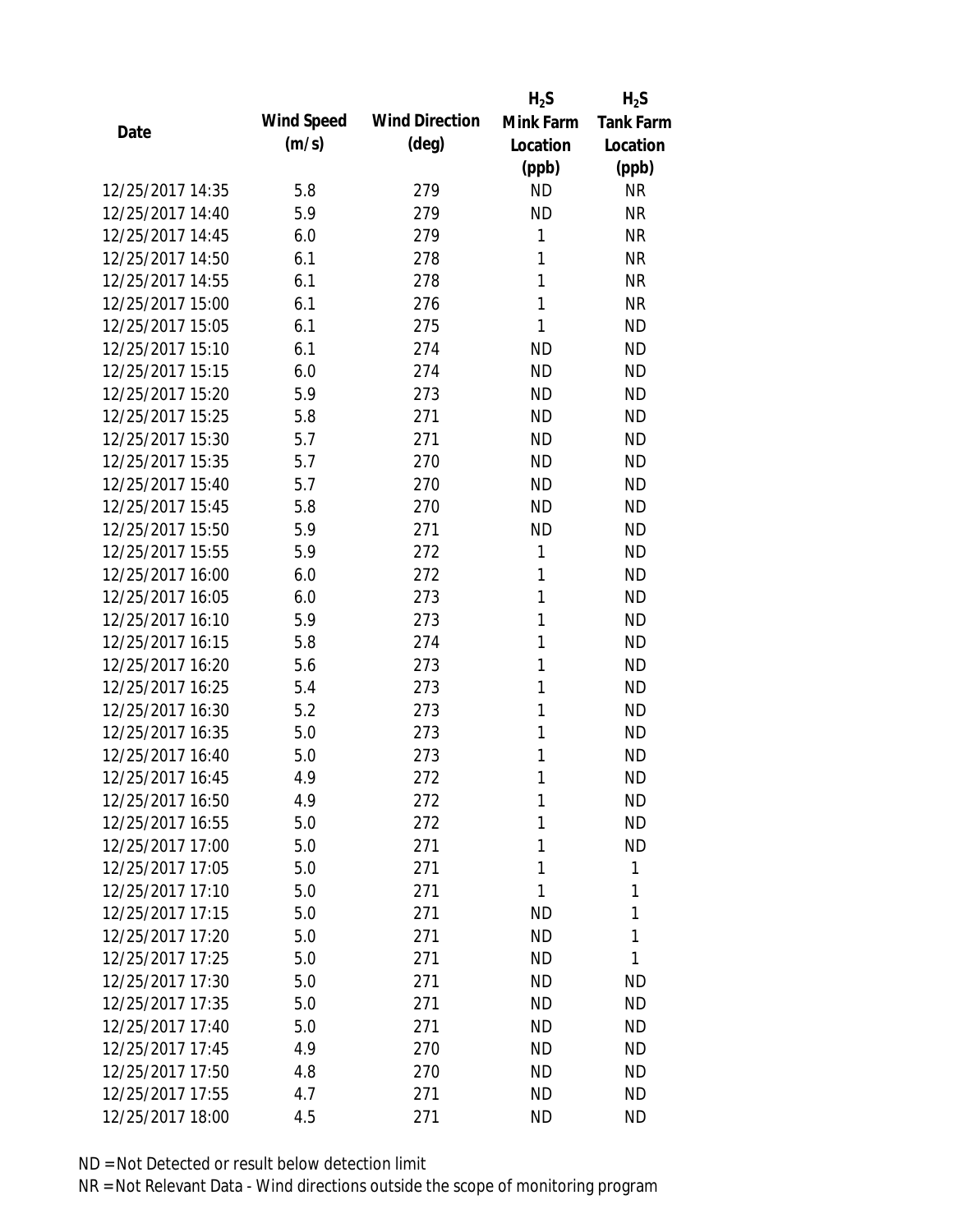|                  |            |                       | $H_2S$    | $H_2S$           |
|------------------|------------|-----------------------|-----------|------------------|
| Date             | Wind Speed | <b>Wind Direction</b> | Mink Farm | <b>Tank Farm</b> |
|                  | (m/s)      | $(\text{deg})$        | Location  | Location         |
|                  |            |                       | (ppb)     | (ppb)            |
| 12/25/2017 18:05 | 4.3        | 271                   | <b>ND</b> | <b>ND</b>        |
| 12/25/2017 18:10 | 4.2        | 271                   | <b>ND</b> | <b>ND</b>        |
| 12/25/2017 18:15 | 4.1        | 271                   | <b>ND</b> | <b>ND</b>        |
| 12/25/2017 18:20 | 4.0        | 271                   | <b>ND</b> | <b>ND</b>        |
| 12/25/2017 18:25 | 4.0        | 270                   | <b>ND</b> | <b>ND</b>        |
| 12/25/2017 18:30 | 4.0        | 270                   | <b>ND</b> | <b>ND</b>        |
| 12/25/2017 18:35 | 4.0        | 270                   | <b>ND</b> | $\mathbf{1}$     |
| 12/25/2017 18:40 | 4.0        | 270                   | <b>ND</b> | <b>ND</b>        |
| 12/25/2017 18:45 | 4.0        | 269                   | <b>ND</b> | <b>ND</b>        |
| 12/25/2017 18:50 | 4.0        | 268                   | <b>ND</b> | <b>ND</b>        |
| 12/25/2017 18:55 | 4.0        | 267                   | <b>ND</b> | <b>ND</b>        |
| 12/25/2017 19:00 | 4.0        | 266                   | <b>ND</b> | <b>ND</b>        |
| 12/25/2017 19:05 | 4.0        | 265                   | <b>ND</b> | <b>ND</b>        |
| 12/25/2017 19:10 | 3.9        | 264                   | <b>ND</b> | <b>ND</b>        |
| 12/25/2017 19:15 | 3.8        | 263                   | <b>ND</b> | <b>ND</b>        |
| 12/25/2017 19:20 | 3.7        | 263                   | <b>ND</b> | <b>ND</b>        |
| 12/25/2017 19:25 | 3.6        | 262                   | <b>ND</b> | <b>ND</b>        |
| 12/25/2017 19:30 | 3.6        | 261                   | <b>ND</b> | <b>ND</b>        |
| 12/25/2017 19:35 | 3.5        | 261                   | <b>ND</b> | <b>ND</b>        |
| 12/25/2017 19:40 | 3.5        | 261                   | <b>ND</b> | 1                |
| 12/25/2017 19:45 | 3.5        | 261                   | <b>ND</b> | 1                |
| 12/25/2017 19:50 | 3.6        | 261                   | <b>ND</b> | $\mathbf{1}$     |
| 12/25/2017 19:55 | 3.6        | 261                   | <b>ND</b> | $\mathbf{1}$     |
| 12/25/2017 20:00 | 3.6        | 262                   | <b>ND</b> | 1                |
| 12/25/2017 20:05 | 3.6        | 263                   | <b>ND</b> | <b>ND</b>        |
| 12/25/2017 20:10 | 3.6        | 263                   | <b>ND</b> | <b>ND</b>        |
| 12/25/2017 20:15 | 3.6        | 263                   | <b>ND</b> | <b>ND</b>        |
| 12/25/2017 20:20 | 3.5        | 263                   | <b>ND</b> | <b>ND</b>        |
| 12/25/2017 20:25 | 3.5        | 262                   | <b>ND</b> | <b>ND</b>        |
| 12/25/2017 20:30 | 3.4        | 262                   | ND        | <b>ND</b>        |
| 12/25/2017 20:35 | 3.4        | 261                   | <b>ND</b> | <b>ND</b>        |
| 12/25/2017 20:40 | 3.4        | 261                   | <b>ND</b> | <b>ND</b>        |
| 12/25/2017 20:45 | 3.4        | 261                   | <b>ND</b> | <b>ND</b>        |
| 12/25/2017 20:50 | 3.4        | 262                   | <b>ND</b> | <b>ND</b>        |
| 12/25/2017 20:55 | 3.5        | 264                   | <b>ND</b> | <b>ND</b>        |
| 12/25/2017 21:00 | 3.6        | 267                   | <b>ND</b> | <b>ND</b>        |
| 12/25/2017 21:05 | 3.8        | 270                   | ND.       | <b>ND</b>        |
| 12/25/2017 21:10 | 3.9        | 272                   | <b>ND</b> | <b>ND</b>        |
| 12/25/2017 21:15 | 4.1        | 275                   | <b>ND</b> | <b>ND</b>        |
| 12/25/2017 21:20 | 4.2        | 277                   | <b>ND</b> | <b>NR</b>        |
| 12/25/2017 21:25 | 4.4        | 279                   | <b>ND</b> | <b>NR</b>        |
| 12/25/2017 21:30 | 4.5        | 281                   | <b>ND</b> | <b>NR</b>        |
|                  |            |                       |           |                  |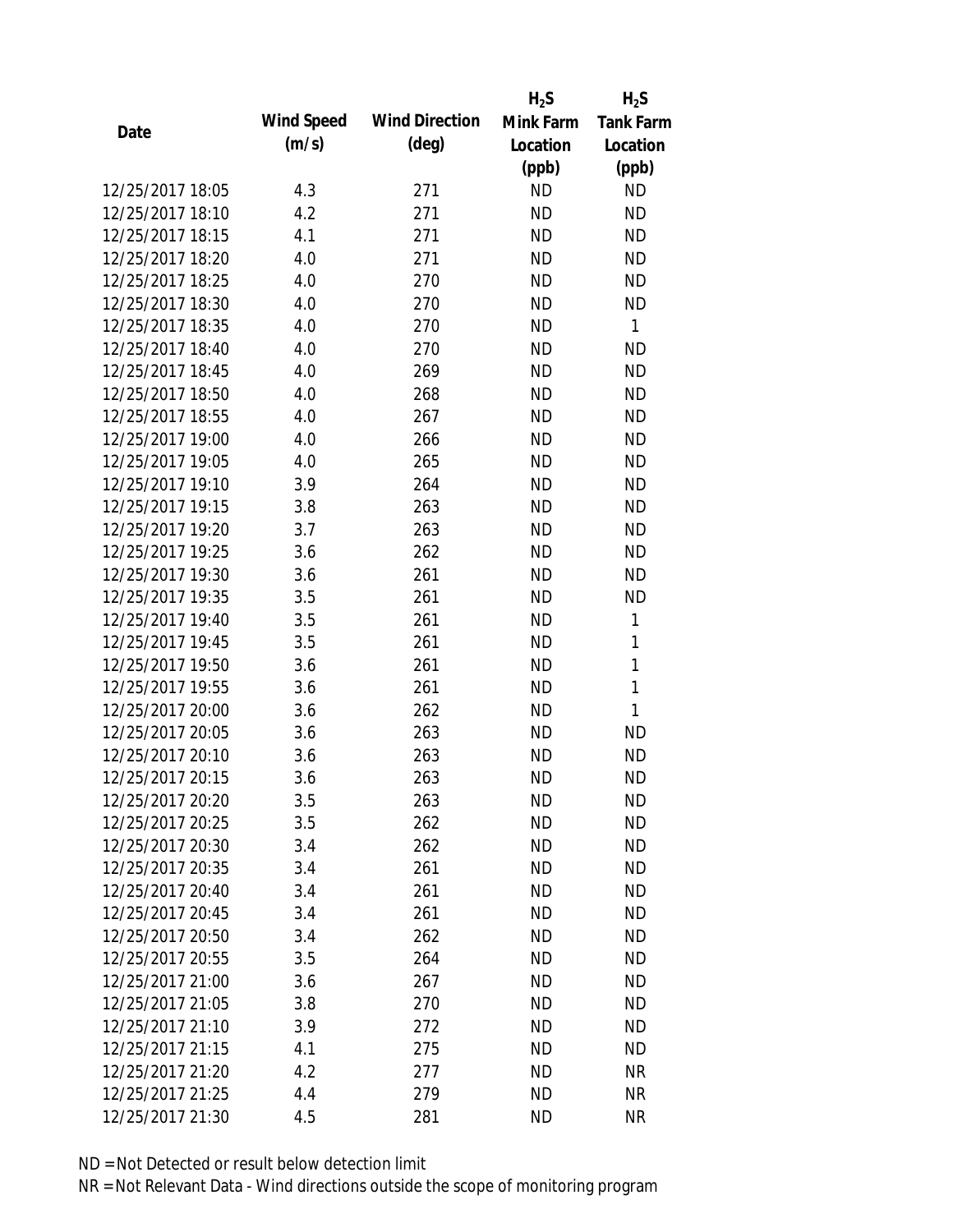|                  |            |                       | $H_2S$    | $H_2S$           |
|------------------|------------|-----------------------|-----------|------------------|
| Date             | Wind Speed | <b>Wind Direction</b> | Mink Farm | <b>Tank Farm</b> |
|                  | (m/s)      | $(\text{deg})$        | Location  | Location         |
|                  |            |                       | (ppb)     | (ppb)            |
| 12/25/2017 21:35 | 4.5        | 282                   | 1         | <b>NR</b>        |
| 12/25/2017 21:40 | 4.6        | 283                   | 1         | <b>NR</b>        |
| 12/25/2017 21:45 | 4.6        | 283                   | 1         | <b>NR</b>        |
| 12/25/2017 21:50 | 4.5        | 283                   | 1         | <b>NR</b>        |
| 12/25/2017 21:55 | 4.5        | 283                   | 1         | <b>NR</b>        |
| 12/25/2017 22:00 | 4.4        | 283                   | 1         | <b>NR</b>        |
| 12/25/2017 22:05 | 4.4        | 283                   | <b>ND</b> | <b>NR</b>        |
| 12/25/2017 22:10 | 4.4        | 283                   | <b>ND</b> | <b>NR</b>        |
| 12/25/2017 22:15 | 4.3        | 284                   | <b>ND</b> | <b>NR</b>        |
| 12/25/2017 22:20 | 4.3        | 284                   | <b>ND</b> | <b>NR</b>        |
| 12/25/2017 22:25 | 4.2        | 284                   | <b>ND</b> | <b>NR</b>        |
| 12/25/2017 22:30 | 4.2        | 284                   | <b>ND</b> | <b>NR</b>        |
| 12/25/2017 22:35 | 4.2        | 284                   | <b>ND</b> | <b>NR</b>        |
| 12/25/2017 22:40 | 4.2        | 284                   | <b>ND</b> | <b>NR</b>        |
| 12/25/2017 22:45 | 4.2        | 284                   | <b>ND</b> | <b>NR</b>        |
| 12/25/2017 22:50 | 4.2        | 283                   | <b>ND</b> | <b>NR</b>        |
| 12/25/2017 22:55 | 4.2        | 283                   | <b>ND</b> | <b>NR</b>        |
| 12/25/2017 23:00 | 4.1        | 282                   | 1         | <b>NR</b>        |
| 12/25/2017 23:05 | 4.1        | 281                   | 1         | <b>NR</b>        |
| 12/25/2017 23:10 | 4.0        | 280                   | 1         | <b>NR</b>        |
| 12/25/2017 23:15 | 3.8        | 278                   | 1         | <b>NR</b>        |
| 12/25/2017 23:20 | 3.7        | 276                   | 1         | <b>NR</b>        |
| 12/25/2017 23:25 | 3.7        | 275                   | 1         | 1                |
| 12/25/2017 23:30 | 3.6        | 274                   | 1         | 1                |
| 12/25/2017 23:35 | 3.6        | 273                   | 1         | 1                |
| 12/25/2017 23:40 | 3.5        | 273                   | 1         | 1                |
| 12/25/2017 23:45 | 3.5        | 274                   | 1         | 1                |
| 12/25/2017 23:50 | 3.5        | 276                   | <b>ND</b> | <b>NR</b>        |
| 12/25/2017 23:55 | 3.5        | 278                   | <b>ND</b> | <b>NR</b>        |
| 12/25/2017 24:00 | 3.4        | 281                   | ND        | <b>NR</b>        |
| 12/26/2017 00:05 | 3.5        | 284                   | <b>ND</b> | <b>NR</b>        |
| 12/26/2017 00:10 | 3.6        | 288                   | <b>ND</b> | <b>NR</b>        |
| 12/26/2017 00:15 | 3.7        | 292                   | <b>ND</b> | <b>NR</b>        |
| 12/26/2017 00:20 | 3.8        | 296                   | <b>ND</b> | <b>NR</b>        |
| 12/26/2017 00:25 | 3.8        | 299                   | <b>ND</b> | <b>NR</b>        |
| 12/26/2017 00:30 | 3.9        | 301                   | <b>ND</b> | <b>NR</b>        |
| 12/26/2017 00:35 | 3.9        | 302                   | ND.       | <b>NR</b>        |
| 12/26/2017 00:40 | 3.8        | 301                   | <b>ND</b> | <b>NR</b>        |
| 12/26/2017 00:45 | 3.7        | 299                   | <b>ND</b> | <b>NR</b>        |
| 12/26/2017 00:50 | 3.6        | 297                   | <b>ND</b> | NR               |
| 12/26/2017 00:55 | 3.5        | 294                   | <b>ND</b> | <b>NR</b>        |
| 12/26/2017 01:00 | 3.5        | 293                   | <b>ND</b> | <b>NR</b>        |
|                  |            |                       |           |                  |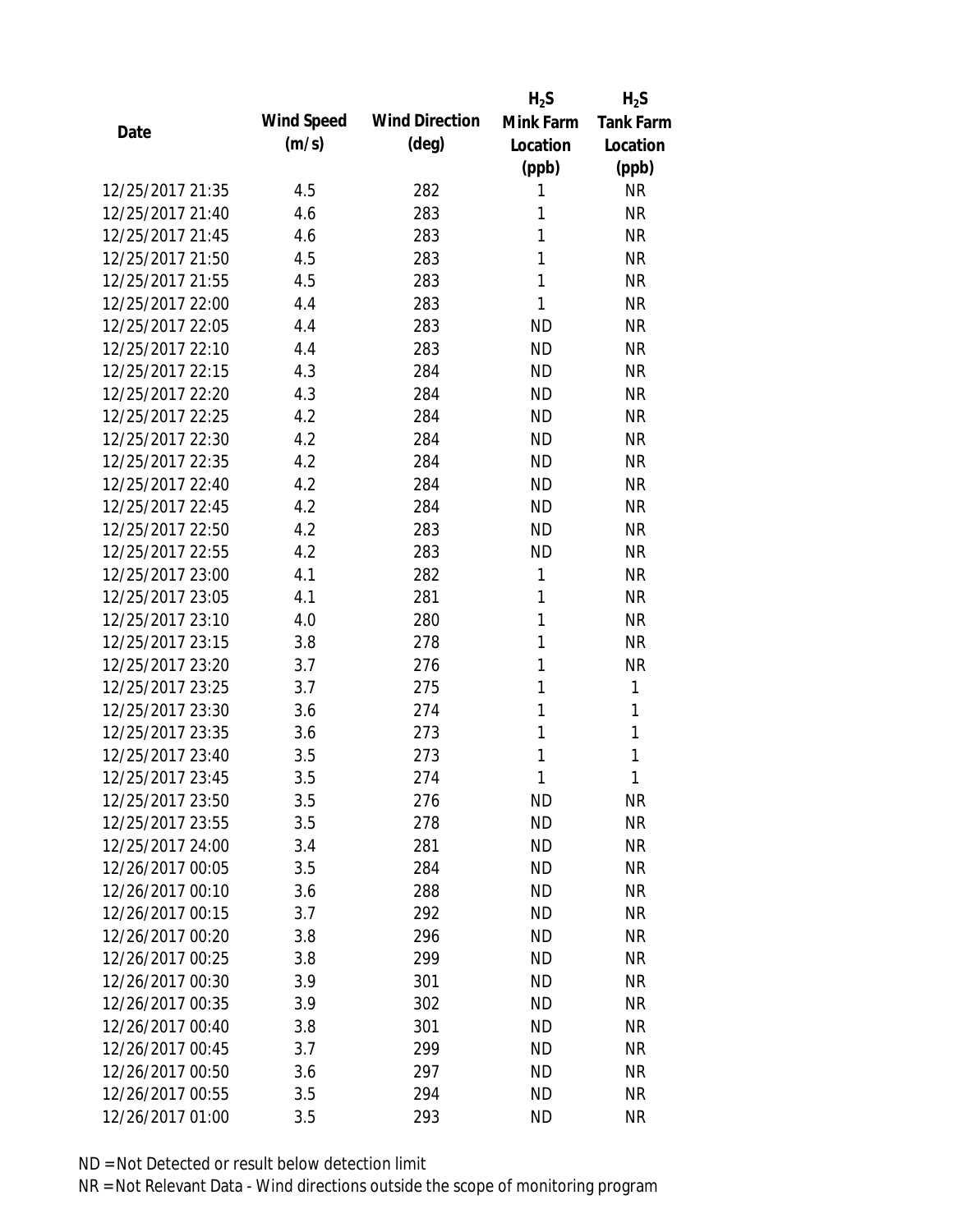|                  |            |                       | $H_2S$    | $H_2S$           |
|------------------|------------|-----------------------|-----------|------------------|
|                  | Wind Speed | <b>Wind Direction</b> | Mink Farm | <b>Tank Farm</b> |
| Date             | (m/s)      | $(\text{deg})$        | Location  | Location         |
|                  |            |                       | (ppb)     | (ppb)            |
| 12/26/2017 01:05 | 3.5        | 292                   | <b>ND</b> | <b>NR</b>        |
| 12/26/2017 01:10 | 3.6        | 292                   | <b>ND</b> | <b>NR</b>        |
| 12/26/2017 01:15 | 3.7        | 294                   | <b>ND</b> | <b>NR</b>        |
| 12/26/2017 01:20 | 3.8        | 296                   | <b>ND</b> | <b>NR</b>        |
| 12/26/2017 01:25 | 4.0        | 298                   | <b>ND</b> | <b>NR</b>        |
| 12/26/2017 01:30 | 4.2        | 300                   | <b>ND</b> | <b>NR</b>        |
| 12/26/2017 01:35 | 4.3        | 303                   | <b>ND</b> | <b>NR</b>        |
| 12/26/2017 01:40 | 4.5        | 305                   | <b>ND</b> | <b>NR</b>        |
| 12/26/2017 01:45 | 4.6        | 306                   | <b>ND</b> | <b>NR</b>        |
| 12/26/2017 01:50 | 4.7        | 307                   | <b>ND</b> | <b>NR</b>        |
| 12/26/2017 01:55 | 4.7        | 307                   | <b>ND</b> | <b>NR</b>        |
| 12/26/2017 02:00 | 4.7        | 307                   | <b>ND</b> | <b>NR</b>        |
| 12/26/2017 02:05 | 4.7        | 307                   | <b>ND</b> | <b>NR</b>        |
| 12/26/2017 02:10 | 4.7        | 307                   | <b>ND</b> | <b>NR</b>        |
| 12/26/2017 02:15 | 4.7        | 306                   | <b>ND</b> | <b>NR</b>        |
| 12/26/2017 02:20 | 4.6        | 306                   | <b>ND</b> | <b>NR</b>        |
| 12/26/2017 02:25 | 4.5        | 306                   | <b>ND</b> | <b>NR</b>        |
| 12/26/2017 02:30 | 4.5        | 306                   | <b>ND</b> | <b>NR</b>        |
| 12/26/2017 02:35 | 4.5        | 306                   | <b>ND</b> | <b>NR</b>        |
| 12/26/2017 02:40 | 4.5        | 307                   | <b>ND</b> | <b>NR</b>        |
| 12/26/2017 02:45 | 4.6        | 307                   | <b>ND</b> | <b>NR</b>        |
| 12/26/2017 02:50 | 4.7        | 307                   | <b>ND</b> | <b>NR</b>        |
| 12/26/2017 02:55 | 4.9        | 307                   | <b>ND</b> | <b>NR</b>        |
| 12/26/2017 03:00 | 5.0        | 308                   | <b>ND</b> | <b>NR</b>        |
| 12/26/2017 03:05 | 5.1        | 308                   | <b>ND</b> | <b>NR</b>        |
| 12/26/2017 03:10 | 5.1        | 308                   | <b>ND</b> | <b>NR</b>        |
| 12/26/2017 03:15 | 5.1        | 308                   | <b>ND</b> | <b>NR</b>        |
| 12/26/2017 03:20 | 5.1        | 307                   | <b>ND</b> | <b>NR</b>        |
| 12/26/2017 03:25 | 5.0        | 307                   | <b>ND</b> | <b>NR</b>        |
| 12/26/2017 03:30 | 4.9        | 306                   | <b>ND</b> | <b>NR</b>        |
| 12/26/2017 03:35 | 4.8        | 306                   | <b>ND</b> | <b>NR</b>        |
| 12/26/2017 03:40 | 4.6        | 305                   | <b>ND</b> | <b>NR</b>        |
| 12/26/2017 03:45 | 4.4        | 304                   | <b>ND</b> | NR               |
| 12/26/2017 03:50 | 4.3        | 305                   | <b>ND</b> | <b>NR</b>        |
| 12/26/2017 03:55 | 4.1        | 305                   | ND        | <b>NR</b>        |
| 12/26/2017 04:00 | 4.0        | 305                   | ND        | <b>NR</b>        |
| 12/26/2017 04:05 | 3.8        | 306                   | ND        | <b>NR</b>        |
| 12/26/2017 04:10 | 3.7        | 307                   | <b>ND</b> | <b>NR</b>        |
| 12/26/2017 04:15 | 3.6        | 308                   | <b>ND</b> | <b>NR</b>        |
| 12/26/2017 04:20 | 3.5        | 308                   | <b>ND</b> | NR               |
| 12/26/2017 04:25 | 3.5        | 308                   | <b>ND</b> | <b>NR</b>        |
| 12/26/2017 04:30 | 3.5        | 308                   | <b>ND</b> | <b>NR</b>        |
|                  |            |                       |           |                  |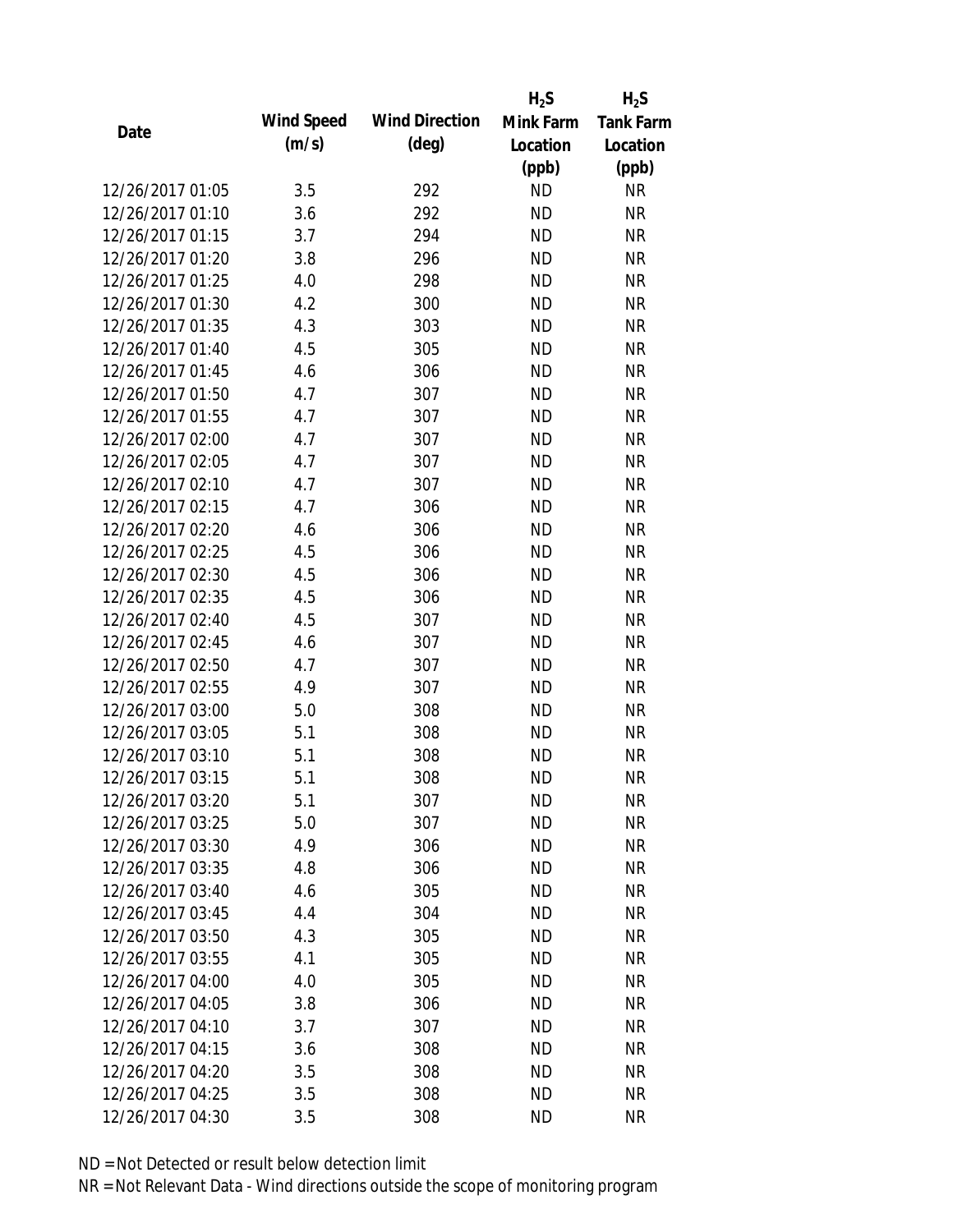|                  |            |                       | $H_2S$    | $H_2S$           |
|------------------|------------|-----------------------|-----------|------------------|
| Date             | Wind Speed | <b>Wind Direction</b> | Mink Farm | <b>Tank Farm</b> |
|                  | (m/s)      | $(\text{deg})$        | Location  | Location         |
|                  |            |                       | (ppb)     | (ppb)            |
| 12/26/2017 04:35 | 3.6        | 308                   | <b>ND</b> | <b>NR</b>        |
| 12/26/2017 04:40 | 3.8        | 308                   | <b>ND</b> | <b>NR</b>        |
| 12/26/2017 04:45 | 3.9        | 308                   | <b>ND</b> | <b>NR</b>        |
| 12/26/2017 04:50 | 4.1        | 307                   | <b>ND</b> | <b>NR</b>        |
| 12/26/2017 04:55 | 4.2        | 307                   | <b>ND</b> | <b>NR</b>        |
| 12/26/2017 05:00 | 4.3        | 307                   | <b>ND</b> | <b>NR</b>        |
| 12/26/2017 05:05 | 4.2        | 307                   | <b>ND</b> | <b>NR</b>        |
| 12/26/2017 05:10 | 4.2        | 307                   | <b>ND</b> | <b>NR</b>        |
| 12/26/2017 05:15 | 4.1        | 307                   | <b>ND</b> | <b>NR</b>        |
| 12/26/2017 05:20 | 4.1        | 308                   | <b>ND</b> | <b>NR</b>        |
| 12/26/2017 05:25 | 4.1        | 307                   | <b>ND</b> | <b>NR</b>        |
| 12/26/2017 05:30 | 4.2        | 308                   | <b>ND</b> | <b>NR</b>        |
| 12/26/2017 05:35 | 4.3        | 308                   | <b>ND</b> | <b>NR</b>        |
| 12/26/2017 05:40 | 4.4        | 308                   | <b>ND</b> | <b>NR</b>        |
| 12/26/2017 05:45 | 4.4        | 309                   | <b>ND</b> | <b>NR</b>        |
| 12/26/2017 05:50 | 4.4        | 311                   | <b>ND</b> | <b>NR</b>        |
| 12/26/2017 05:55 | 4.4        | 313                   | <b>ND</b> | <b>NR</b>        |
| 12/26/2017 06:00 | 4.2        | 315                   | <b>ND</b> | <b>NR</b>        |
| 12/26/2017 06:05 | 4.0        | 317                   | <b>ND</b> | <b>NR</b>        |
| 12/26/2017 06:10 | 3.8        | 318                   | <b>ND</b> | <b>NR</b>        |
| 12/26/2017 06:15 | 3.6        | 319                   | <b>ND</b> | <b>NR</b>        |
| 12/26/2017 06:20 | 3.4        | 319                   | <b>ND</b> | <b>NR</b>        |
| 12/26/2017 06:25 | 3.3        | 318                   | <b>ND</b> | <b>NR</b>        |
| 12/26/2017 06:30 | 3.2        | 317                   | <b>ND</b> | <b>NR</b>        |
| 12/26/2017 06:35 | 3.2        | 315                   | <b>ND</b> | <b>NR</b>        |
| 12/26/2017 06:40 | 3.3        | 314                   | <b>ND</b> | <b>NR</b>        |
| 12/26/2017 06:45 | 3.4        | 312                   | <b>ND</b> | <b>NR</b>        |
| 12/26/2017 06:50 | 3.6        | 311                   | <b>ND</b> | <b>NR</b>        |
| 12/26/2017 06:55 | 3.7        | 310                   | <b>ND</b> | <b>NR</b>        |
| 12/26/2017 07:00 | 3.8        | 309                   | ND        | <b>NR</b>        |
| 12/26/2017 07:05 | 3.9        | 308                   | <b>ND</b> | <b>NR</b>        |
| 12/26/2017 07:10 | 3.8        | 307                   | <b>ND</b> | <b>NR</b>        |
| 12/26/2017 07:15 | 3.7        | 307                   | <b>ND</b> | <b>NR</b>        |
| 12/26/2017 07:20 | 3.6        | 307                   | <b>ND</b> | <b>NR</b>        |
| 12/26/2017 07:25 | 3.4        | 306                   | <b>ND</b> | <b>NR</b>        |
| 12/26/2017 07:30 | 3.3        | 306                   | <b>ND</b> | <b>NR</b>        |
| 12/26/2017 07:35 | 3.2        | 307                   | ND.       | <b>NR</b>        |
| 12/26/2017 07:40 | 3.2        | 307                   | <b>ND</b> | <b>NR</b>        |
| 12/26/2017 07:45 | 3.3        | 308                   | <b>ND</b> | <b>NR</b>        |
| 12/26/2017 07:50 | 3.4        | 308                   | <b>ND</b> | <b>NR</b>        |
| 12/26/2017 07:55 | 3.5        | 309                   | <b>ND</b> | <b>NR</b>        |
| 12/26/2017 08:00 | 3.6        | 308                   | <b>ND</b> | <b>NR</b>        |
|                  |            |                       |           |                  |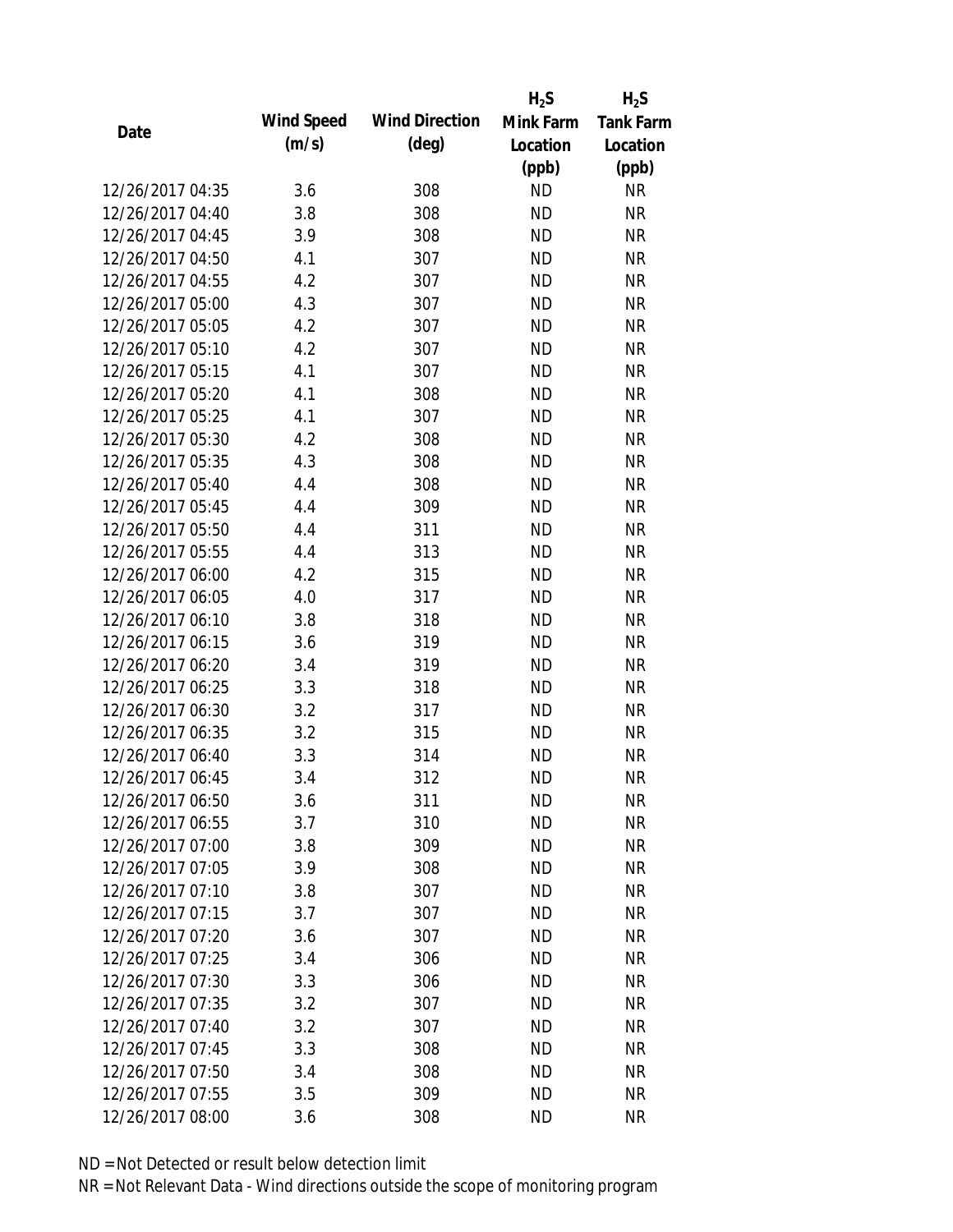|                  |            |                       | $H_2S$       | $H_2S$           |
|------------------|------------|-----------------------|--------------|------------------|
| Date             | Wind Speed | <b>Wind Direction</b> | Mink Farm    | <b>Tank Farm</b> |
|                  | (m/s)      | (deg)                 | Location     | Location         |
|                  |            |                       | (ppb)        | (ppb)            |
| 12/26/2017 08:05 | 3.7        | 308                   | <b>ND</b>    | <b>NR</b>        |
| 12/26/2017 08:10 | 3.8        | 308                   | <b>ND</b>    | <b>NR</b>        |
| 12/26/2017 08:15 | 3.8        | 307                   | <b>ND</b>    | <b>NR</b>        |
| 12/26/2017 08:20 | 3.8        | 307                   | <b>ND</b>    | <b>NR</b>        |
| 12/26/2017 08:25 | 3.9        | 307                   | <b>ND</b>    | <b>NR</b>        |
| 12/26/2017 08:30 | 3.8        | 306                   | <b>ND</b>    | <b>NR</b>        |
| 12/26/2017 08:35 | 3.7        | 305                   | <b>ND</b>    | <b>NR</b>        |
| 12/26/2017 08:40 | 3.6        | 303                   | <b>ND</b>    | <b>NR</b>        |
| 12/26/2017 08:45 | 3.5        | 301                   | <b>ND</b>    | <b>NR</b>        |
| 12/26/2017 08:50 | 3.4        | 297                   | <b>ND</b>    | <b>NR</b>        |
| 12/26/2017 08:55 | 3.1        | 294                   | <b>ND</b>    | <b>NR</b>        |
| 12/26/2017 09:00 | 3.0        | 290                   | <b>ND</b>    | <b>NR</b>        |
| 12/26/2017 09:05 | 2.8        | 286                   | <b>ND</b>    | <b>NR</b>        |
| 12/26/2017 09:10 | 2.7        | 282                   | <b>ND</b>    | <b>NR</b>        |
| 12/26/2017 09:15 | 2.7        | 279                   | <b>ND</b>    | <b>NR</b>        |
| 12/26/2017 09:20 | 2.7        | 277                   | <b>ND</b>    | <b>NR</b>        |
| 12/26/2017 09:25 | 2.8        | 273                   | <b>ND</b>    | <b>ND</b>        |
| 12/26/2017 09:30 | 2.9        | 270                   | <b>ND</b>    | <b>ND</b>        |
| 12/26/2017 09:35 | 3.0        | 268                   | <b>ND</b>    | <b>ND</b>        |
| 12/26/2017 09:40 | 3.1        | 266                   | <b>ND</b>    | <b>ND</b>        |
| 12/26/2017 09:45 | 3.1        | 264                   | <b>ND</b>    | <b>ND</b>        |
| 12/26/2017 09:50 | 3.2        | 263                   | <b>ND</b>    | <b>ND</b>        |
| 12/26/2017 09:55 | 3.1        | 264                   | <b>ND</b>    | <b>ND</b>        |
| 12/26/2017 10:00 | 3.1        | 266                   | <b>ND</b>    | <b>ND</b>        |
| 12/26/2017 10:05 | 3.1        | 267                   | <b>ND</b>    | <b>ND</b>        |
| 12/26/2017 10:10 | 3.0        | 269                   | <b>ND</b>    | <b>ND</b>        |
| 12/26/2017 10:15 | 3.0        | 271                   | <b>ND</b>    | 1                |
| 12/26/2017 10:20 | 3.0        | 272                   | ΝD           | 1                |
| 12/26/2017 10:25 | 3.0        | 274                   | <b>ND</b>    | 1                |
| 12/26/2017 10:30 | 3.0        | 277                   | $\mathbf{1}$ | <b>NR</b>        |
| 12/26/2017 10:35 | 3.0        | 280                   | <b>ND</b>    | <b>NR</b>        |
| 12/26/2017 10:40 | 3.0        | 283                   | <b>ND</b>    | <b>NR</b>        |
| 12/26/2017 10:45 | 3.0        | 285                   | <b>ND</b>    | <b>NR</b>        |
| 12/26/2017 10:50 | 3.1        | 288                   | <b>ND</b>    | <b>NR</b>        |
| 12/26/2017 10:55 | 3.1        | 288                   | ND           | <b>NR</b>        |
| 12/26/2017 11:00 | 3.2        | 287                   | <b>ND</b>    | <b>NR</b>        |
| 12/26/2017 11:05 | 3.3        | 285                   | ND.          | <b>NR</b>        |
| 12/26/2017 11:10 | 3.4        | 283                   | <b>ND</b>    | <b>NR</b>        |
| 12/26/2017 11:15 | 3.4        | 281                   | <b>ND</b>    | <b>NR</b>        |
| 12/26/2017 11:20 | 3.5        | 278                   | <b>ND</b>    | <b>NR</b>        |
| 12/26/2017 11:25 | 3.5        | 276                   | <b>ND</b>    | <b>NR</b>        |
| 12/26/2017 11:30 | 3.5        | 273                   | 1            | <b>ND</b>        |
|                  |            |                       |              |                  |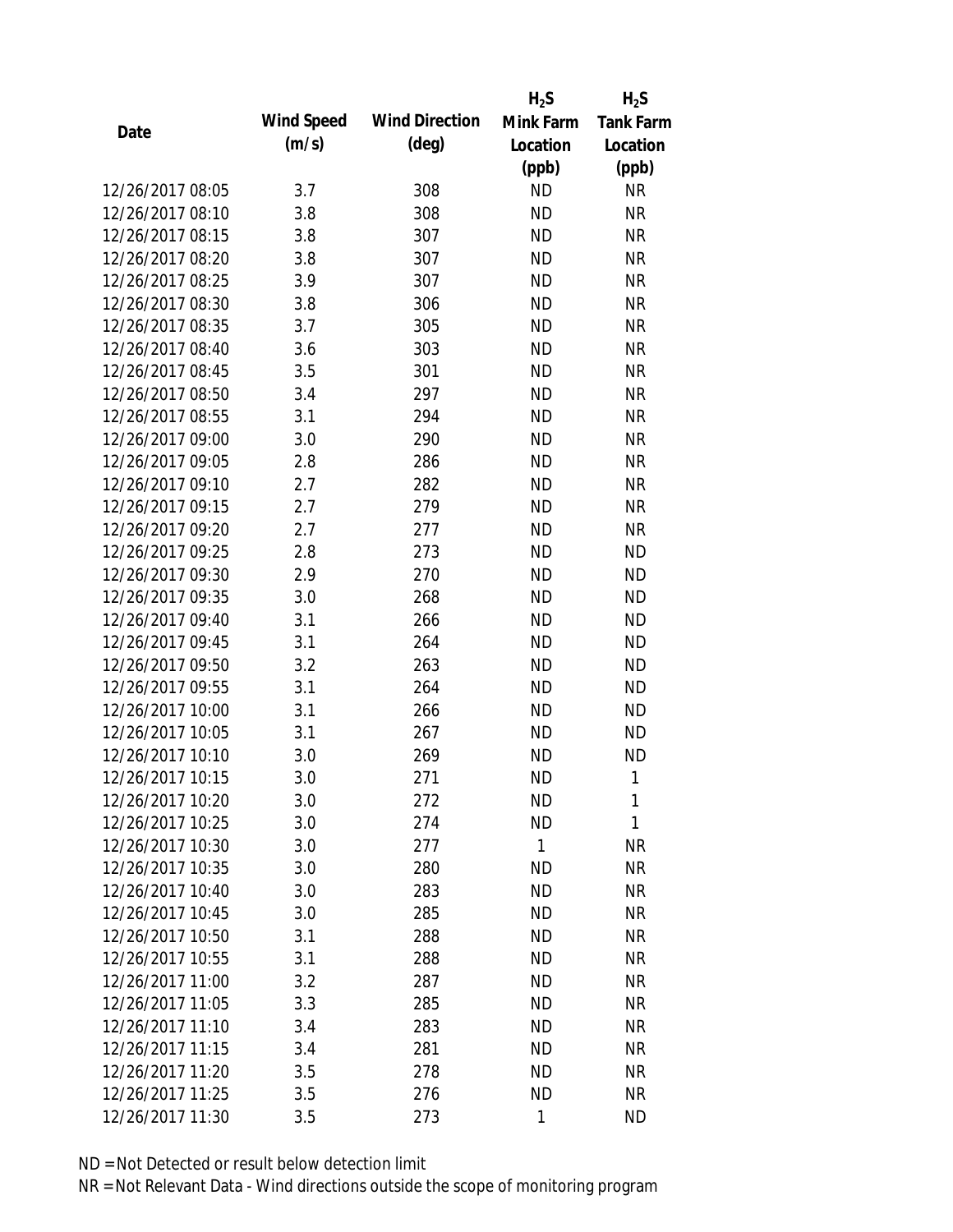|                  |            |                       | $H_2S$    | $H_2S$           |
|------------------|------------|-----------------------|-----------|------------------|
| Date             | Wind Speed | <b>Wind Direction</b> | Mink Farm | <b>Tank Farm</b> |
|                  | (m/s)      | (deg)                 | Location  | Location         |
|                  |            |                       | (ppb)     | (ppb)            |
| 12/26/2017 11:35 | 3.5        | 271                   | <b>ND</b> | <b>ND</b>        |
| 12/26/2017 11:40 | 3.6        | 267                   | <b>ND</b> | <b>ND</b>        |
| 12/26/2017 11:45 | 3.6        | 264                   | <b>ND</b> | <b>ND</b>        |
| 12/26/2017 11:50 | 3.7        | 262                   | <b>ND</b> | <b>ND</b>        |
| 12/26/2017 11:55 | 3.9        | 259                   | <b>ND</b> | <b>ND</b>        |
| 12/26/2017 12:00 | 3.9        | 258                   | <b>ND</b> | <b>ND</b>        |
| 12/26/2017 12:05 | 4.0        | 259                   | <b>ND</b> | <b>ND</b>        |
| 12/26/2017 12:10 | 4.0        | 260                   | <b>ND</b> | <b>ND</b>        |
| 12/26/2017 12:15 | 4.0        | 262                   | <b>ND</b> | <b>ND</b>        |
| 12/26/2017 12:20 | 3.9        | 263                   | <b>ND</b> | <b>ND</b>        |
| 12/26/2017 12:25 | 3.9        | 265                   | <b>ND</b> | <b>ND</b>        |
| 12/26/2017 12:30 | 3.9        | 267                   | <b>ND</b> | <b>ND</b>        |
| 12/26/2017 12:35 | 3.8        | 267                   | <b>ND</b> | <b>ND</b>        |
| 12/26/2017 12:40 | 3.9        | 266                   | <b>ND</b> | <b>ND</b>        |
| 12/26/2017 12:45 | 3.9        | 265                   | <b>ND</b> | <b>ND</b>        |
| 12/26/2017 12:50 | 3.9        | 264                   | <b>ND</b> | <b>ND</b>        |
| 12/26/2017 12:55 | 3.9        | 263                   | <b>ND</b> | <b>ND</b>        |
| 12/26/2017 13:00 | 4.0        | 262                   | <b>ND</b> | <b>ND</b>        |
| 12/26/2017 13:05 | 4.0        | 261                   | <b>ND</b> | 1                |
| 12/26/2017 13:10 | 4.0        | 262                   | <b>ND</b> | 1                |
| 12/26/2017 13:15 | 3.9        | 262                   | <b>ND</b> | $\mathbf{1}$     |
| 12/26/2017 13:20 | 3.9        | 262                   | <b>ND</b> | $\mathbf{1}$     |
| 12/26/2017 13:25 | 3.9        | 262                   | <b>ND</b> | 1                |
| 12/26/2017 13:30 | 3.9        | 263                   | <b>ND</b> | <b>ND</b>        |
| 12/26/2017 13:35 | 3.8        | 264                   | <b>ND</b> | <b>ND</b>        |
| 12/26/2017 13:40 | 3.9        | 264                   | <b>ND</b> | <b>ND</b>        |
| 12/26/2017 13:45 | 3.9        | 264                   | <b>ND</b> | <b>ND</b>        |
| 12/26/2017 13:50 | 3.9        | 264                   | ND        | <b>ND</b>        |
| 12/26/2017 13:55 | 4.0        | 264                   | <b>ND</b> | <b>ND</b>        |
| 12/26/2017 14:00 | 4.0        | 263                   | ND        | ND               |
| 12/26/2017 14:05 | 4.1        | 263                   | <b>ND</b> | <b>ND</b>        |
| 12/26/2017 14:10 | 4.1        | 263                   | <b>ND</b> | ND               |
| 12/26/2017 14:15 | 4.1        | 263                   | <b>ND</b> | <b>ND</b>        |
| 12/26/2017 14:20 | 4.1        | 263                   | <b>ND</b> | <b>ND</b>        |
| 12/26/2017 14:25 | 4.1        | 264                   | <b>ND</b> | 1                |
| 12/26/2017 14:30 | 4.2        | 265                   | <b>ND</b> | 1                |
| 12/26/2017 14:35 | 4.2        | 266                   | ND        | 1                |
| 12/26/2017 14:40 | 4.3        | 268                   | <b>ND</b> | <b>ND</b>        |
| 12/26/2017 14:45 | 4.3        | 268                   | <b>ND</b> | <b>ND</b>        |
| 12/26/2017 14:50 | 4.2        | 269                   | <b>ND</b> | <b>ND</b>        |
| 12/26/2017 14:55 | 4.2        | 270                   | <b>ND</b> | <b>ND</b>        |
| 12/26/2017 15:00 | 4.1        | 270                   | <b>ND</b> | <b>ND</b>        |
|                  |            |                       |           |                  |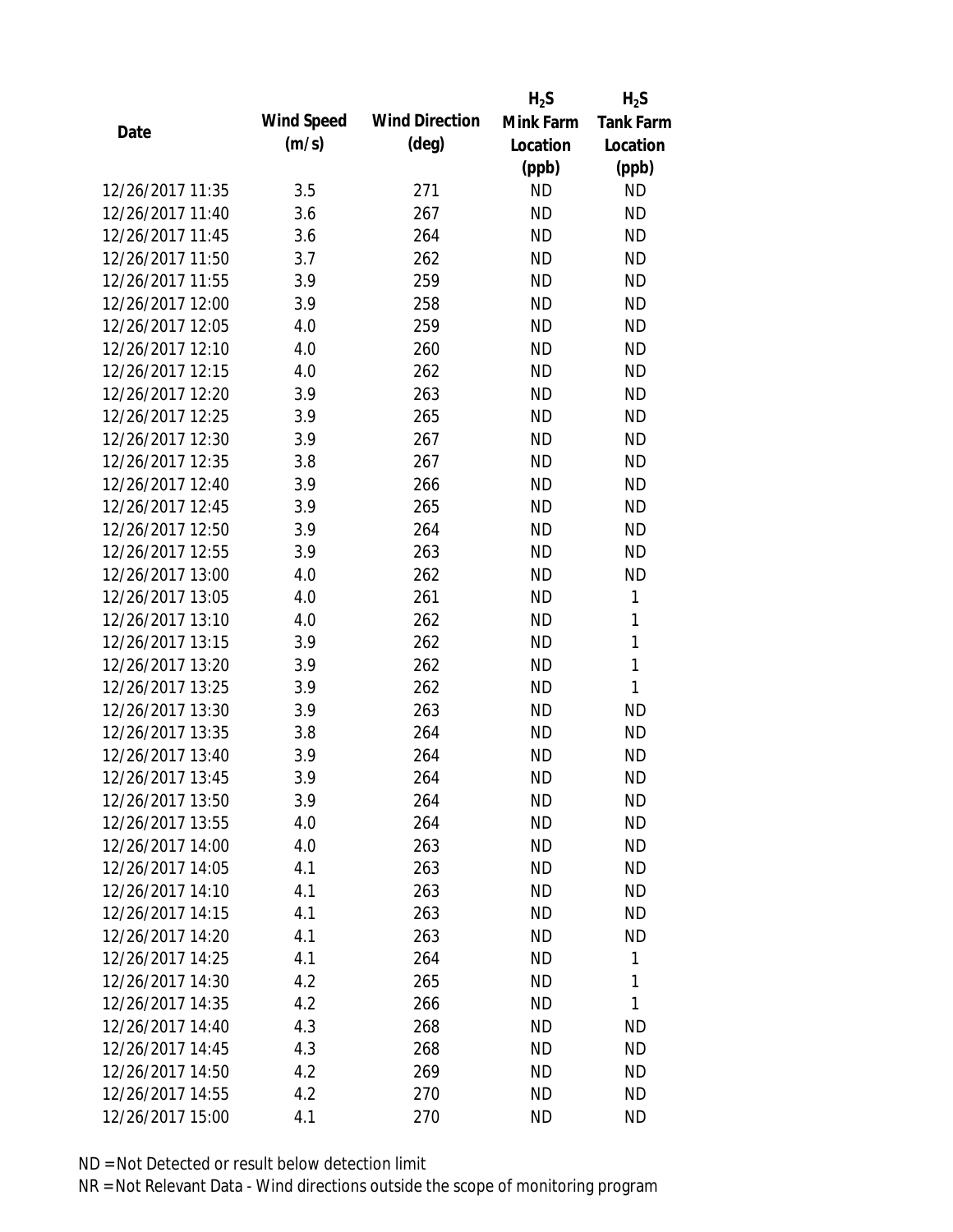|                  |            |                       | $H_2S$    | $H_2S$           |
|------------------|------------|-----------------------|-----------|------------------|
| Date             | Wind Speed | <b>Wind Direction</b> | Mink Farm | <b>Tank Farm</b> |
|                  | (m/s)      | $(\text{deg})$        | Location  | Location         |
|                  |            |                       | (ppb)     | (ppb)            |
| 12/26/2017 15:05 | 3.9        | 271                   | <b>ND</b> | <b>ND</b>        |
| 12/26/2017 15:10 | 3.9        | 272                   | <b>ND</b> | 1                |
| 12/26/2017 15:15 | 3.8        | 274                   | <b>ND</b> | 1                |
| 12/26/2017 15:20 | 3.8        | 275                   | <b>ND</b> | 1                |
| 12/26/2017 15:25 | 3.8        | 277                   | <b>ND</b> | <b>NR</b>        |
| 12/26/2017 15:30 | 3.8        | 279                   | <b>ND</b> | <b>NR</b>        |
| 12/26/2017 15:35 | 3.9        | 281                   | <b>ND</b> | <b>NR</b>        |
| 12/26/2017 15:40 | 4.0        | 283                   | <b>ND</b> | <b>NR</b>        |
| 12/26/2017 15:45 | 4.0        | 285                   | <b>ND</b> | <b>NR</b>        |
| 12/26/2017 15:50 | 4.1        | 287                   | <b>ND</b> | <b>NR</b>        |
| 12/26/2017 15:55 | 4.1        | 288                   | <b>ND</b> | <b>NR</b>        |
| 12/26/2017 16:00 | 4.1        | 288                   | <b>ND</b> | <b>NR</b>        |
| 12/26/2017 16:05 | 4.0        | 287                   | <b>ND</b> | <b>NR</b>        |
| 12/26/2017 16:10 | 4.0        | 286                   | <b>ND</b> | <b>NR</b>        |
| 12/26/2017 16:15 | 4.0        | 284                   | <b>ND</b> | <b>NR</b>        |
| 12/26/2017 16:20 | 4.0        | 281                   | <b>ND</b> | <b>NR</b>        |
| 12/26/2017 16:25 | 4.1        | 280                   | <b>ND</b> | <b>NR</b>        |
| 12/26/2017 16:30 | 4.1        | 278                   | <b>ND</b> | <b>NR</b>        |
| 12/26/2017 16:35 | 4.2        | 277                   | <b>ND</b> | <b>NR</b>        |
| 12/26/2017 16:40 | 4.2        | 277                   | <b>ND</b> | <b>NR</b>        |
| 12/26/2017 16:45 | 4.1        | 277                   | <b>ND</b> | <b>NR</b>        |
| 12/26/2017 16:50 | 4.0        | 276                   | <b>ND</b> | <b>NR</b>        |
| 12/26/2017 16:55 | 3.9        | 276                   | <b>ND</b> | <b>NR</b>        |
| 12/26/2017 17:00 | 3.8        | 276                   | <b>ND</b> | <b>NR</b>        |
| 12/26/2017 17:05 | 3.8        | 276                   | <b>ND</b> | <b>NR</b>        |
| 12/26/2017 17:10 | 3.7        | 277                   | <b>ND</b> | <b>NR</b>        |
| 12/26/2017 17:15 | 3.7        | 277                   | <b>ND</b> | <b>NR</b>        |
| 12/26/2017 17:20 | 3.7        | 277                   | <b>ND</b> | <b>NR</b>        |
| 12/26/2017 17:25 | 3.7        | 278                   | <b>ND</b> | <b>NR</b>        |
| 12/26/2017 17:30 | 3.7        | 279                   | ND        | <b>NR</b>        |
| 12/26/2017 17:35 | 3.7        | 280                   | <b>ND</b> | <b>NR</b>        |
| 12/26/2017 17:40 | 3.6        | 282                   | <b>ND</b> | <b>NR</b>        |
| 12/26/2017 17:45 | 3.6        | 283                   | <b>ND</b> | <b>NR</b>        |
| 12/26/2017 17:50 | 3.5        | 284                   | <b>ND</b> | <b>NR</b>        |
| 12/26/2017 17:55 | 3.4        | 283                   | <b>ND</b> | <b>NR</b>        |
| 12/26/2017 18:00 | 3.4        | 283                   | <b>ND</b> | <b>NR</b>        |
| 12/26/2017 18:05 | 3.3        | 282                   | ND.       | <b>NR</b>        |
| 12/26/2017 18:10 | 3.3        | 281                   | <b>ND</b> | <b>NR</b>        |
| 12/26/2017 18:15 | 3.3        | 279                   | <b>ND</b> | <b>NR</b>        |
| 12/26/2017 18:20 | 3.3        | 278                   | <b>ND</b> | <b>NR</b>        |
| 12/26/2017 18:25 | 3.3        | 277                   | <b>ND</b> | <b>NR</b>        |
| 12/26/2017 18:30 | 3.4        | 277                   | <b>ND</b> | <b>NR</b>        |
|                  |            |                       |           |                  |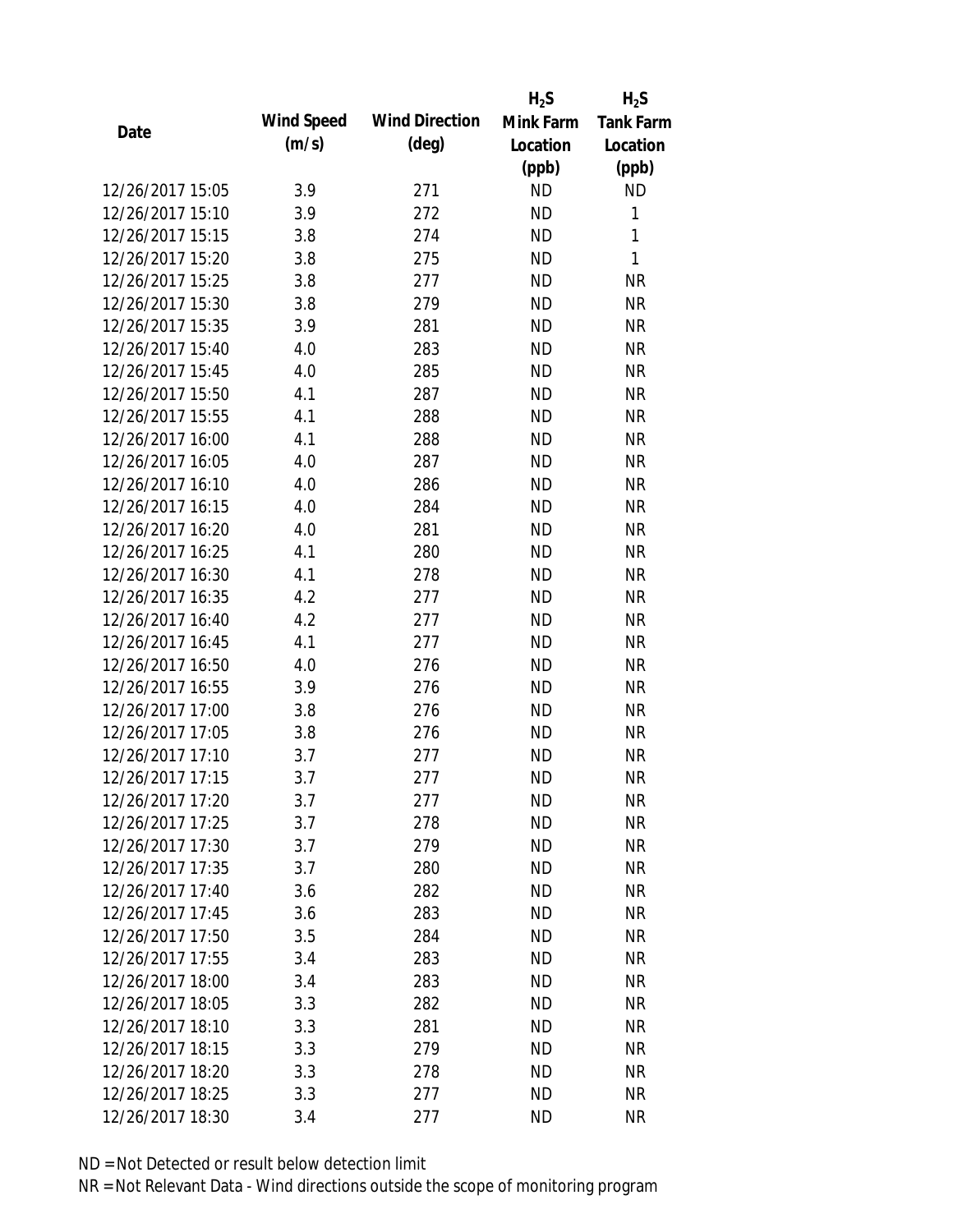|                  |                   |                       | $H_2S$       | $H_2S$           |
|------------------|-------------------|-----------------------|--------------|------------------|
| Date             | <b>Wind Speed</b> | <b>Wind Direction</b> | Mink Farm    | <b>Tank Farm</b> |
|                  | (m/s)             | $(\text{deg})$        | Location     | Location         |
|                  |                   |                       | (ppb)        | (ppb)            |
| 12/26/2017 18:35 | 3.4               | 277                   | <b>ND</b>    | <b>NR</b>        |
| 12/26/2017 18:40 | 3.5               | 278                   | <b>ND</b>    | <b>NR</b>        |
| 12/26/2017 18:45 | 3.5               | 279                   | <b>ND</b>    | <b>NR</b>        |
| 12/26/2017 18:50 | 3.6               | 280                   | <b>ND</b>    | <b>NR</b>        |
| 12/26/2017 18:55 | 3.7               | 281                   | <b>ND</b>    | <b>NR</b>        |
| 12/26/2017 19:00 | 3.7               | 282                   | <b>ND</b>    | <b>NR</b>        |
| 12/26/2017 19:05 | 3.7               | 282                   | <b>ND</b>    | <b>NR</b>        |
| 12/26/2017 19:10 | 3.6               | 282                   | <b>ND</b>    | <b>NR</b>        |
| 12/26/2017 19:15 | 3.6               | 281                   | <b>ND</b>    | <b>NR</b>        |
| 12/26/2017 19:20 | 3.5               | 279                   | <b>ND</b>    | <b>NR</b>        |
| 12/26/2017 19:25 | 3.4               | 277                   | <b>ND</b>    | <b>NR</b>        |
| 12/26/2017 19:30 | 3.3               | 275                   | <b>ND</b>    | 1                |
| 12/26/2017 19:35 | 3.2               | 272                   | $\mathbf{1}$ | $\mathbf{1}$     |
| 12/26/2017 19:40 | 3.1               | 270                   | 1            | 1                |
| 12/26/2017 19:45 | 3.1               | 268                   | <b>ND</b>    | 1                |
| 12/26/2017 19:50 | 3.1               | 266                   | <b>ND</b>    | 1                |
| 12/26/2017 19:55 | 3.1               | 266                   | <b>ND</b>    | <b>ND</b>        |
| 12/26/2017 20:00 | 3.1               | 266                   | <b>ND</b>    | <b>ND</b>        |
| 12/26/2017 20:05 | 3.2               | 266                   | <b>ND</b>    | <b>ND</b>        |
| 12/26/2017 20:10 | 3.2               | 266                   | <b>ND</b>    | <b>ND</b>        |
| 12/26/2017 20:15 | 3.1               | 266                   | <b>ND</b>    | <b>ND</b>        |
| 12/26/2017 20:20 | 3.1               | 266                   | <b>ND</b>    | <b>ND</b>        |
| 12/26/2017 20:25 | 3.1               | 265                   | <b>ND</b>    | <b>ND</b>        |
| 12/26/2017 20:30 | 3.0               | 264                   | <b>ND</b>    | <b>ND</b>        |
| 12/26/2017 20:35 | 3.0               | 262                   | <b>ND</b>    | <b>ND</b>        |
| 12/26/2017 20:40 | 2.9               | 262                   | <b>ND</b>    | 1                |
| 12/26/2017 20:45 | 2.9               | 261                   | <b>ND</b>    | 1                |
| 12/26/2017 20:50 | 2.9               | 261                   | ND           | <b>ND</b>        |
| 12/26/2017 20:55 | 2.9               | 261                   | <b>ND</b>    | <b>ND</b>        |
| 12/26/2017 21:00 | 3.0               | 261                   | <b>ND</b>    | ND               |
| 12/26/2017 21:05 | 3.0               | 262                   | ΝD           | <b>ND</b>        |
| 12/26/2017 21:10 | 3.0               | 263                   | <b>ND</b>    | <b>ND</b>        |
| 12/26/2017 21:15 | 3.0               | 264                   | ΝD           | <b>ND</b>        |
| 12/26/2017 21:20 | 3.0               | 264                   | <b>ND</b>    | 1                |
| 12/26/2017 21:25 | 3.0               | 265                   | ΝD           | 1                |
| 12/26/2017 21:30 | 2.9               | 266                   | ΝD           | 1                |
| 12/26/2017 21:35 | 3.0               | 266                   | ΝD           | 1                |
| 12/26/2017 21:40 |                   |                       |              | 1                |
|                  | 3.0               | 266                   | ΝD           |                  |
| 12/26/2017 21:45 | 3.0               | 266                   | <b>ND</b>    | 1                |
| 12/26/2017 21:50 | 3.0               | 267                   | ND           | 1                |
| 12/26/2017 21:55 | 3.0               | 267                   | ND           | 1                |
| 12/26/2017 22:00 | 2.9               | 267                   | ND           | 1                |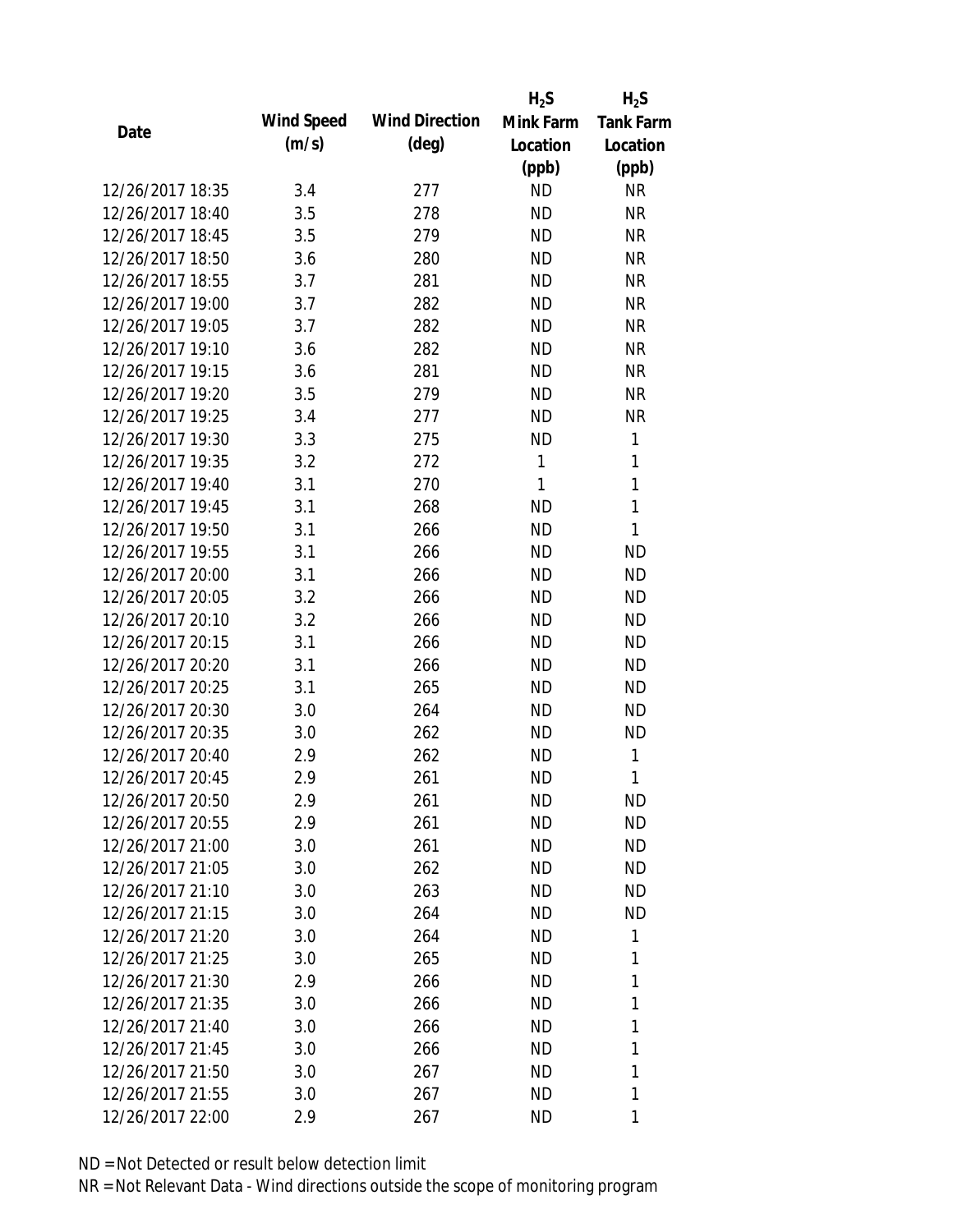|                  |            |                       | $H_2S$    | $H_2S$           |
|------------------|------------|-----------------------|-----------|------------------|
|                  | Wind Speed | <b>Wind Direction</b> | Mink Farm | <b>Tank Farm</b> |
| Date             | (m/s)      | $(\text{deg})$        | Location  | Location         |
|                  |            |                       | (ppb)     | (ppb)            |
| 12/26/2017 22:05 | 2.8        | 266                   | <b>ND</b> | 1                |
| 12/26/2017 22:10 | 2.8        | 266                   | <b>ND</b> | 1                |
| 12/26/2017 22:15 | 2.7        | 266                   | <b>ND</b> | $\mathbf{1}$     |
| 12/26/2017 22:20 | 2.6        | 265                   | <b>ND</b> | 1                |
| 12/26/2017 22:25 | 2.5        | 265                   | 1         | $\mathbf{1}$     |
| 12/26/2017 22:30 | 2.4        | 265                   | <b>ND</b> | 1                |
| 12/26/2017 22:35 | 2.4        | 265                   | <b>ND</b> | 1                |
| 12/26/2017 22:40 | 2.3        | 265                   | <b>ND</b> | 1                |
| 12/26/2017 22:45 | 2.3        | 265                   | <b>ND</b> | 1                |
| 12/26/2017 22:50 | 2.2        | 266                   | <b>ND</b> | 1                |
| 12/26/2017 22:55 | 2.2        | 268                   | <b>ND</b> | 1                |
| 12/26/2017 23:00 | 2.2        | 269                   | <b>ND</b> | 1                |
| 12/26/2017 23:05 | 2.1        | 271                   | <b>ND</b> | 1                |
| 12/26/2017 23:10 | 2.1        | 273                   | <b>ND</b> | 1                |
| 12/26/2017 23:15 | 2.0        | 276                   | <b>ND</b> | <b>NR</b>        |
| 12/26/2017 23:20 | 2.0        | 279                   | <b>ND</b> | <b>NR</b>        |
| 12/26/2017 23:25 | 2.0        | 281                   | <b>ND</b> | <b>NR</b>        |
| 12/26/2017 23:30 | 2.0        | 284                   | <b>ND</b> | <b>NR</b>        |
| 12/26/2017 23:35 | 2.0        | 286                   | <b>ND</b> | <b>NR</b>        |
| 12/26/2017 23:40 | 2.0        | 287                   | <b>ND</b> | <b>NR</b>        |
| 12/26/2017 23:45 | 2.1        | 288                   | <b>ND</b> | <b>NR</b>        |
| 12/26/2017 23:50 | 2.1        | 286                   | <b>ND</b> | <b>NR</b>        |
| 12/26/2017 23:55 | 2.2        | 284                   | <b>ND</b> | <b>NR</b>        |
| 12/26/2017 24:00 | 2.2        | 282                   | <b>ND</b> | <b>NR</b>        |
| 12/27/2017 00:05 | 2.3        | 280                   | <b>ND</b> | <b>NR</b>        |
| 12/27/2017 00:10 | 2.3        | 278                   | <b>ND</b> | <b>NR</b>        |
| 12/27/2017 00:15 | 2.4        | 276                   | <b>ND</b> | <b>NR</b>        |
| 12/27/2017 00:20 | 2.5        | 276                   | <b>ND</b> | <b>NR</b>        |
| 12/27/2017 00:25 | 2.5        | 277                   | <b>ND</b> | <b>NR</b>        |
| 12/27/2017 00:30 | 2.5        | 277                   | ND        | <b>NR</b>        |
| 12/27/2017 00:35 | 2.6        | 278                   | <b>ND</b> | <b>NR</b>        |
| 12/27/2017 00:40 | 2.6        | 280                   | <b>ND</b> | <b>NR</b>        |
| 12/27/2017 00:45 | 2.6        | 282                   | <b>ND</b> | <b>NR</b>        |
| 12/27/2017 00:50 | 2.6        | 284                   | <b>ND</b> | <b>NR</b>        |
| 12/27/2017 00:55 | 2.7        | 286                   | ND        | <b>NR</b>        |
| 12/27/2017 01:00 | 2.7        | 287                   | <b>ND</b> | <b>NR</b>        |
| 12/27/2017 01:05 | 2.6        | 288                   | ND.       | <b>NR</b>        |
| 12/27/2017 01:10 | 2.6        | 287                   | ND        | <b>NR</b>        |
| 12/27/2017 01:15 | 2.5        | 287                   | <b>ND</b> | <b>NR</b>        |
| 12/27/2017 01:20 | 2.4        | 286                   | <b>ND</b> | <b>NR</b>        |
| 12/27/2017 01:25 | 2.4        | 286                   | <b>ND</b> | <b>NR</b>        |
| 12/27/2017 01:30 | 2.4        | 286                   | <b>ND</b> | <b>NR</b>        |
|                  |            |                       |           |                  |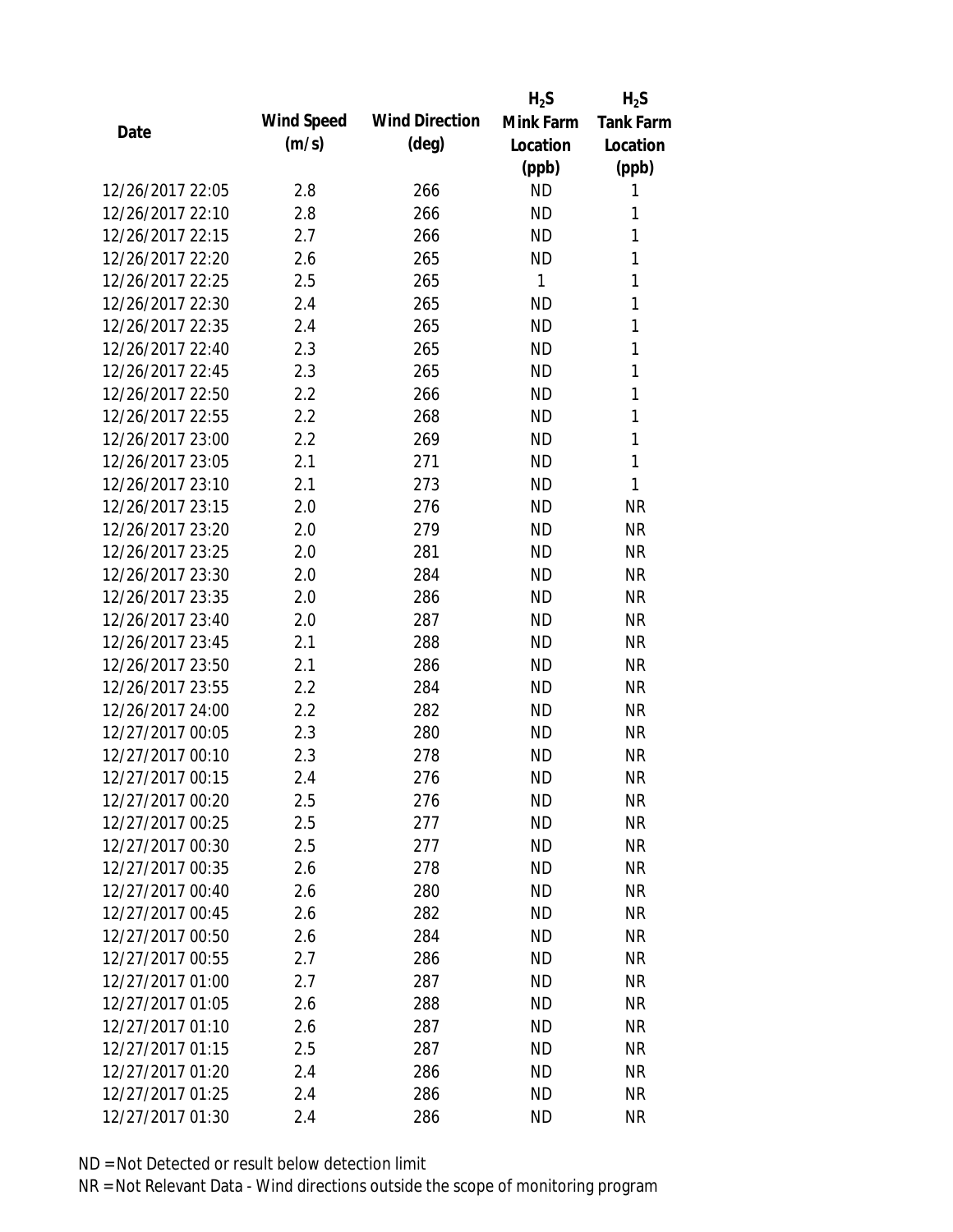|                  |            |                       | $H_2S$       | $H_2S$           |
|------------------|------------|-----------------------|--------------|------------------|
| Date             | Wind Speed | <b>Wind Direction</b> | Mink Farm    | <b>Tank Farm</b> |
|                  | (m/s)      | $(\text{deg})$        | Location     | Location         |
|                  |            |                       | (ppb)        | (ppb)            |
| 12/27/2017 01:35 | 2.5        | 287                   | 1            | <b>NR</b>        |
| 12/27/2017 01:40 | 2.6        | 289                   | 1            | <b>NR</b>        |
| 12/27/2017 01:45 | 2.8        | 292                   | <b>ND</b>    | <b>NR</b>        |
| 12/27/2017 01:50 | 3.1        | 294                   | <b>ND</b>    | <b>NR</b>        |
| 12/27/2017 01:55 | 3.2        | 296                   | <b>ND</b>    | <b>NR</b>        |
| 12/27/2017 02:00 | 3.3        | 297                   | <b>ND</b>    | <b>NR</b>        |
| 12/27/2017 02:05 | 3.3        | 297                   | <b>ND</b>    | <b>NR</b>        |
| 12/27/2017 02:10 | 3.3        | 297                   | <b>ND</b>    | <b>NR</b>        |
| 12/27/2017 02:15 | 3.3        | 296                   | <b>ND</b>    | <b>NR</b>        |
| 12/27/2017 02:20 | 3.2        | 295                   | <b>ND</b>    | <b>NR</b>        |
| 12/27/2017 02:25 | 3.1        | 294                   | <b>ND</b>    | <b>NR</b>        |
| 12/27/2017 02:30 | 3.0        | 293                   | <b>ND</b>    | <b>NR</b>        |
| 12/27/2017 02:35 | 3.0        | 292                   | <b>ND</b>    | <b>NR</b>        |
| 12/27/2017 02:40 | 2.9        | 291                   | 1            | <b>NR</b>        |
| 12/27/2017 02:45 | 2.9        | 291                   | 1            | <b>NR</b>        |
| 12/27/2017 02:50 | 2.8        | 289                   | 1            | <b>NR</b>        |
| 12/27/2017 02:55 | 2.7        | 288                   | 1            | <b>NR</b>        |
| 12/27/2017 03:00 | 2.7        | 287                   | $\mathbf{1}$ | <b>NR</b>        |
| 12/27/2017 03:05 | 2.7        | 287                   | $\mathbf{1}$ | <b>NR</b>        |
| 12/27/2017 03:10 | 2.7        | 288                   | 1            | <b>NR</b>        |
| 12/27/2017 03:15 | 2.8        | 290                   | 1            | <b>NR</b>        |
| 12/27/2017 03:20 | 2.9        | 293                   | <b>ND</b>    | <b>NR</b>        |
| 12/27/2017 03:25 | 3.0        | 296                   | <b>ND</b>    | <b>NR</b>        |
| 12/27/2017 03:30 | 3.1        | 300                   | <b>ND</b>    | <b>NR</b>        |
| 12/27/2017 03:35 | 3.1        | 304                   | <b>ND</b>    | <b>NR</b>        |
| 12/27/2017 03:40 | 3.1        | 307                   | <b>ND</b>    | <b>NR</b>        |
| 12/27/2017 03:45 | 3.0        | 310                   | <b>ND</b>    | <b>NR</b>        |
| 12/27/2017 03:50 | 2.9        | 313                   | <b>ND</b>    | <b>NR</b>        |
| 12/27/2017 03:55 | 2.7        | 315                   | <b>ND</b>    | <b>NR</b>        |
| 12/27/2017 04:00 | 2.6        | 317                   | ND           | <b>NR</b>        |
| 12/27/2017 04:05 | 2.5        | 319                   | <b>ND</b>    | <b>NR</b>        |
| 12/27/2017 04:10 | 2.4        | 321                   | <b>ND</b>    | <b>NR</b>        |
| 12/27/2017 04:15 | 2.4        | 323                   | <b>ND</b>    | <b>NR</b>        |
| 12/27/2017 04:20 | 2.4        | 325                   | <b>ND</b>    | <b>NR</b>        |
| 12/27/2017 04:25 | 2.5        | 328                   | <b>ND</b>    | <b>NR</b>        |
| 12/27/2017 04:30 | 2.6        | 330                   | <b>ND</b>    | <b>NR</b>        |
| 12/27/2017 04:35 | 2.6        | 332                   | ND.          | <b>NR</b>        |
| 12/27/2017 04:40 | 2.7        | 334                   | <b>ND</b>    | <b>NR</b>        |
| 12/27/2017 04:45 | 2.6        | 336                   | <b>ND</b>    | <b>NR</b>        |
| 12/27/2017 04:50 | 2.6        | 337                   | <b>ND</b>    | <b>NR</b>        |
| 12/27/2017 04:55 | 2.5        | 337                   | <b>ND</b>    | <b>NR</b>        |
| 12/27/2017 05:00 | 2.5        | 337                   | <b>ND</b>    | <b>NR</b>        |
|                  |            |                       |              |                  |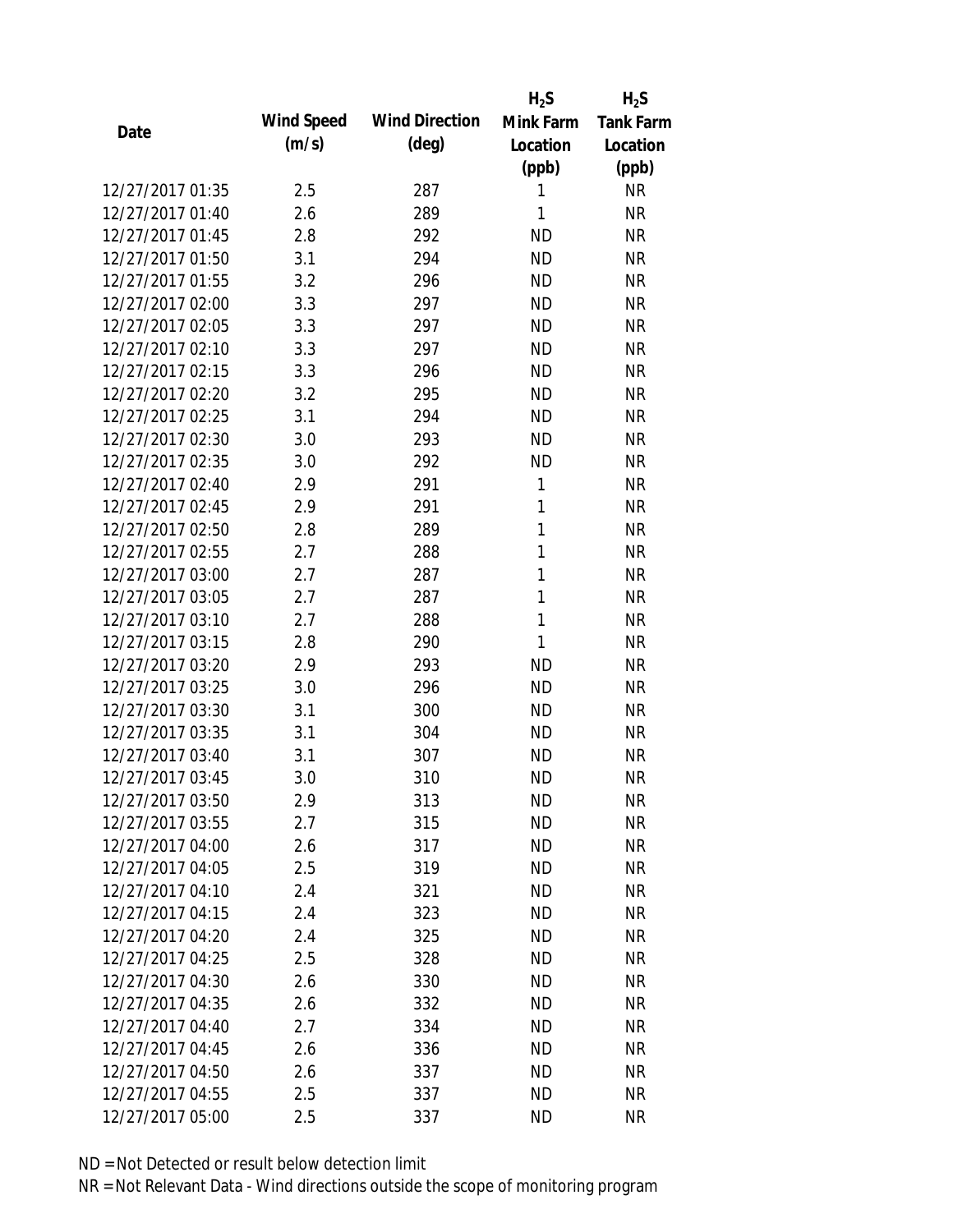|                  |            |                       | $H_2S$       | $H_2S$           |
|------------------|------------|-----------------------|--------------|------------------|
|                  | Wind Speed | <b>Wind Direction</b> | Mink Farm    | <b>Tank Farm</b> |
| Date             | (m/s)      | $(\text{deg})$        | Location     | Location         |
|                  |            |                       | (ppb)        | (ppb)            |
| 12/27/2017 05:05 | 2.5        | 337                   | <b>ND</b>    | <b>NR</b>        |
| 12/27/2017 05:10 | 2.5        | 336                   | <b>ND</b>    | <b>NR</b>        |
| 12/27/2017 05:15 | 2.5        | 335                   | <b>ND</b>    | <b>NR</b>        |
| 12/27/2017 05:20 | 2.6        | 335                   | <b>ND</b>    | <b>NR</b>        |
| 12/27/2017 05:25 | 2.6        | 334                   | <b>ND</b>    | <b>NR</b>        |
| 12/27/2017 05:30 | 2.6        | 333                   | <b>ND</b>    | <b>NR</b>        |
| 12/27/2017 05:35 | 2.6        | 333                   | <b>ND</b>    | <b>NR</b>        |
| 12/27/2017 05:40 | 2.6        | 334                   | <b>ND</b>    | <b>NR</b>        |
| 12/27/2017 05:45 | 2.5        | 334                   | <b>ND</b>    | <b>NR</b>        |
| 12/27/2017 05:50 | 2.5        | 334                   | <b>ND</b>    | <b>NR</b>        |
| 12/27/2017 05:55 | 2.4        | 335                   | <b>ND</b>    | <b>NR</b>        |
| 12/27/2017 06:00 | 2.4        | 336                   | <b>ND</b>    | <b>NR</b>        |
| 12/27/2017 06:05 | 2.3        | 336                   | <b>ND</b>    | <b>NR</b>        |
| 12/27/2017 06:10 | 2.4        | 336                   | <b>ND</b>    | <b>NR</b>        |
| 12/27/2017 06:15 | 2.4        | 336                   | <b>ND</b>    | <b>NR</b>        |
| 12/27/2017 06:20 | 2.5        | 337                   | <b>ND</b>    | <b>NR</b>        |
| 12/27/2017 06:25 | 2.5        | 337                   | <b>ND</b>    | <b>NR</b>        |
| 12/27/2017 06:30 | 2.6        | 337                   | <b>ND</b>    | <b>NR</b>        |
| 12/27/2017 06:35 | 2.6        | 337                   | <b>ND</b>    | <b>NR</b>        |
| 12/27/2017 06:40 | 2.6        | 337                   | <b>ND</b>    | <b>NR</b>        |
| 12/27/2017 06:45 | 2.5        | 337                   | 1            | <b>NR</b>        |
| 12/27/2017 06:50 | 2.4        | 337                   | 1            | <b>NR</b>        |
| 12/27/2017 06:55 | 2.3        | 338                   | $\mathbf{1}$ | <b>NR</b>        |
| 12/27/2017 07:00 | 2.2        | 338                   | $\mathbf{1}$ | <b>NR</b>        |
| 12/27/2017 07:05 | 2.2        | 338                   | 1            | <b>NR</b>        |
| 12/27/2017 07:10 | 2.2        | 337                   | 1            | <b>NR</b>        |
| 12/27/2017 07:15 | 2.3        | 337                   | 1            | <b>NR</b>        |
| 12/27/2017 07:20 | 2.4        | 336                   | <b>ND</b>    | <b>NR</b>        |
| 12/27/2017 07:25 | 2.5        | 335                   | <b>ND</b>    | <b>NR</b>        |
| 12/27/2017 07:30 | 2.6        | 334                   | <b>ND</b>    | <b>NR</b>        |
| 12/27/2017 07:35 | 2.7        | 334                   | <b>ND</b>    | <b>NR</b>        |
| 12/27/2017 07:40 | 2.7        | 333                   | <b>ND</b>    | <b>NR</b>        |
| 12/27/2017 07:45 | 2.6        | 333                   | <b>ND</b>    | <b>NR</b>        |
| 12/27/2017 07:50 | 2.5        | 333                   | <b>ND</b>    | <b>NR</b>        |
| 12/27/2017 07:55 | 2.4        | 334                   | <b>ND</b>    | <b>NR</b>        |
| 12/27/2017 08:00 | 2.3        | 334                   | <b>ND</b>    | <b>NR</b>        |
| 12/27/2017 08:05 | 2.3        | 335                   | <b>ND</b>    | <b>NR</b>        |
| 12/27/2017 08:10 | 2.2        | 335                   | <b>ND</b>    | <b>NR</b>        |
| 12/27/2017 08:15 | 2.2        | 334                   | <b>ND</b>    | <b>NR</b>        |
| 12/27/2017 08:20 | 2.2        | 333                   | <b>ND</b>    | NR               |
| 12/27/2017 08:25 | 2.2        | 332                   | <b>ND</b>    | <b>NR</b>        |
| 12/27/2017 08:30 | 2.2        | 330                   | <b>ND</b>    | <b>NR</b>        |
|                  |            |                       |              |                  |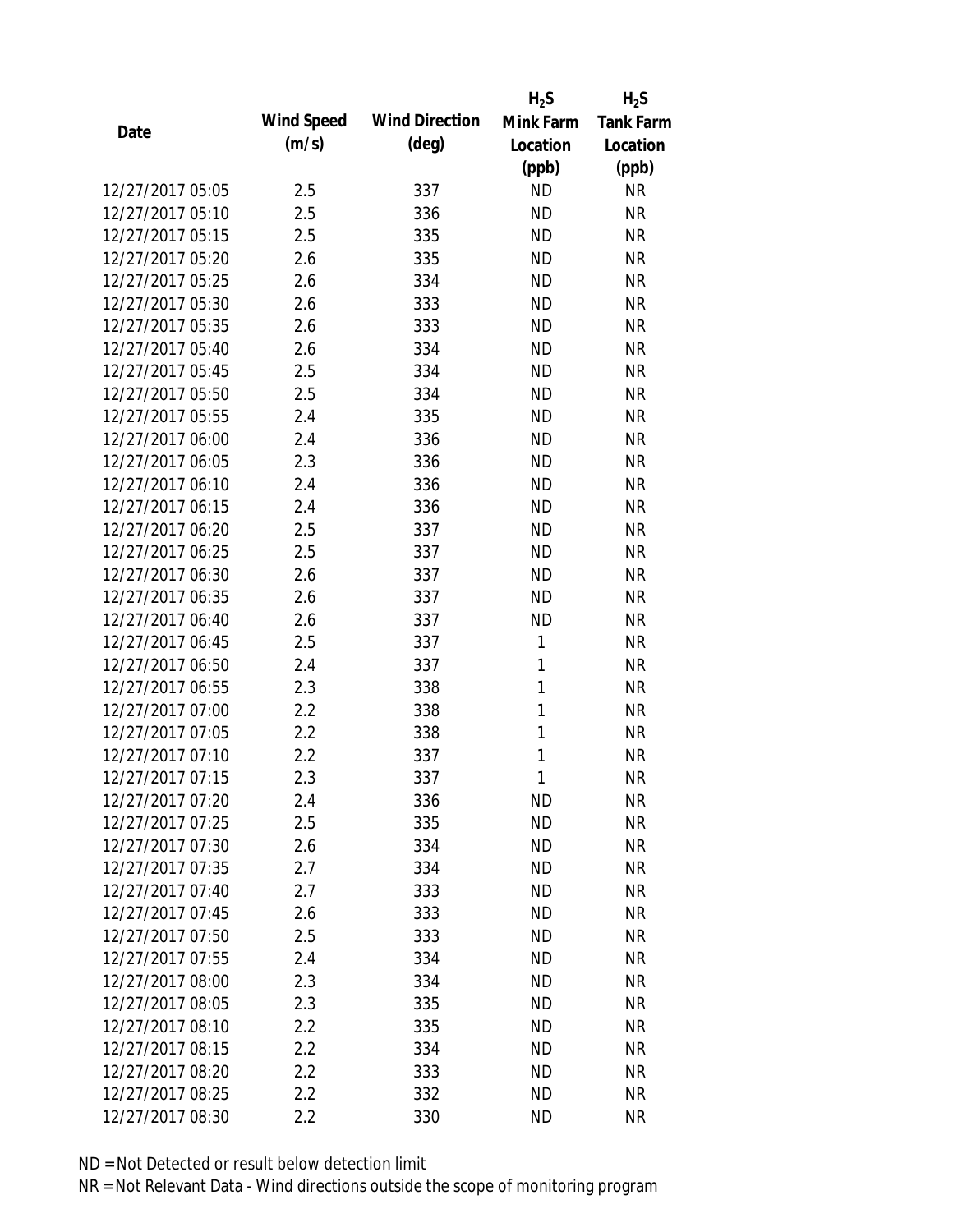|                  |            |                       | $H_2S$    | $H_2S$           |
|------------------|------------|-----------------------|-----------|------------------|
| Date             | Wind Speed | <b>Wind Direction</b> | Mink Farm | <b>Tank Farm</b> |
|                  | (m/s)      | $(\text{deg})$        | Location  | Location         |
|                  |            |                       | (ppb)     | (ppb)            |
| 12/27/2017 08:35 | 2.2        | 329                   | <b>ND</b> | <b>NR</b>        |
| 12/27/2017 08:40 | 2.1        | 328                   | <b>ND</b> | <b>NR</b>        |
| 12/27/2017 08:45 | 2.1        | 328                   | <b>ND</b> | <b>NR</b>        |
| 12/27/2017 08:50 | 2.1        | 328                   | <b>ND</b> | <b>NR</b>        |
| 12/27/2017 08:55 | 2.1        | 328                   | <b>ND</b> | <b>NR</b>        |
| 12/27/2017 09:00 | 2.2        | 329                   | <b>ND</b> | <b>NR</b>        |
| 12/27/2017 09:05 | 2.2        | 330                   | <b>ND</b> | <b>NR</b>        |
| 12/27/2017 09:10 | 2.3        | 331                   | <b>ND</b> | <b>NR</b>        |
| 12/27/2017 09:15 | 2.4        | 332                   | <b>ND</b> | <b>NR</b>        |
| 12/27/2017 09:20 | 2.4        | 332                   | <b>ND</b> | <b>NR</b>        |
| 12/27/2017 09:25 | 2.5        | 333                   | <b>ND</b> | <b>NR</b>        |
| 12/27/2017 09:30 | 2.5        | 333                   | <b>ND</b> | <b>NR</b>        |
| 12/27/2017 09:35 | 2.4        | 333                   | <b>ND</b> | <b>NR</b>        |
| 12/27/2017 09:40 | 2.4        | 332                   | <b>ND</b> | <b>NR</b>        |
| 12/27/2017 09:45 | 2.3        | 331                   | <b>ND</b> | <b>NR</b>        |
| 12/27/2017 09:50 | 2.2        | 330                   | <b>ND</b> | <b>NR</b>        |
| 12/27/2017 09:55 | 2.2        | 329                   | <b>ND</b> | <b>NR</b>        |
| 12/27/2017 10:00 | 2.2        | 328                   | <b>ND</b> | <b>NR</b>        |
| 12/27/2017 10:05 | 2.2        | 327                   | <b>ND</b> | <b>NR</b>        |
| 12/27/2017 10:10 | 2.2        | 327                   | <b>ND</b> | <b>NR</b>        |
| 12/27/2017 10:15 | 2.3        | 327                   | <b>ND</b> | <b>NR</b>        |
| 12/27/2017 10:20 | 2.5        | 328                   | <b>ND</b> | <b>NR</b>        |
| 12/27/2017 10:25 | 2.6        | 330                   | <b>ND</b> | <b>NR</b>        |
| 12/27/2017 10:30 | 2.7        | 331                   | <b>ND</b> | <b>NR</b>        |
| 12/27/2017 10:35 | 2.8        | 332                   | <b>ND</b> | <b>NR</b>        |
| 12/27/2017 10:40 | 2.8        | 334                   | <b>ND</b> | <b>NR</b>        |
| 12/27/2017 10:45 | 2.9        | 336                   | <b>ND</b> | <b>NR</b>        |
| 12/27/2017 10:50 | 2.9        | 337                   | <b>ND</b> | <b>NR</b>        |
| 12/27/2017 10:55 | 2.9        | 337                   | <b>ND</b> | <b>NR</b>        |
| 12/27/2017 11:00 | 3.0        | 337                   | ND        | <b>NR</b>        |
| 12/27/2017 11:05 | 3.0        | 336                   | <b>ND</b> | <b>NR</b>        |
| 12/27/2017 11:10 | 3.0        | 334                   | <b>ND</b> | <b>NR</b>        |
| 12/27/2017 11:15 | 3.0        | 331                   | <b>ND</b> | <b>NR</b>        |
| 12/27/2017 11:20 | 2.9        | 329                   | <b>ND</b> | <b>NR</b>        |
| 12/27/2017 11:25 | 2.8        | 326                   | <b>ND</b> | <b>NR</b>        |
| 12/27/2017 11:30 | 2.7        | 321                   | <b>ND</b> | <b>NR</b>        |
| 12/27/2017 11:35 | 2.6        | 315                   | <b>ND</b> | <b>NR</b>        |
| 12/27/2017 11:40 | 2.6        | 310                   | <b>ND</b> | <b>NR</b>        |
| 12/27/2017 11:45 | 2.6        | 303                   | <b>ND</b> | <b>NR</b>        |
| 12/27/2017 11:50 | 2.6        | 297                   | <b>ND</b> | <b>NR</b>        |
| 12/27/2017 11:55 | 2.7        | 292                   | <b>ND</b> | <b>NR</b>        |
| 12/27/2017 12:00 | 2.8        | 289                   | <b>ND</b> | <b>NR</b>        |
|                  |            |                       |           |                  |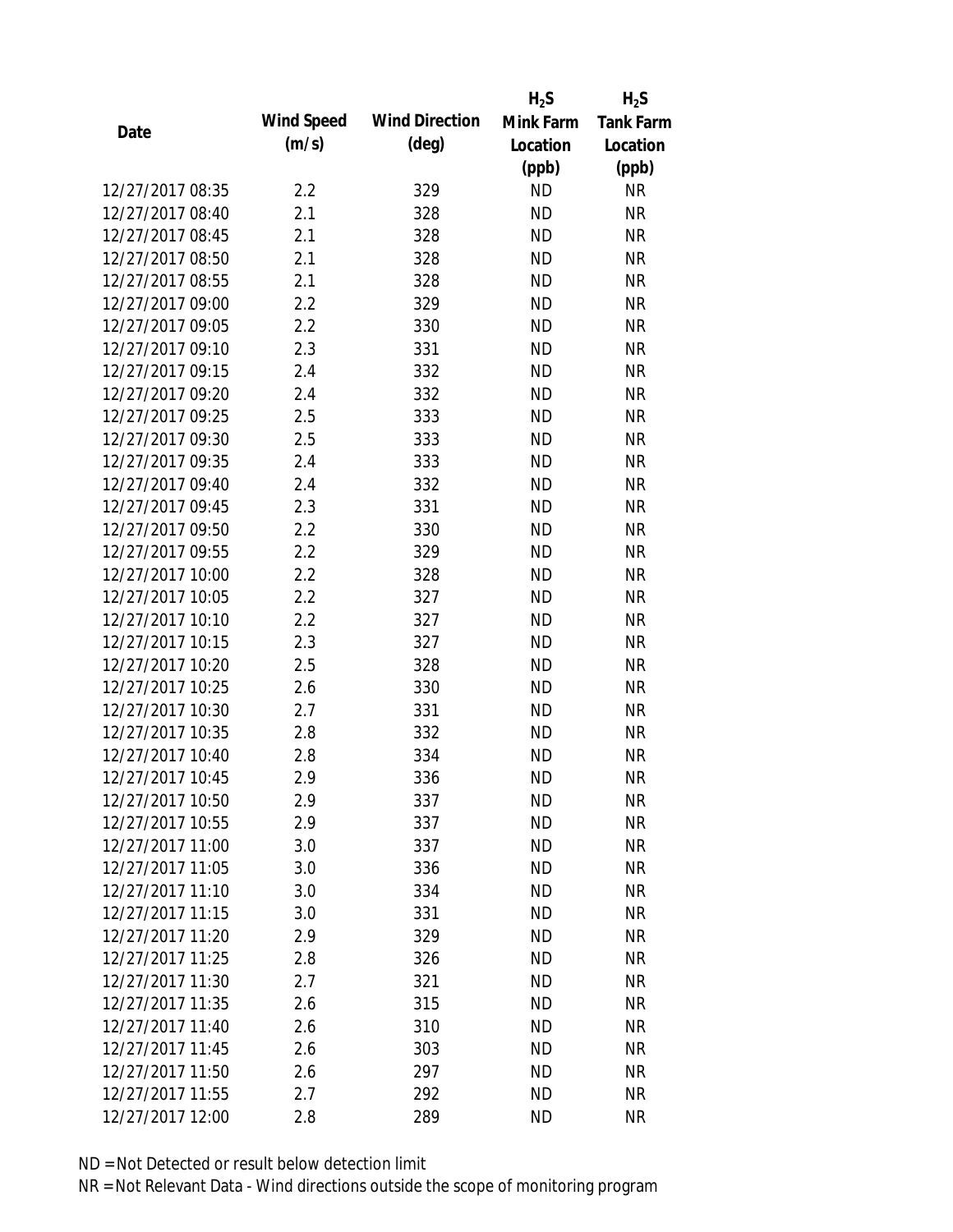|                  |            |                       | $H_2S$    | $H_2S$           |
|------------------|------------|-----------------------|-----------|------------------|
| Date             | Wind Speed | <b>Wind Direction</b> | Mink Farm | <b>Tank Farm</b> |
|                  | (m/s)      | $(\text{deg})$        | Location  | Location         |
|                  |            |                       | (ppb)     | (ppb)            |
| 12/27/2017 12:05 | 2.8        | 288                   | <b>ND</b> | <b>NR</b>        |
| 12/27/2017 12:10 | 2.9        | 288                   | <b>ND</b> | <b>NR</b>        |
| 12/27/2017 12:15 | 2.9        | 288                   | <b>ND</b> | <b>NR</b>        |
| 12/27/2017 12:20 | 3.0        | 289                   | <b>ND</b> | <b>NR</b>        |
| 12/27/2017 12:25 | 3.0        | 288                   | <b>ND</b> | <b>NR</b>        |
| 12/27/2017 12:30 | 3.0        | 287                   | <b>ND</b> | <b>NR</b>        |
| 12/27/2017 12:35 | 3.1        | 287                   | <b>ND</b> | <b>NR</b>        |
| 12/27/2017 12:40 | 3.1        | 287                   | <b>ND</b> | <b>NR</b>        |
| 12/27/2017 12:45 | 3.2        | 287                   | <b>ND</b> | <b>NR</b>        |
| 12/27/2017 12:50 | 3.3        | 288                   | <b>ND</b> | <b>NR</b>        |
| 12/27/2017 12:55 | 3.3        | 289                   | <b>ND</b> | <b>NR</b>        |
| 12/27/2017 13:00 | 3.4        | 291                   | <b>ND</b> | <b>NR</b>        |
| 12/27/2017 13:05 | 3.3        | 291                   | <b>ND</b> | <b>NR</b>        |
| 12/27/2017 13:10 | 3.4        | 292                   | <b>ND</b> | <b>NR</b>        |
| 12/27/2017 13:15 | 3.5        | 293                   | <b>ND</b> | <b>NR</b>        |
| 12/27/2017 13:20 | 3.5        | 295                   | <b>ND</b> | <b>NR</b>        |
| 12/27/2017 13:25 | 3.6        | 296                   | <b>ND</b> | <b>NR</b>        |
| 12/27/2017 13:30 | 3.6        | 296                   | <b>ND</b> | <b>NR</b>        |
| 12/27/2017 13:35 | 3.7        | 296                   | <b>ND</b> | <b>NR</b>        |
| 12/27/2017 13:40 | 3.6        | 295                   | <b>ND</b> | <b>NR</b>        |
| 12/27/2017 13:45 | 3.5        | 293                   | <b>ND</b> | <b>NR</b>        |
| 12/27/2017 13:50 | 3.4        | 289                   | <b>ND</b> | <b>NR</b>        |
| 12/27/2017 13:55 | 3.3        | 287                   | <b>ND</b> | <b>NR</b>        |
| 12/27/2017 14:00 | 3.3        | 285                   | <b>ND</b> | <b>NR</b>        |
| 12/27/2017 14:05 | 3.3        | 282                   | <b>ND</b> | <b>NR</b>        |
| 12/27/2017 14:10 | 3.4        | 280                   | <b>ND</b> | <b>NR</b>        |
| 12/27/2017 14:15 | 3.5        | 278                   | <b>ND</b> | <b>NR</b>        |
| 12/27/2017 14:20 | 3.5        | 277                   | <b>ND</b> | <b>NR</b>        |
| 12/27/2017 14:25 | 3.5        | 276                   | <b>ND</b> | <b>NR</b>        |
| 12/27/2017 14:30 | 3.4        | 275                   | ND        | <b>ND</b>        |
| 12/27/2017 14:35 | 3.4        | 275                   | <b>ND</b> | <b>ND</b>        |
| 12/27/2017 14:40 | 3.3        | 275                   | <b>ND</b> | $\mathbf{1}$     |
| 12/27/2017 14:45 | 3.3        | 276                   | <b>ND</b> | NR               |
| 12/27/2017 14:50 | 3.4        | 276                   | <b>ND</b> | <b>NR</b>        |
| 12/27/2017 14:55 | 3.5        | 277                   | <b>ND</b> | <b>NR</b>        |
| 12/27/2017 15:00 | 3.6        | 278                   | <b>ND</b> | <b>NR</b>        |
| 12/27/2017 15:05 | 3.7        | 278                   | ND.       | <b>NR</b>        |
| 12/27/2017 15:10 | 3.7        | 280                   | <b>ND</b> | <b>NR</b>        |
| 12/27/2017 15:15 | 3.6        | 280                   | <b>ND</b> | <b>NR</b>        |
| 12/27/2017 15:20 | 3.6        | 280                   | <b>ND</b> | <b>NR</b>        |
| 12/27/2017 15:25 | 3.4        | 281                   | <b>ND</b> | <b>NR</b>        |
| 12/27/2017 15:30 | 3.2        | 282                   | <b>ND</b> | <b>NR</b>        |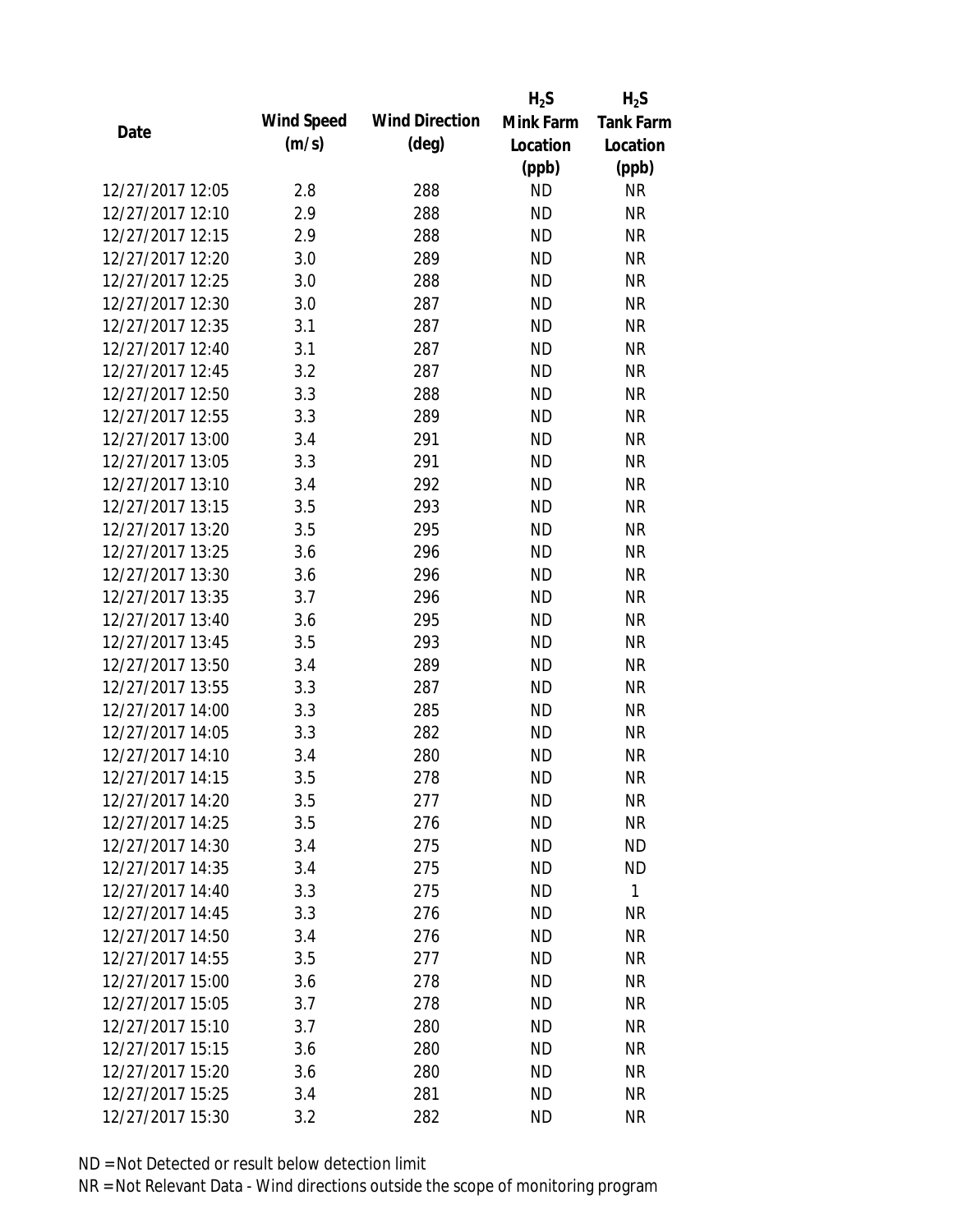|                  |            |                       | $H_2S$    | $H_2S$           |
|------------------|------------|-----------------------|-----------|------------------|
|                  | Wind Speed | <b>Wind Direction</b> | Mink Farm | <b>Tank Farm</b> |
| Date             | (m/s)      | $(\text{deg})$        | Location  | Location         |
|                  |            |                       | (ppb)     | (ppb)            |
| 12/27/2017 15:35 | 3.1        | 283                   | <b>ND</b> | <b>NR</b>        |
| 12/27/2017 15:40 | 3.0        | 283                   | <b>ND</b> | <b>NR</b>        |
| 12/27/2017 15:45 | 2.9        | 285                   | 1         | <b>NR</b>        |
| 12/27/2017 15:50 | 2.9        | 288                   | <b>ND</b> | <b>NR</b>        |
| 12/27/2017 15:55 | 2.8        | 291                   | <b>ND</b> | <b>NR</b>        |
| 12/27/2017 16:00 | 2.8        | 296                   | <b>ND</b> | <b>NR</b>        |
| 12/27/2017 16:05 | 2.7        | 303                   | <b>ND</b> | <b>NR</b>        |
| 12/27/2017 16:10 | 2.6        | 309                   | <b>ND</b> | <b>NR</b>        |
| 12/27/2017 16:15 | 2.5        | 315                   | <b>ND</b> | <b>NR</b>        |
| 12/27/2017 16:20 | 2.4        | 321                   | <b>ND</b> | <b>NR</b>        |
| 12/27/2017 16:25 | 2.4        | 326                   | <b>ND</b> | <b>NR</b>        |
| 12/27/2017 16:30 | 2.3        | 330                   | <b>ND</b> | <b>NR</b>        |
| 12/27/2017 16:35 | 2.3        | 331                   | <b>ND</b> | <b>NR</b>        |
| 12/27/2017 16:40 | 2.3        | 332                   | <b>ND</b> | <b>NR</b>        |
| 12/27/2017 16:45 | 2.3        | 332                   | <b>ND</b> | <b>NR</b>        |
| 12/27/2017 16:50 | 2.2        | 332                   | <b>ND</b> | <b>NR</b>        |
| 12/27/2017 16:55 | 2.2        | 331                   | <b>ND</b> | <b>NR</b>        |
| 12/27/2017 17:00 | 2.2        | 330                   | <b>ND</b> | <b>NR</b>        |
| 12/27/2017 17:05 | 2.2        | 330                   | <b>ND</b> | <b>NR</b>        |
| 12/27/2017 17:10 | 2.2        | 328                   | <b>ND</b> | <b>NR</b>        |
| 12/27/2017 17:15 | 2.1        | 325                   | <b>ND</b> | <b>NR</b>        |
| 12/27/2017 17:20 | 2.1        | 319                   | <b>ND</b> | <b>NR</b>        |
| 12/27/2017 17:25 | 2.0        | 313                   | <b>ND</b> | <b>NR</b>        |
| 12/27/2017 17:30 | 2.0        | 305                   | <b>ND</b> | <b>NR</b>        |
| 12/27/2017 17:35 | 2.0        | 295                   | <b>ND</b> | <b>NR</b>        |
| 12/27/2017 17:40 | 2.1        | 286                   | <b>ND</b> | <b>NR</b>        |
| 12/27/2017 17:45 | 2.2        | 278                   | <b>ND</b> | <b>NR</b>        |
| 12/27/2017 17:50 | 2.3        | 272                   | <b>ND</b> | <b>ND</b>        |
| 12/27/2017 17:55 | 2.3        | 268                   | <b>ND</b> | <b>ND</b>        |
| 12/27/2017 18:00 | 2.4        | 265                   | <b>ND</b> | <b>ND</b>        |
| 12/27/2017 18:05 | 2.4        | 263                   | <b>ND</b> | <b>ND</b>        |
| 12/27/2017 18:10 | 2.3        | 262                   | <b>ND</b> | <b>ND</b>        |
| 12/27/2017 18:15 | 2.3        | 262                   | ND        | 1                |
| 12/27/2017 18:20 | 2.3        | 262                   | <b>ND</b> | 1                |
| 12/27/2017 18:25 | 2.3        | 261                   | <b>ND</b> | 1                |
| 12/27/2017 18:30 | 2.4        | 260                   | ND        | 1                |
| 12/27/2017 18:35 | 2.4        | 259                   | ND.       | <b>ND</b>        |
| 12/27/2017 18:40 | 2.5        | 258                   | <b>ND</b> | <b>ND</b>        |
| 12/27/2017 18:45 | 2.5        | 257                   | <b>ND</b> | <b>ND</b>        |
| 12/27/2017 18:50 | 2.6        | 256                   | ND        | <b>ND</b>        |
| 12/27/2017 18:55 | 2.6        | 254                   | <b>ND</b> | <b>ND</b>        |
| 12/27/2017 19:00 | 2.7        | 253                   | <b>ND</b> | <b>ND</b>        |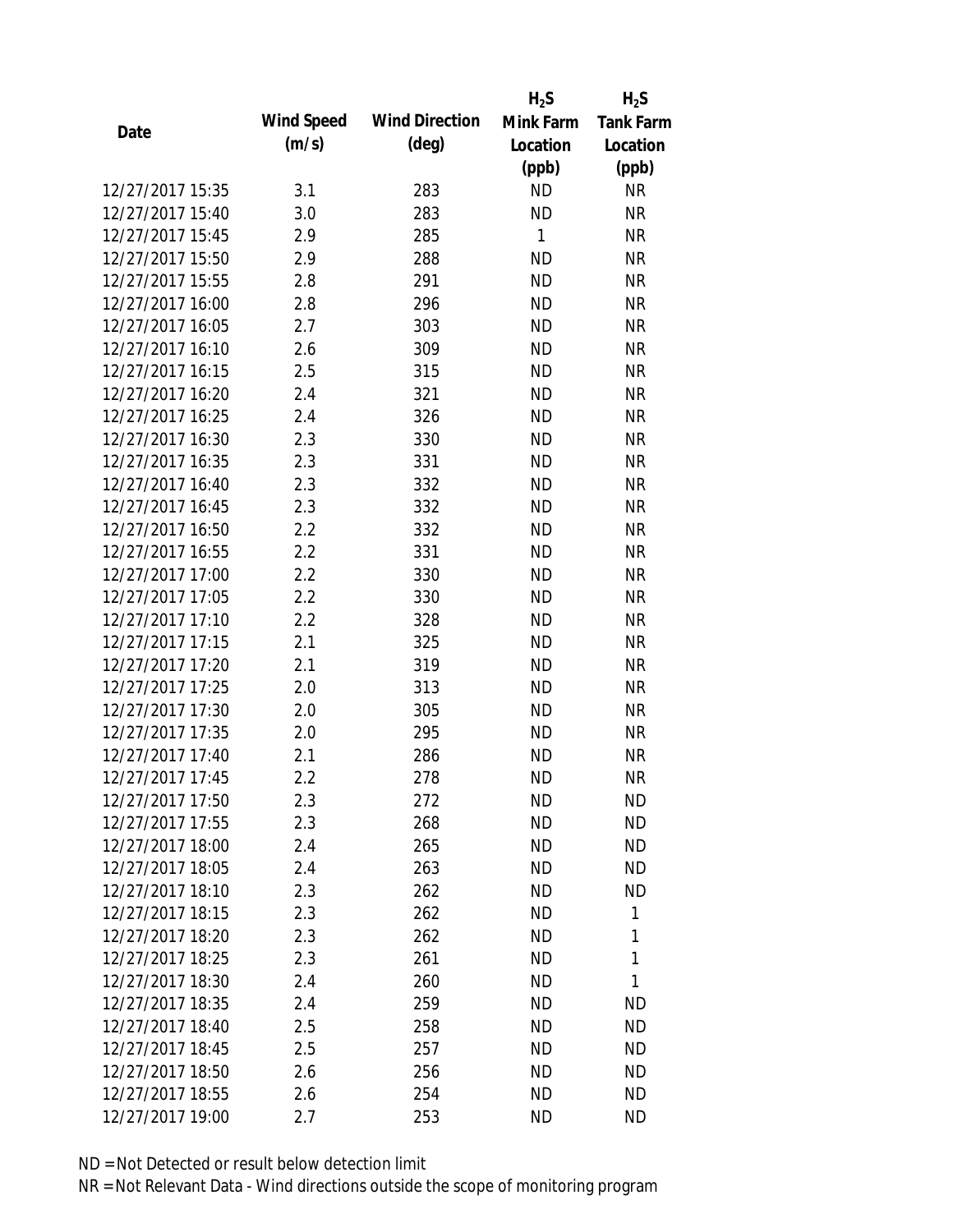|                  |            |                       | $H_2S$    | $H_2S$           |
|------------------|------------|-----------------------|-----------|------------------|
| Date             | Wind Speed | <b>Wind Direction</b> | Mink Farm | <b>Tank Farm</b> |
|                  | (m/s)      | $(\text{deg})$        | Location  | Location         |
|                  |            |                       | (ppb)     | (ppb)            |
| 12/27/2017 19:05 | 2.7        | 253                   | <b>ND</b> | <b>ND</b>        |
| 12/27/2017 19:10 | 2.7        | 252                   | <b>ND</b> | <b>ND</b>        |
| 12/27/2017 19:15 | 2.6        | 253                   | <b>ND</b> | <b>ND</b>        |
| 12/27/2017 19:20 | 2.6        | 256                   | <b>ND</b> | <b>ND</b>        |
| 12/27/2017 19:25 | 2.5        | 259                   | <b>ND</b> | 1                |
| 12/27/2017 19:30 | 2.4        | 265                   | <b>ND</b> | 1                |
| 12/27/2017 19:35 | 2.3        | 271                   | <b>ND</b> | 1                |
| 12/27/2017 19:40 | 2.2        | 277                   | <b>ND</b> | <b>NR</b>        |
| 12/27/2017 19:45 | 2.2        | 284                   | <b>ND</b> | <b>NR</b>        |
| 12/27/2017 19:50 | 2.1        | 288                   | <b>ND</b> | <b>NR</b>        |
| 12/27/2017 19:55 | 2.1        | 291                   | <b>ND</b> | <b>NR</b>        |
| 12/27/2017 20:00 | 1.9        | 292                   | <b>ND</b> | <b>NR</b>        |
| 12/27/2017 20:05 | 1.8        | 292                   | <b>ND</b> | <b>NR</b>        |
| 12/27/2017 20:10 | 1.6        | 293                   | <b>ND</b> | <b>NR</b>        |
| 12/27/2017 20:15 | 1.4        | 293                   | <b>ND</b> | <b>NR</b>        |
| 12/27/2017 20:20 | 1.3        | 294                   | <b>ND</b> | <b>NR</b>        |
| 12/27/2017 20:25 | 1.3        | 295                   | <b>ND</b> | <b>NR</b>        |
| 12/27/2017 20:30 | 1.2        | 296                   | <b>ND</b> | <b>NR</b>        |
| 12/27/2017 20:35 | 1.3        | 297                   | <b>ND</b> | <b>NR</b>        |
| 12/27/2017 20:40 | 1.3        | 297                   | <b>ND</b> | <b>NR</b>        |
| 12/27/2017 20:45 | 1.3        | 294                   | <b>ND</b> | <b>NR</b>        |
| 12/27/2017 20:50 | 1.3        | 292                   | <b>ND</b> | <b>NR</b>        |
| 12/27/2017 20:55 | 1.3        | 289                   | <b>ND</b> | <b>NR</b>        |
| 12/27/2017 21:00 | 1.2        | 284                   | <b>ND</b> | <b>NR</b>        |
| 12/27/2017 21:05 | 1.1        | 279                   | <b>ND</b> | <b>NR</b>        |
| 12/27/2017 21:10 | 1.1        | 276                   | <b>ND</b> | <b>NR</b>        |
| 12/27/2017 21:15 | 1.0        | 276                   | <b>ND</b> | <b>NR</b>        |
| 12/27/2017 21:20 | 0.9        | 278                   | <b>ND</b> | <b>NR</b>        |
| 12/27/2017 21:25 | 0.9        | 289                   | <b>ND</b> | <b>NR</b>        |
| 12/27/2017 21:30 | 0.9        | 246                   | NR        | <b>NR</b>        |
| 12/27/2017 21:35 | 0.9        | 205                   | <b>NR</b> | <b>NR</b>        |
| 12/27/2017 21:40 | 0.9        | 167                   | <b>NR</b> | <b>NR</b>        |
| 12/27/2017 21:45 | 1.0        | 128                   | <b>NR</b> | <b>NR</b>        |
| 12/27/2017 21:50 | 1.0        | 87                    | <b>NR</b> | <b>NR</b>        |
| 12/27/2017 21:55 | 1.0        | 39                    | <b>ND</b> | <b>NR</b>        |
| 12/27/2017 22:00 | 1.0        | 46                    | <b>NR</b> | <b>NR</b>        |
| 12/27/2017 22:05 | 0.9        | 52                    | NR        | <b>NR</b>        |
| 12/27/2017 22:10 | 0.8        | 53                    | NR        | <b>NR</b>        |
| 12/27/2017 22:15 | 0.7        | 51                    | <b>NR</b> | <b>NR</b>        |
| 12/27/2017 22:20 | 0.7        | 48                    | <b>NR</b> | <b>NR</b>        |
| 12/27/2017 22:25 |            | 42                    | <b>NR</b> | <b>NR</b>        |
|                  | 0.6        |                       |           |                  |
| 12/27/2017 22:30 | 0.7        | 34                    | <b>ND</b> | <b>NR</b>        |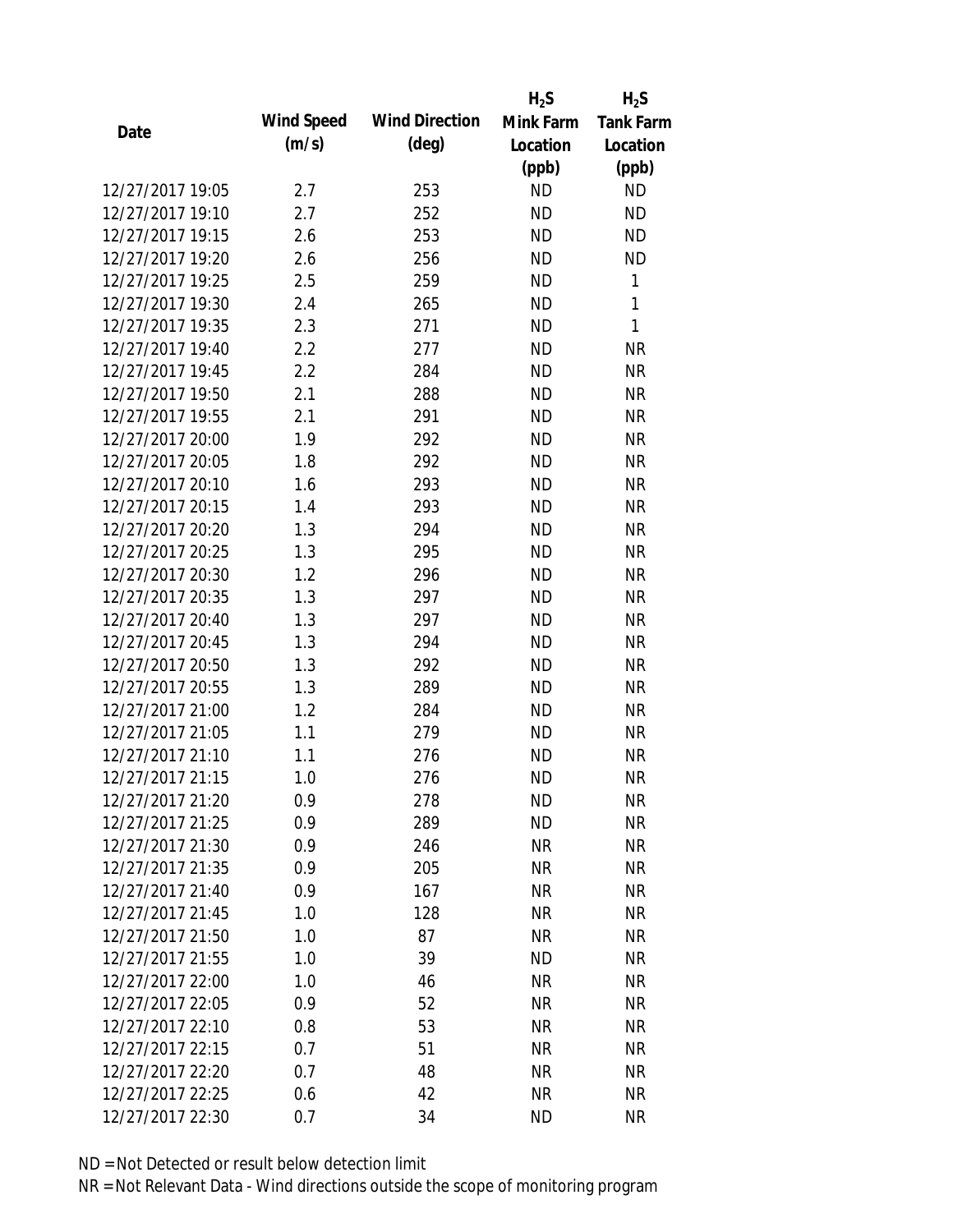|                  |            |                       | $H_2S$    | $H_2S$           |
|------------------|------------|-----------------------|-----------|------------------|
| Date             | Wind Speed | <b>Wind Direction</b> | Mink Farm | <b>Tank Farm</b> |
|                  | (m/s)      | $(\text{deg})$        | Location  | Location         |
|                  |            |                       | (ppb)     | (ppb)            |
| 12/27/2017 22:35 | 0.7        | 24                    | <b>ND</b> | <b>NR</b>        |
| 12/27/2017 22:40 | 0.8        | 16                    | <b>ND</b> | <b>NR</b>        |
| 12/27/2017 22:45 | 0.9        | 69                    | <b>NR</b> | <b>NR</b>        |
| 12/27/2017 22:50 | 1.0        | 123                   | <b>NR</b> | <b>NR</b>        |
| 12/27/2017 22:55 | 1.1        | 177                   | <b>NR</b> | 1                |
| 12/27/2017 23:00 | 1.1        | 232                   | <b>ND</b> | 1                |
| 12/27/2017 23:05 | 1.1        | 284                   | <b>ND</b> | <b>NR</b>        |
| 12/27/2017 23:10 | 1.1        | 329                   | <b>ND</b> | <b>NR</b>        |
| 12/27/2017 23:15 | 1.1        | 307                   | <b>NR</b> | <b>NR</b>        |
| 12/27/2017 23:20 | 1.1        | 282                   | <b>NR</b> | <b>NR</b>        |
| 12/27/2017 23:25 | 1.2        | 256                   | <b>NR</b> | <b>NR</b>        |
| 12/27/2017 23:30 | 1.2        | 231                   | <b>NR</b> | <b>NR</b>        |
| 12/27/2017 23:35 | 1.3        | 208                   | <b>NR</b> | 1                |
| 12/27/2017 23:40 | 1.4        | 195                   | <b>NR</b> | 1                |
| 12/27/2017 23:45 | 1.4        | 191                   | <b>NR</b> | $\mathbf{1}$     |
| 12/27/2017 23:50 | 1.3        | 193                   | <b>NR</b> | 1                |
| 12/27/2017 23:55 | 1.3        | 200                   | <b>NR</b> | 1                |
| 12/27/2017 24:00 | 1.3        | 210                   | <b>NR</b> | 1                |
| 12/28/2017 00:05 | 1.3        | 222                   | <b>NR</b> | $\mathbf{1}$     |
| 12/28/2017 00:10 | 1.3        | 235                   | <b>ND</b> | 1                |
| 12/28/2017 00:15 | 1.3        | 246                   | <b>ND</b> | $\mathbf{1}$     |
| 12/28/2017 00:20 | 1.3        | 255                   | <b>ND</b> | $\mathbf{1}$     |
| 12/28/2017 00:25 | 1.4        | 263                   | <b>ND</b> | 1                |
| 12/28/2017 00:30 | 1.3        | 269                   | <b>ND</b> | <b>ND</b>        |
| 12/28/2017 00:35 | 1.3        | 272                   | <b>ND</b> | <b>ND</b>        |
| 12/28/2017 00:40 | 1.3        | 275                   | <b>ND</b> | <b>ND</b>        |
| 12/28/2017 00:45 | 1.2        | 278                   | <b>ND</b> | <b>NR</b>        |
| 12/28/2017 00:50 | 1.2        | 283                   | <b>ND</b> | <b>NR</b>        |
| 12/28/2017 00:55 | 1.2        | 288                   | <b>ND</b> | <b>NR</b>        |
| 12/28/2017 01:00 | 1.2        | 294                   | <b>ND</b> | <b>NR</b>        |
| 12/28/2017 01:05 | 1.3        | 301                   | <b>ND</b> | <b>NR</b>        |
| 12/28/2017 01:10 | 1.4        | 309                   | <b>ND</b> | <b>NR</b>        |
| 12/28/2017 01:15 | 1.5        | 316                   | <b>ND</b> | <b>NR</b>        |
| 12/28/2017 01:20 | 1.6        | 321                   | <b>ND</b> | <b>NR</b>        |
| 12/28/2017 01:25 | 1.6        | 326                   | <b>ND</b> | <b>NR</b>        |
| 12/28/2017 01:30 | 1.6        | 331                   | <b>ND</b> | <b>NR</b>        |
| 12/28/2017 01:35 | 1.5        | 335                   | <b>ND</b> | <b>NR</b>        |
| 12/28/2017 01:40 | 1.3        | 339                   | <b>ND</b> | <b>NR</b>        |
| 12/28/2017 01:45 | 1.2        | 344                   | <b>ND</b> | <b>NR</b>        |
| 12/28/2017 01:50 | 1.0        | 348                   | 1         | <b>NR</b>        |
| 12/28/2017 01:55 | 1.0        | 292                   | 1         | <b>NR</b>        |
| 12/28/2017 02:00 | 0.9        | 294                   | 1         | <b>NR</b>        |
|                  |            |                       |           |                  |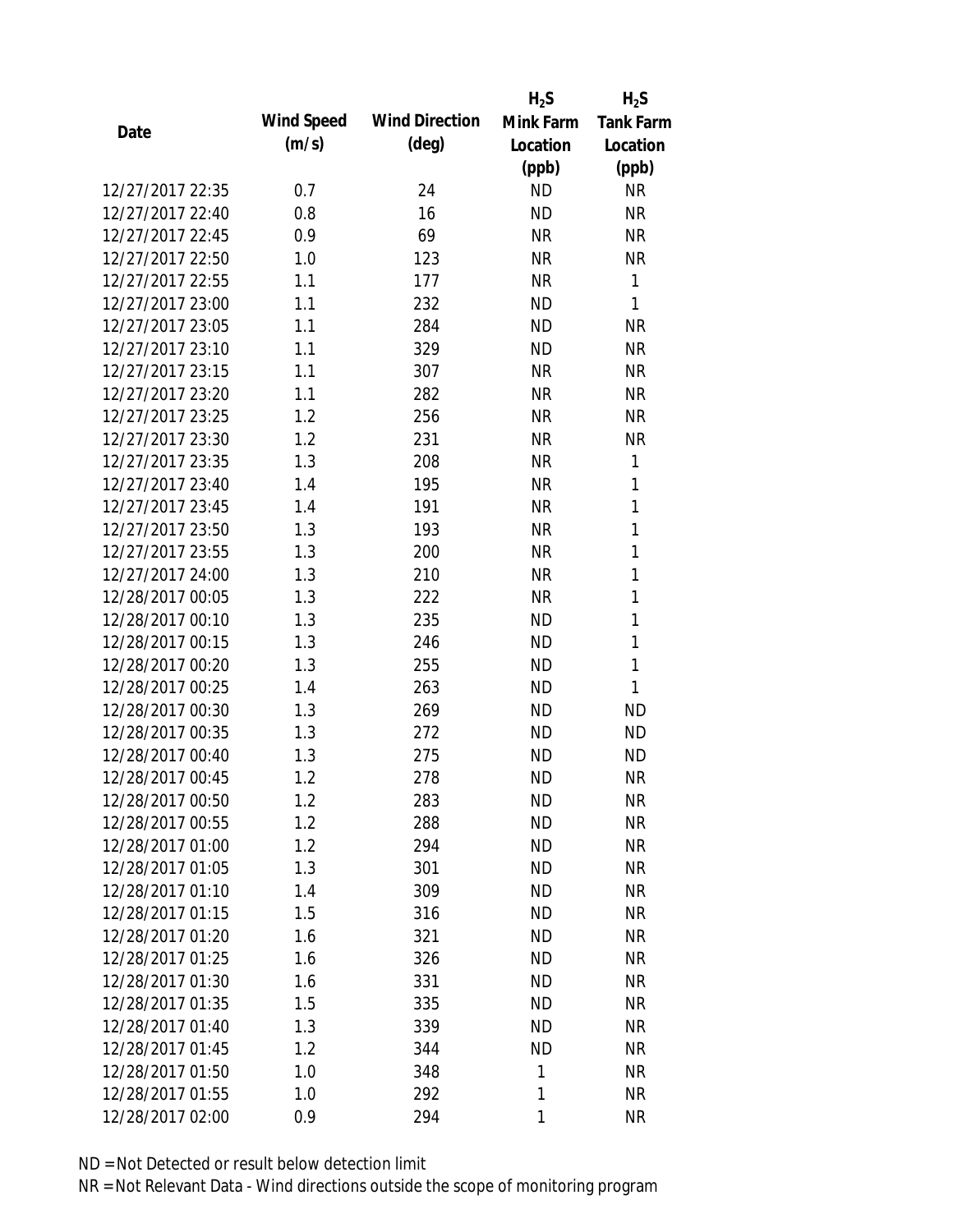|                  |            |                       | $H_2S$       | $H_2S$           |
|------------------|------------|-----------------------|--------------|------------------|
| Date             | Wind Speed | <b>Wind Direction</b> | Mink Farm    | <b>Tank Farm</b> |
|                  | (m/s)      | $(\text{deg})$        | Location     | Location         |
|                  |            |                       | (ppb)        | (ppb)            |
| 12/28/2017 02:05 | 0.9        | 297                   | 1            | NR               |
| 12/28/2017 02:10 | 1.0        | 238                   | <b>ND</b>    | 1                |
| 12/28/2017 02:15 | 1.0        | 180                   | <b>NR</b>    | $\mathbf{1}$     |
| 12/28/2017 02:20 | 1.1        | 121                   | <b>NR</b>    | <b>NR</b>        |
| 12/28/2017 02:25 | 1.2        | 122                   | <b>NR</b>    | <b>NR</b>        |
| 12/28/2017 02:30 | 1.3        | 65                    | <b>NR</b>    | <b>NR</b>        |
| 12/28/2017 02:35 | 1.4        | 8                     | <b>ND</b>    | <b>NR</b>        |
| 12/28/2017 02:40 | 1.5        | 12                    | <b>ND</b>    | <b>NR</b>        |
| 12/28/2017 02:45 | 1.6        | 17                    | <b>ND</b>    | <b>NR</b>        |
| 12/28/2017 02:50 | 1.6        | 21                    | <b>ND</b>    | <b>NR</b>        |
| 12/28/2017 02:55 | 1.7        | 24                    | <b>ND</b>    | <b>NR</b>        |
| 12/28/2017 03:00 | 1.7        | 25                    | <b>ND</b>    | <b>NR</b>        |
| 12/28/2017 03:05 | 1.7        | 25                    | <b>ND</b>    | <b>NR</b>        |
| 12/28/2017 03:10 | 1.7        | 23                    | <b>ND</b>    | <b>NR</b>        |
| 12/28/2017 03:15 | 1.6        | 20                    | <b>ND</b>    | <b>NR</b>        |
| 12/28/2017 03:20 | 1.6        | 16                    | <b>ND</b>    | <b>NR</b>        |
| 12/28/2017 03:25 | 1.5        | 11                    | <b>ND</b>    | <b>NR</b>        |
| 12/28/2017 03:30 | 1.4        | 67                    | <b>NR</b>    | <b>NR</b>        |
| 12/28/2017 03:35 | 1.3        | 124                   | <b>NR</b>    | <b>NR</b>        |
| 12/28/2017 03:40 | 1.2        | 180                   | <b>NR</b>    | $\mathbf{1}$     |
| 12/28/2017 03:45 | 1.1        | 235                   | <b>ND</b>    | 1                |
| 12/28/2017 03:50 | 1.0        | 288                   | <b>ND</b>    | <b>NR</b>        |
| 12/28/2017 03:55 | 0.9        | 336                   | <b>ND</b>    | <b>NR</b>        |
| 12/28/2017 04:00 | 0.8        | 323                   | <b>ND</b>    | <b>NR</b>        |
| 12/28/2017 04:05 | 0.8        | 309                   | $\mathbf{1}$ | <b>NR</b>        |
| 12/28/2017 04:10 | 0.8        | 298                   | <b>ND</b>    | <b>NR</b>        |
| 12/28/2017 04:15 | 0.8        | 289                   | <b>ND</b>    | <b>NR</b>        |
| 12/28/2017 04:20 | 0.8        | 288                   | <b>ND</b>    | <b>NR</b>        |
| 12/28/2017 04:25 | 0.7        | 297                   | <b>ND</b>    | <b>NR</b>        |
| 12/28/2017 04:30 | 0.7        | 253                   | ND           | 1                |
| 12/28/2017 04:35 | 0.7        | 212                   | <b>NR</b>    | 1                |
| 12/28/2017 04:40 | 0.6        | 169                   | <b>NR</b>    | <b>NR</b>        |
| 12/28/2017 04:45 | 0.6        | 125                   | <b>NR</b>    | <b>NR</b>        |
| 12/28/2017 04:50 | 0.6        | 75                    | <b>NR</b>    | <b>NR</b>        |
| 12/28/2017 04:55 | 0.5        | 19                    | <b>ND</b>    | <b>NR</b>        |
| 12/28/2017 05:00 | 0.5        | 17                    | <b>ND</b>    | <b>NR</b>        |
| 12/28/2017 05:05 | 0.5        | 15                    | <b>ND</b>    | <b>NR</b>        |
| 12/28/2017 05:10 | 0.5        | 13                    | <b>ND</b>    | <b>NR</b>        |
| 12/28/2017 05:15 | 0.5        | 14                    | <b>ND</b>    | <b>NR</b>        |
| 12/28/2017 05:20 | 0.5        | 18                    | <b>ND</b>    | NR               |
| 12/28/2017 05:25 | 0.5        | 25                    | <b>ND</b>    | <b>NR</b>        |
| 12/28/2017 05:30 | 0.5        | 34                    | <b>ND</b>    | <b>NR</b>        |
|                  |            |                       |              |                  |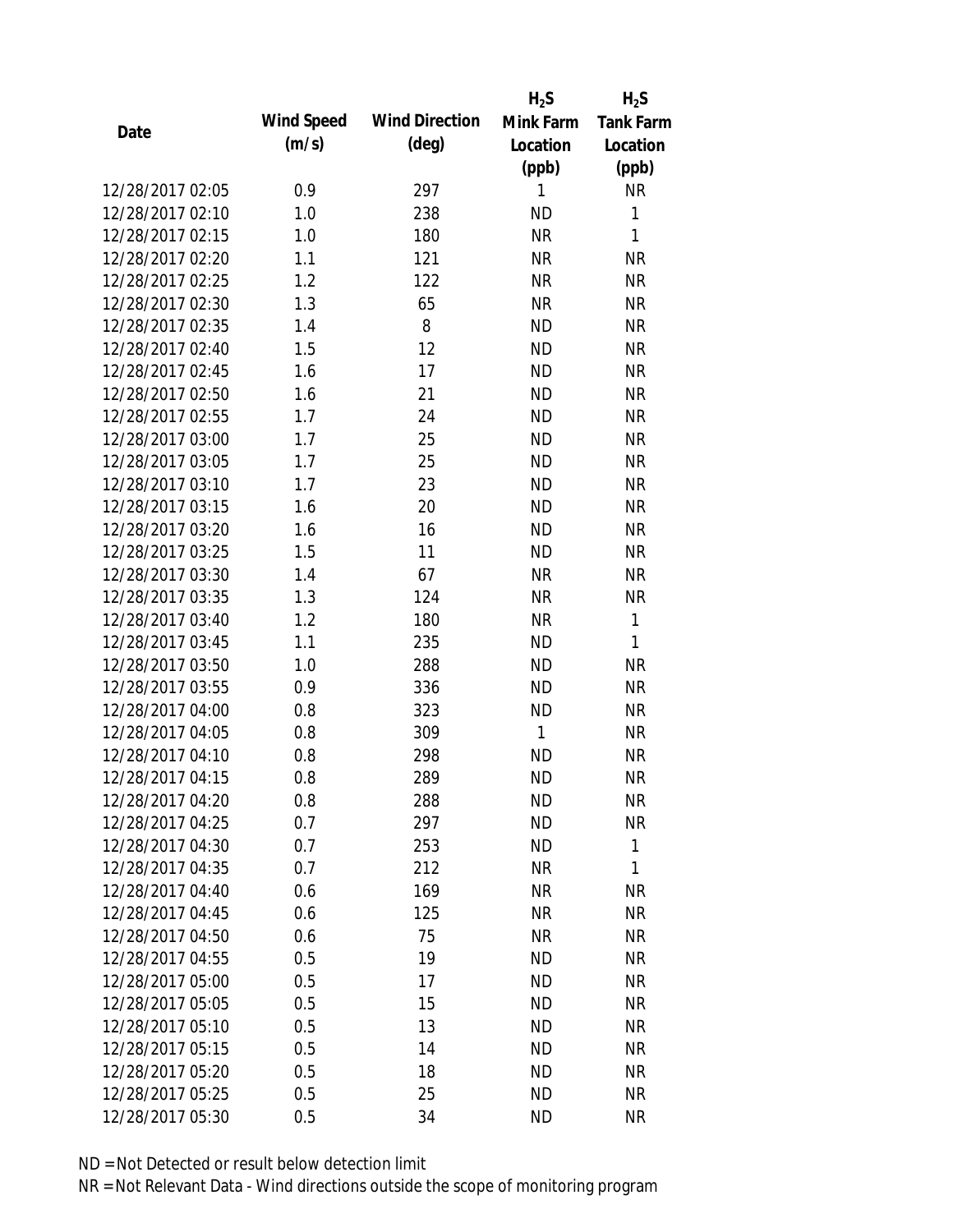|                  |            |                       | $H_2S$    | $H_2S$           |
|------------------|------------|-----------------------|-----------|------------------|
| Date             | Wind Speed | <b>Wind Direction</b> | Mink Farm | <b>Tank Farm</b> |
|                  | (m/s)      | $(\text{deg})$        | Location  | Location         |
|                  |            |                       | (ppb)     | (ppb)            |
| 12/28/2017 05:35 | 0.5        | 44                    | <b>NR</b> | <b>NR</b>        |
| 12/28/2017 05:40 | 0.5        | 53                    | <b>NR</b> | <b>NR</b>        |
| 12/28/2017 05:45 | 0.5        | 62                    | <b>NR</b> | <b>NR</b>        |
| 12/28/2017 05:50 | 0.5        | 67                    | <b>NR</b> | <b>NR</b>        |
| 12/28/2017 05:55 | 0.5        | 68                    | <b>NR</b> | <b>NR</b>        |
| 12/28/2017 06:00 | 0.5        | 68                    | <b>NR</b> | <b>NR</b>        |
| 12/28/2017 06:05 | 0.6        | 66                    | <b>NR</b> | <b>NR</b>        |
| 12/28/2017 06:10 | 0.6        | 64                    | <b>NR</b> | <b>NR</b>        |
| 12/28/2017 06:15 | 0.7        | 63                    | <b>NR</b> | <b>NR</b>        |
| 12/28/2017 06:20 | 0.8        | 62                    | <b>NR</b> | <b>NR</b>        |
| 12/28/2017 06:25 | 0.8        | 63                    | <b>NR</b> | <b>NR</b>        |
| 12/28/2017 06:30 | 0.9        | 65                    | <b>NR</b> | <b>NR</b>        |
| 12/28/2017 06:35 | 1.0        | 68                    | <b>NR</b> | <b>NR</b>        |
| 12/28/2017 06:40 | 1.0        | 67                    | <b>NR</b> | <b>NR</b>        |
| 12/28/2017 06:45 | 1.0        | 67                    | <b>NR</b> | <b>NR</b>        |
| 12/28/2017 06:50 | 1.0        | 67                    | <b>NR</b> | <b>NR</b>        |
| 12/28/2017 06:55 | 1.1        | 68                    | <b>NR</b> | <b>NR</b>        |
| 12/28/2017 07:00 | 1.3        | 71                    | <b>NR</b> | <b>NR</b>        |
| 12/28/2017 07:05 | 1.4        | 74                    | <b>NR</b> | <b>NR</b>        |
| 12/28/2017 07:10 | 1.6        | 81                    | <b>NR</b> | <b>NR</b>        |
| 12/28/2017 07:15 | 1.8        | 88                    | <b>NR</b> | <b>NR</b>        |
| 12/28/2017 07:20 | 2.0        | 94                    | <b>NR</b> | <b>NR</b>        |
| 12/28/2017 07:25 | 2.1        | 99                    | <b>NR</b> | <b>NR</b>        |
| 12/28/2017 07:30 | 2.2        | 101                   | <b>NR</b> | <b>NR</b>        |
| 12/28/2017 07:35 | 2.2        | 102                   | <b>NR</b> | <b>NR</b>        |
| 12/28/2017 07:40 | 2.1        | 102                   | <b>NR</b> | <b>NR</b>        |
| 12/28/2017 07:45 | 2.0        | 101                   | <b>NR</b> | <b>NR</b>        |
| 12/28/2017 07:50 | 1.9        | 101                   | NR        | <b>NR</b>        |
| 12/28/2017 07:55 | 1.8        | 101                   | <b>NR</b> | <b>NR</b>        |
| 12/28/2017 08:00 | 1.7        | 102                   | <b>NR</b> | <b>NR</b>        |
| 12/28/2017 08:05 | 1.6        | 103                   | <b>NR</b> | <b>NR</b>        |
| 12/28/2017 08:10 | 1.6        | 104                   | <b>NR</b> | <b>NR</b>        |
| 12/28/2017 08:15 | 1.6        | 105                   | <b>NR</b> | <b>NR</b>        |
| 12/28/2017 08:20 | 1.5        | 107                   | <b>NR</b> | <b>NR</b>        |
| 12/28/2017 08:25 | 1.6        | 108                   | <b>NR</b> | <b>NR</b>        |
| 12/28/2017 08:30 | 1.6        | 110                   | <b>NR</b> | <b>NR</b>        |
| 12/28/2017 08:35 | 1.6        | 114                   | NR        | <b>NR</b>        |
| 12/28/2017 08:40 | 1.6        | 119                   | NR        | <b>NR</b>        |
| 12/28/2017 08:45 | 1.6        | 127                   | <b>NR</b> | <b>NR</b>        |
| 12/28/2017 08:50 | 1.5        | 135                   | <b>NR</b> | <b>NR</b>        |
| 12/28/2017 08:55 | 1.4        | 144                   | <b>NR</b> | <b>NR</b>        |
| 12/28/2017 09:00 | 1.4        | 152                   | <b>NR</b> | <b>NR</b>        |
|                  |            |                       |           |                  |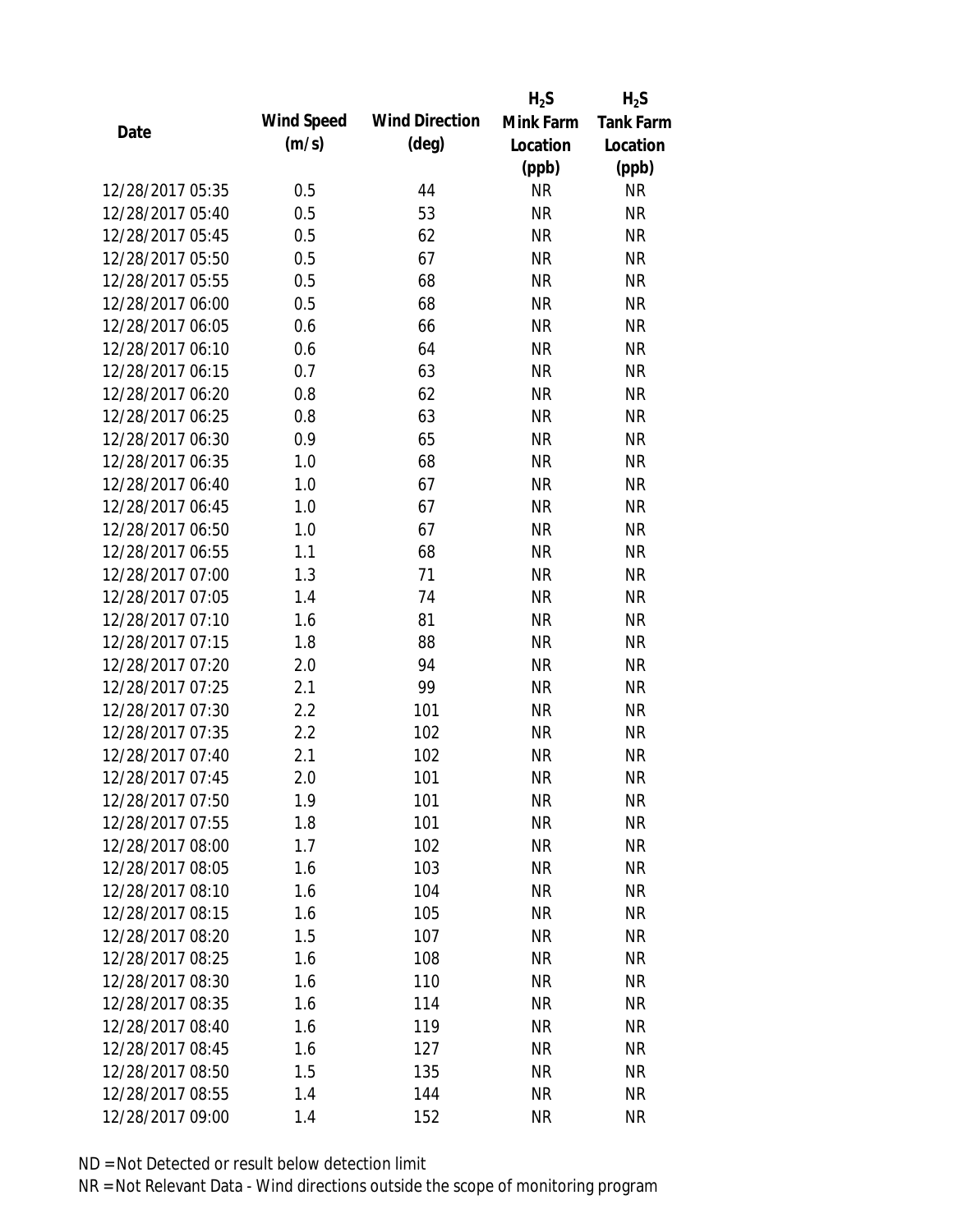|                  |            |                       | $H_2S$    | $H_2S$           |
|------------------|------------|-----------------------|-----------|------------------|
|                  | Wind Speed | <b>Wind Direction</b> | Mink Farm | <b>Tank Farm</b> |
| Date             | (m/s)      | $(\text{deg})$        | Location  | Location         |
|                  |            |                       | (ppb)     | (ppb)            |
| 12/28/2017 09:05 | 1.3        | 158                   | <b>NR</b> | <b>NR</b>        |
| 12/28/2017 09:10 | 1.3        | 162                   | <b>NR</b> | <b>NR</b>        |
| 12/28/2017 09:15 | 1.3        | 164                   | <b>NR</b> | <b>NR</b>        |
| 12/28/2017 09:20 | 1.3        | 165                   | <b>NR</b> | <b>NR</b>        |
| 12/28/2017 09:25 | 1.4        | 165                   | <b>NR</b> | <b>NR</b>        |
| 12/28/2017 09:30 | 1.4        | 166                   | <b>NR</b> | <b>NR</b>        |
| 12/28/2017 09:35 | 1.5        | 167                   | <b>NR</b> | <b>NR</b>        |
| 12/28/2017 09:40 | 1.5        | 169                   | <b>NR</b> | <b>NR</b>        |
| 12/28/2017 09:45 | 1.6        | 172                   | <b>NR</b> | 1                |
| 12/28/2017 09:50 | 1.6        | 174                   | <b>NR</b> | $\mathbf{1}$     |
| 12/28/2017 09:55 | 1.7        | 176                   | <b>NR</b> | 1                |
| 12/28/2017 10:00 | 1.8        | 176                   | <b>NR</b> | <b>ND</b>        |
| 12/28/2017 10:05 | 1.9        | 175                   | <b>NR</b> | <b>ND</b>        |
| 12/28/2017 10:10 | 2.0        | 174                   | <b>NR</b> | <b>ND</b>        |
| 12/28/2017 10:15 | 2.1        | 175                   | <b>NR</b> | <b>ND</b>        |
| 12/28/2017 10:20 | 2.2        | 176                   | <b>NR</b> | <b>ND</b>        |
| 12/28/2017 10:25 | 2.2        | 177                   | <b>NR</b> | <b>ND</b>        |
| 12/28/2017 10:30 | 2.3        | 180                   | <b>NR</b> | <b>ND</b>        |
| 12/28/2017 10:35 | 2.3        | 183                   | <b>NR</b> | <b>ND</b>        |
| 12/28/2017 10:40 | 2.4        | 186                   | <b>NR</b> | <b>ND</b>        |
| 12/28/2017 10:45 | 2.5        | 186                   | <b>NR</b> | <b>ND</b>        |
| 12/28/2017 10:50 | 2.6        | 186                   | <b>NR</b> | <b>ND</b>        |
| 12/28/2017 10:55 | 2.7        | 185                   | <b>NR</b> | <b>ND</b>        |
| 12/28/2017 11:00 | 2.9        | 183                   | <b>NR</b> | <b>ND</b>        |
| 12/28/2017 11:05 | 3.1        | 181                   | <b>NR</b> | <b>ND</b>        |
| 12/28/2017 11:10 | 3.3        | 180                   | <b>NR</b> | <b>ND</b>        |
| 12/28/2017 11:15 | 3.5        | 179                   | <b>NR</b> | <b>ND</b>        |
| 12/28/2017 11:20 | 3.7        | 179                   | <b>NR</b> | <b>ND</b>        |
| 12/28/2017 11:25 | 3.8        | 178                   | <b>NR</b> | 1                |
| 12/28/2017 11:30 | 3.9        | 178                   | <b>NR</b> | 1                |
| 12/28/2017 11:35 | 3.8        | 178                   | <b>NR</b> | 1                |
| 12/28/2017 11:40 | 3.8        | 178                   | <b>NR</b> | <b>ND</b>        |
| 12/28/2017 11:45 | 3.6        | 179                   | <b>NR</b> | <b>ND</b>        |
| 12/28/2017 11:50 | 3.5        | 179                   | <b>NR</b> | <b>ND</b>        |
| 12/28/2017 11:55 | 3.4        | 179                   | <b>NR</b> | <b>ND</b>        |
| 12/28/2017 12:00 | 3.3        | 179                   | <b>NR</b> | <b>ND</b>        |
| 12/28/2017 12:05 | 3.3        | 178                   | <b>NR</b> | <b>ND</b>        |
| 12/28/2017 12:10 | 3.2        | 178                   | NR        | <b>ND</b>        |
| 12/28/2017 12:15 | 3.2        | 178                   | <b>NR</b> | <b>ND</b>        |
| 12/28/2017 12:20 | 3.1        | 178                   | <b>NR</b> | <b>ND</b>        |
| 12/28/2017 12:25 | 3.1        | 178                   | <b>NR</b> | <b>ND</b>        |
|                  |            |                       |           |                  |
| 12/28/2017 12:30 | 3.2        | 178                   | <b>NR</b> | <b>ND</b>        |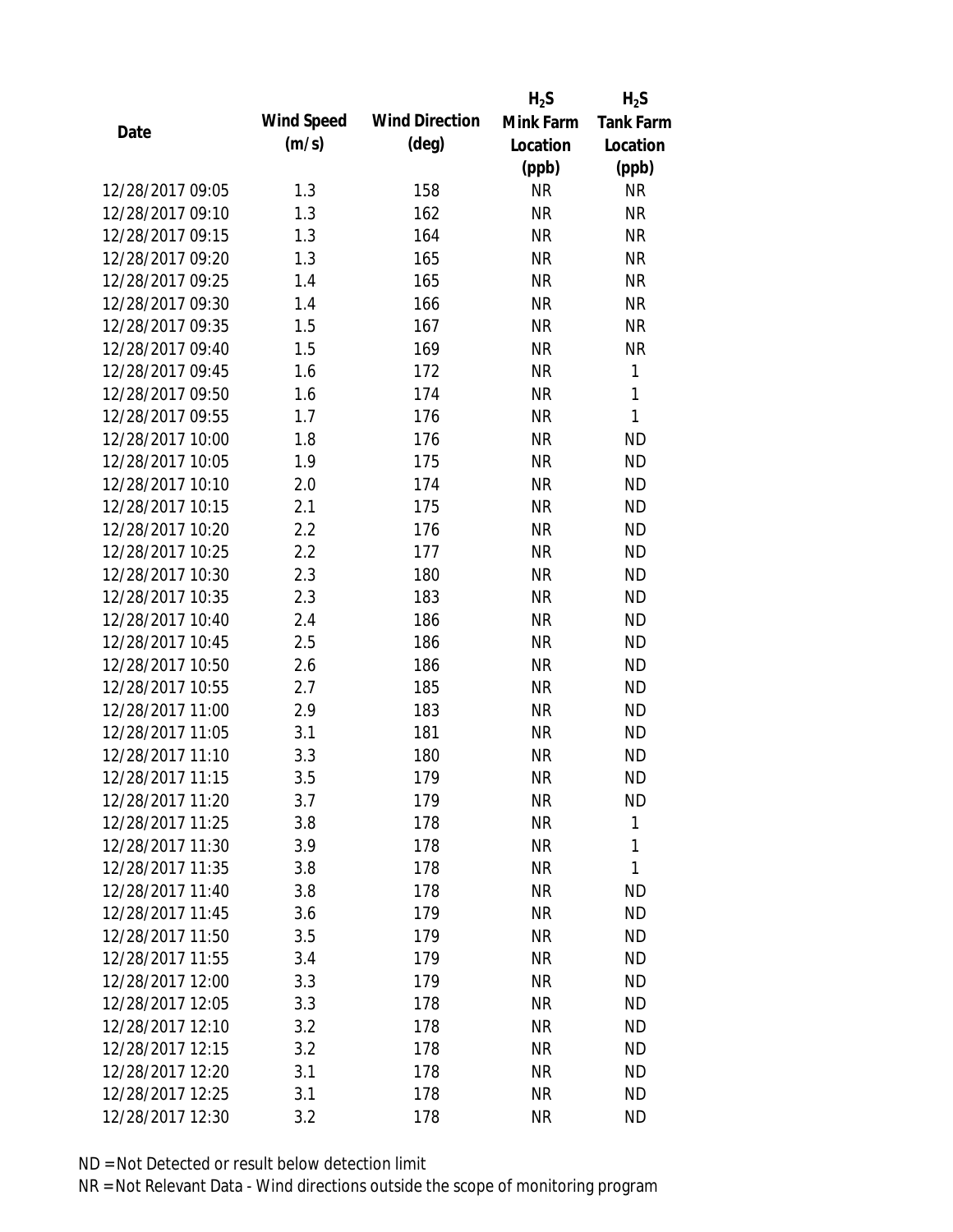|                  |            |                       | $H_2S$    | $H_2S$           |
|------------------|------------|-----------------------|-----------|------------------|
| Date             | Wind Speed | <b>Wind Direction</b> | Mink Farm | <b>Tank Farm</b> |
|                  | (m/s)      | $(\text{deg})$        | Location  | Location         |
|                  |            |                       | (ppb)     | (ppb)            |
| 12/28/2017 12:35 | 3.3        | 178                   | <b>NR</b> | <b>ND</b>        |
| 12/28/2017 12:40 | 3.4        | 176                   | <b>NR</b> | <b>ND</b>        |
| 12/28/2017 12:45 | 3.6        | 175                   | <b>NR</b> | <b>ND</b>        |
| 12/28/2017 12:50 | 3.8        | 175                   | <b>NR</b> | <b>ND</b>        |
| 12/28/2017 12:55 | 4.0        | 174                   | <b>NR</b> | <b>ND</b>        |
| 12/28/2017 13:00 | 4.0        | 174                   | <b>NR</b> | <b>ND</b>        |
| 12/28/2017 13:05 | 4.0        | 175                   | <b>NR</b> | <b>ND</b>        |
| 12/28/2017 13:10 | 3.9        | 177                   | <b>NR</b> | <b>ND</b>        |
| 12/28/2017 13:15 | 3.9        | 178                   | <b>NR</b> | <b>ND</b>        |
| 12/28/2017 13:20 | 3.9        | 179                   | <b>NR</b> | $\mathbf{1}$     |
| 12/28/2017 13:25 | 3.9        | 179                   | <b>NR</b> | <b>ND</b>        |
| 12/28/2017 13:30 | 4.0        | 179                   | <b>NR</b> | <b>ND</b>        |
| 12/28/2017 13:35 | 4.1        | 178                   | <b>NR</b> | <b>ND</b>        |
| 12/28/2017 13:40 | 4.2        | 176                   | <b>NR</b> | <b>ND</b>        |
| 12/28/2017 13:45 | 4.2        | 174                   | <b>NR</b> | <b>ND</b>        |
| 12/28/2017 13:50 | 4.3        | 173                   | <b>NR</b> | <b>ND</b>        |
| 12/28/2017 13:55 | 4.3        | 171                   | <b>NR</b> | $\mathbf{1}$     |
| 12/28/2017 14:00 | 4.4        | 169                   | <b>NR</b> | <b>NR</b>        |
| 12/28/2017 14:05 | 4.5        | 168                   | <b>NR</b> | <b>NR</b>        |
| 12/28/2017 14:10 | 4.7        | 167                   | <b>NR</b> | <b>NR</b>        |
| 12/28/2017 14:15 | 4.8        | 166                   | <b>NR</b> | <b>NR</b>        |
| 12/28/2017 14:20 | 4.8        | 166                   | <b>NR</b> | <b>NR</b>        |
| 12/28/2017 14:25 | 4.8        | 166                   | <b>NR</b> | <b>NR</b>        |
| 12/28/2017 14:30 | 4.7        | 166                   | <b>NR</b> | <b>NR</b>        |
| 12/28/2017 14:35 | 4.6        | 167                   | <b>NR</b> | <b>NR</b>        |
| 12/28/2017 14:40 | 4.4        | 168                   | <b>NR</b> | <b>NR</b>        |
| 12/28/2017 14:45 | 4.4        | 168                   | <b>NR</b> | <b>NR</b>        |
| 12/28/2017 14:50 | 4.3        | 167                   | NR        | <b>NR</b>        |
| 12/28/2017 14:55 | 4.3        | 167                   | <b>NR</b> | <b>NR</b>        |
| 12/28/2017 15:00 | 4.3        | 166                   | NR        | <b>NR</b>        |
| 12/28/2017 15:05 | 4.3        | 166                   | <b>NR</b> | <b>NR</b>        |
| 12/28/2017 15:10 | 4.3        | 165                   | <b>NR</b> | <b>NR</b>        |
| 12/28/2017 15:15 | 4.2        | 165                   | <b>NR</b> | <b>NR</b>        |
| 12/28/2017 15:20 | 4.2        | 165                   | <b>NR</b> | <b>NR</b>        |
| 12/28/2017 15:25 | 4.1        | 165                   | <b>NR</b> | <b>NR</b>        |
| 12/28/2017 15:30 | 4.0        | 165                   | <b>NR</b> | <b>NR</b>        |
| 12/28/2017 15:35 | 4.0        | 165                   | NR        | <b>NR</b>        |
| 12/28/2017 15:40 | 4.0        | 165                   | NR        | <b>NR</b>        |
| 12/28/2017 15:45 | 3.9        | 165                   | <b>NR</b> | <b>NR</b>        |
| 12/28/2017 15:50 | 3.9        | 166                   | <b>NR</b> | <b>NR</b>        |
| 12/28/2017 15:55 | 3.9        | 166                   | <b>NR</b> | <b>NR</b>        |
| 12/28/2017 16:00 | 3.8        | 167                   | <b>NR</b> | <b>NR</b>        |
|                  |            |                       |           |                  |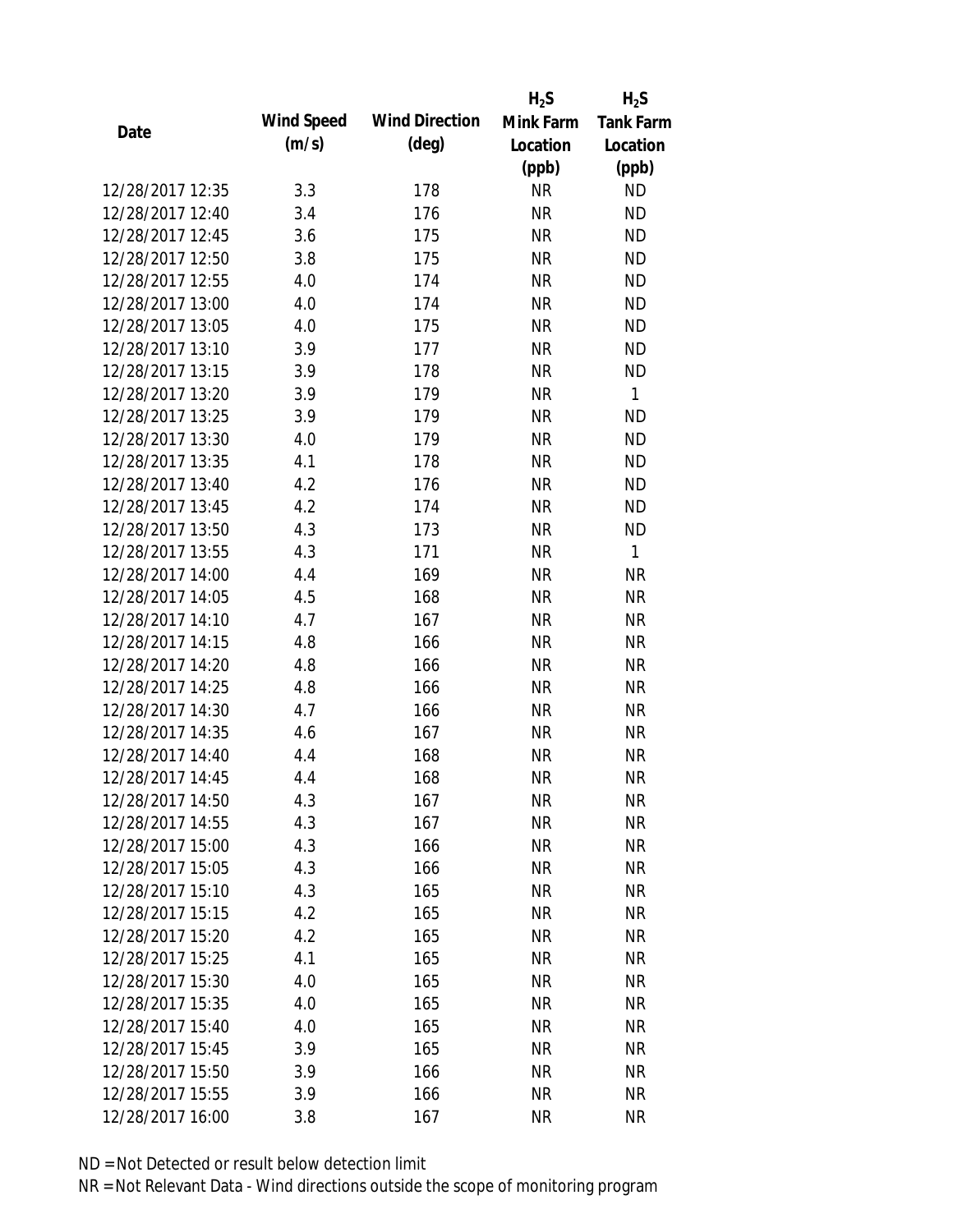|                  |            |                       | $H_2S$    | $H_2S$           |
|------------------|------------|-----------------------|-----------|------------------|
| Date             | Wind Speed | <b>Wind Direction</b> | Mink Farm | <b>Tank Farm</b> |
|                  | (m/s)      | $(\text{deg})$        | Location  | Location         |
|                  |            |                       | (ppb)     | (ppb)            |
| 12/28/2017 16:05 | 3.7        | 169                   | <b>NR</b> | <b>NR</b>        |
| 12/28/2017 16:10 | 3.6        | 170                   | <b>NR</b> | 1                |
| 12/28/2017 16:15 | 3.5        | 171                   | <b>NR</b> | $\mathbf{1}$     |
| 12/28/2017 16:20 | 3.4        | 171                   | <b>NR</b> | <b>ND</b>        |
| 12/28/2017 16:25 | 3.3        | 172                   | <b>NR</b> | <b>ND</b>        |
| 12/28/2017 16:30 | 3.2        | 172                   | <b>NR</b> | <b>ND</b>        |
| 12/28/2017 16:35 | 3.1        | 171                   | <b>NR</b> | <b>ND</b>        |
| 12/28/2017 16:40 | 3.1        | 171                   | <b>NR</b> | <b>ND</b>        |
| 12/28/2017 16:45 | 3.1        | 171                   | <b>NR</b> | <b>ND</b>        |
| 12/28/2017 16:50 | 3.1        | 170                   | <b>NR</b> | <b>ND</b>        |
| 12/28/2017 16:55 | 3.0        | 168                   | <b>NR</b> | <b>NR</b>        |
| 12/28/2017 17:00 | 3.0        | 167                   | NR        | <b>NR</b>        |
| 12/28/2017 17:05 | 3.0        | 166                   | <b>NR</b> | <b>NR</b>        |
| 12/28/2017 17:10 | 2.9        | 165                   | <b>NR</b> | <b>NR</b>        |
| 12/28/2017 17:15 | 2.9        | 164                   | <b>NR</b> | <b>NR</b>        |
| 12/28/2017 17:20 | 2.8        | 163                   | <b>NR</b> | <b>NR</b>        |
| 12/28/2017 17:25 | 2.8        | 163                   | <b>NR</b> | <b>NR</b>        |
| 12/28/2017 17:30 | 2.8        | 163                   | <b>NR</b> | <b>NR</b>        |
| 12/28/2017 17:35 | 2.8        | 162                   | <b>NR</b> | <b>NR</b>        |
| 12/28/2017 17:40 | 2.8        | 162                   | <b>NR</b> | <b>NR</b>        |
| 12/28/2017 17:45 | 2.8        | 162                   | <b>NR</b> | <b>NR</b>        |
| 12/28/2017 17:50 | 2.8        | 163                   | <b>NR</b> | <b>NR</b>        |
| 12/28/2017 17:55 | 2.8        | 163                   | <b>NR</b> | <b>NR</b>        |
| 12/28/2017 18:00 | 2.8        | 164                   | <b>NR</b> | <b>NR</b>        |
| 12/28/2017 18:05 | 2.8        | 164                   | <b>NR</b> | <b>NR</b>        |
| 12/28/2017 18:10 | 2.7        | 165                   | <b>NR</b> | <b>NR</b>        |
| 12/28/2017 18:15 | 2.7        | 166                   | <b>NR</b> | <b>NR</b>        |
| 12/28/2017 18:20 | 2.6        | 166                   | NR        | <b>NR</b>        |
| 12/28/2017 18:25 | 2.5        | 167                   | <b>NR</b> | <b>NR</b>        |
| 12/28/2017 18:30 | 2.5        | 169                   | NR        | <b>NR</b>        |
| 12/28/2017 18:35 | 2.4        | 170                   | NR        | <b>ND</b>        |
| 12/28/2017 18:40 | 2.4        | 172                   | NR        | <b>ND</b>        |
| 12/28/2017 18:45 | 2.4        | 174                   | <b>NR</b> | <b>ND</b>        |
| 12/28/2017 18:50 | 2.5        | 176                   | <b>NR</b> | <b>ND</b>        |
| 12/28/2017 18:55 | 2.6        | 177                   | NR        | <b>ND</b>        |
| 12/28/2017 19:00 | 2.8        | 177                   | <b>NR</b> | 1                |
| 12/28/2017 19:05 | 2.9        | 177                   | NR        | 1                |
| 12/28/2017 19:10 | 3.1        | 177                   | NR        | 1                |
| 12/28/2017 19:15 | 3.2        | 177                   | NR        | 1                |
| 12/28/2017 19:20 | 3.2        | 177                   | NR        | 1                |
| 12/28/2017 19:25 | 3.3        | 178                   | <b>NR</b> | 1                |
| 12/28/2017 19:30 | 3.4        | 179                   | <b>NR</b> | 1                |
|                  |            |                       |           |                  |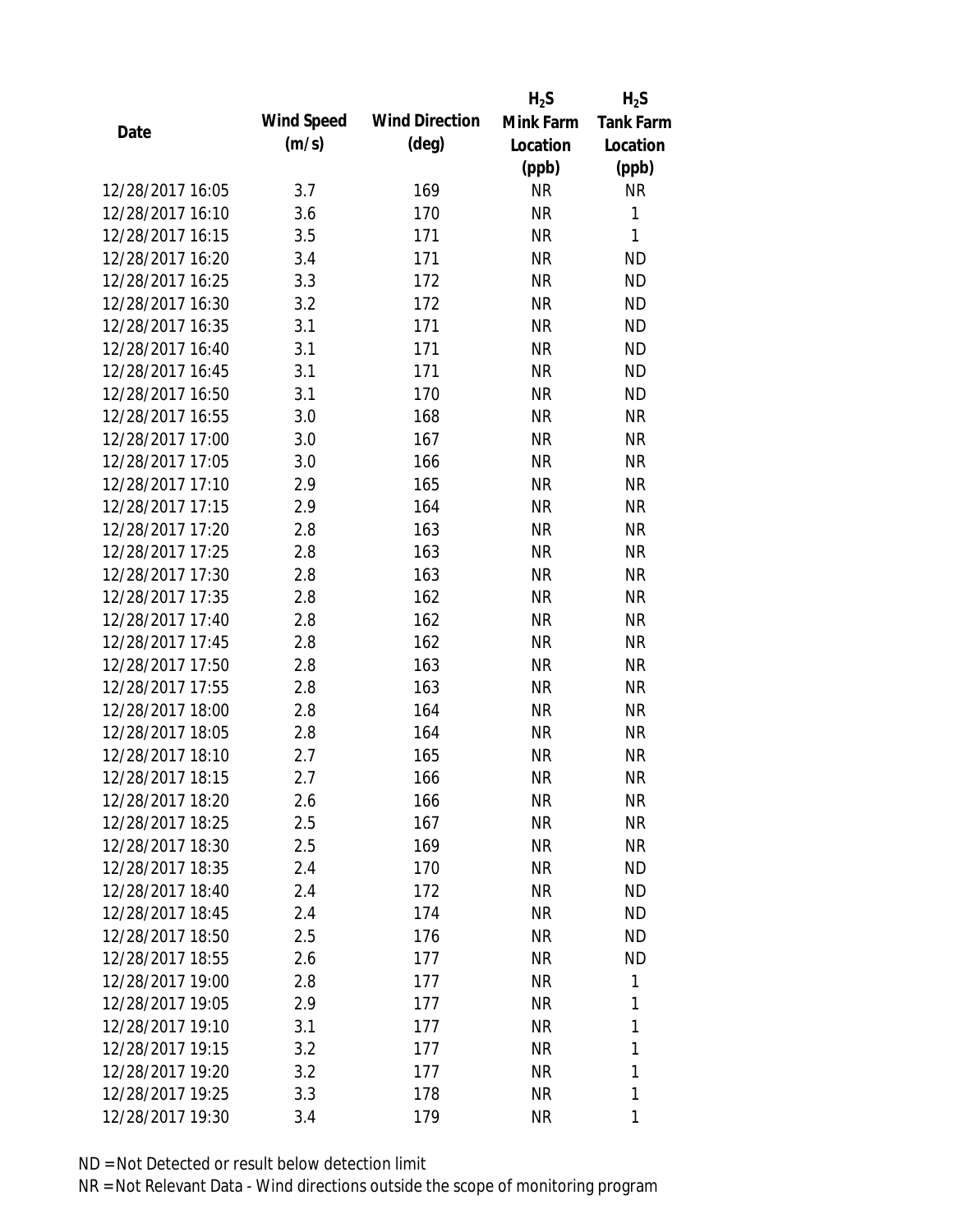|                  |            |                       | $H_2S$    | $H_2S$           |
|------------------|------------|-----------------------|-----------|------------------|
| Date             | Wind Speed | <b>Wind Direction</b> | Mink Farm | <b>Tank Farm</b> |
|                  | (m/s)      | $(\text{deg})$        | Location  | Location         |
|                  |            |                       | (ppb)     | (ppb)            |
| 12/28/2017 19:35 | 3.4        | 181                   | <b>NR</b> | 1                |
| 12/28/2017 19:40 | 3.4        | 182                   | <b>NR</b> | <b>ND</b>        |
| 12/28/2017 19:45 | 3.4        | 183                   | <b>NR</b> | <b>ND</b>        |
| 12/28/2017 19:50 | 3.4        | 185                   | <b>NR</b> | <b>ND</b>        |
| 12/28/2017 19:55 | 3.4        | 186                   | <b>NR</b> | <b>ND</b>        |
| 12/28/2017 20:00 | 3.4        | 186                   | <b>NR</b> | <b>ND</b>        |
| 12/28/2017 20:05 | 3.3        | 187                   | <b>NR</b> | <b>ND</b>        |
| 12/28/2017 20:10 | 3.3        | 188                   | <b>NR</b> | <b>ND</b>        |
| 12/28/2017 20:15 | 3.4        | 188                   | <b>NR</b> | <b>ND</b>        |
| 12/28/2017 20:20 | 3.4        | 187                   | <b>NR</b> | <b>ND</b>        |
| 12/28/2017 20:25 | 3.4        | 186                   | <b>NR</b> | <b>ND</b>        |
| 12/28/2017 20:30 | 3.4        | 185                   | <b>NR</b> | <b>ND</b>        |
| 12/28/2017 20:35 | 3.5        | 184                   | <b>NR</b> | <b>ND</b>        |
| 12/28/2017 20:40 | 3.4        | 183                   | <b>NR</b> | <b>ND</b>        |
| 12/28/2017 20:45 | 3.4        | 182                   | <b>NR</b> | <b>ND</b>        |
| 12/28/2017 20:50 | 3.4        | 182                   | <b>NR</b> | <b>ND</b>        |
| 12/28/2017 20:55 | 3.4        | 182                   | <b>NR</b> | <b>ND</b>        |
| 12/28/2017 21:00 | 3.4        | 181                   | <b>NR</b> | <b>ND</b>        |
| 12/28/2017 21:05 | 3.4        | 181                   | <b>NR</b> | 1                |
| 12/28/2017 21:10 | 3.4        | 182                   | <b>NR</b> | 1                |
| 12/28/2017 21:15 | 3.4        | 182                   | <b>NR</b> | <b>ND</b>        |
| 12/28/2017 21:20 | 3.4        | 184                   | <b>NR</b> | <b>ND</b>        |
| 12/28/2017 21:25 | 3.3        | 185                   | <b>NR</b> | <b>ND</b>        |
| 12/28/2017 21:30 | 3.2        | 187                   | <b>NR</b> | <b>ND</b>        |
| 12/28/2017 21:35 | 3.1        | 189                   | <b>NR</b> | <b>ND</b>        |
| 12/28/2017 21:40 | 3.1        | 191                   | <b>NR</b> | <b>ND</b>        |
| 12/28/2017 21:45 | 3.0        | 193                   | <b>NR</b> | <b>ND</b>        |
| 12/28/2017 21:50 | 3.0        | 193                   | NR        | <b>ND</b>        |
| 12/28/2017 21:55 | 3.0        | 194                   | <b>NR</b> | <b>ND</b>        |
| 12/28/2017 22:00 | 3.0        | 194                   | NR        | <b>ND</b>        |
| 12/28/2017 22:05 | 3.0        | 194                   | NR        | <b>ND</b>        |
| 12/28/2017 22:10 | 3.0        | 195                   | <b>NR</b> | <b>ND</b>        |
| 12/28/2017 22:15 | 3.1        | 196                   | NR        | <b>ND</b>        |
| 12/28/2017 22:20 | 3.1        | 197                   | <b>NR</b> | <b>ND</b>        |
| 12/28/2017 22:25 | 3.1        | 198                   | NR        | <b>ND</b>        |
| 12/28/2017 22:30 | 3.1        | 200                   | <b>NR</b> | 1                |
| 12/28/2017 22:35 | 3.2        | 202                   | NR        | 1                |
| 12/28/2017 22:40 | 3.2        | 204                   | NR        | 1                |
| 12/28/2017 22:45 | 3.4        | 206                   | <b>NR</b> | 1                |
| 12/28/2017 22:50 | 3.5        | 208                   | <b>NR</b> | 1                |
| 12/28/2017 22:55 | 3.5        | 212                   | <b>NR</b> | 1                |
|                  |            |                       | <b>NR</b> | 1                |
| 12/28/2017 23:00 | 3.6        | 215                   |           |                  |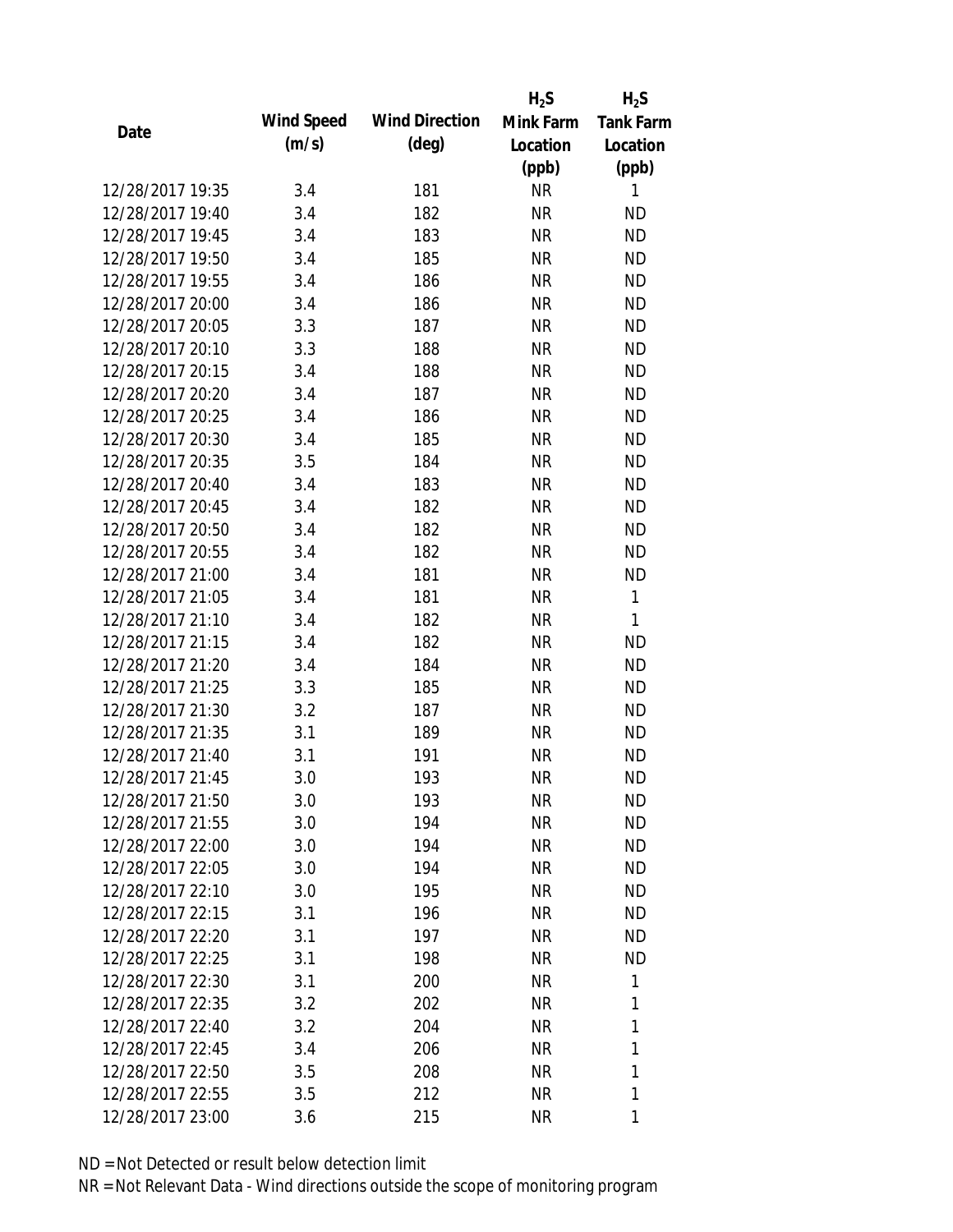|                  |            |                       | $H_2S$    | $H_2S$           |
|------------------|------------|-----------------------|-----------|------------------|
| Date             | Wind Speed | <b>Wind Direction</b> | Mink Farm | <b>Tank Farm</b> |
|                  | (m/s)      | $(\text{deg})$        | Location  | Location         |
|                  |            |                       | (ppb)     | (ppb)            |
| 12/28/2017 23:05 | 3.6        | 219                   | <b>NR</b> | 1                |
| 12/28/2017 23:10 | 3.6        | 222                   | <b>NR</b> | 1                |
| 12/28/2017 23:15 | 3.5        | 226                   | <b>NR</b> | $\mathbf{1}$     |
| 12/28/2017 23:20 | 3.6        | 230                   | <b>ND</b> | 1                |
| 12/28/2017 23:25 | 3.6        | 234                   | <b>ND</b> | $\mathbf{1}$     |
| 12/28/2017 23:30 | 3.7        | 238                   | <b>ND</b> | 1                |
| 12/28/2017 23:35 | 3.9        | 243                   | <b>ND</b> | 1                |
| 12/28/2017 23:40 | 4.0        | 247                   | <b>ND</b> | $\mathbf{1}$     |
| 12/28/2017 23:45 | 4.2        | 251                   | <b>ND</b> | 1                |
| 12/28/2017 23:50 | 4.4        | 255                   | <b>ND</b> | <b>ND</b>        |
| 12/28/2017 23:55 | 4.5        | 257                   | <b>ND</b> | <b>ND</b>        |
| 12/28/2017 24:00 | 4.5        | 258                   | <b>ND</b> | <b>ND</b>        |
| 12/29/2017 00:05 | 4.6        | 259                   | <b>ND</b> | <b>ND</b>        |
| 12/29/2017 00:10 | 4.6        | 259                   | <b>ND</b> | <b>ND</b>        |
| 12/29/2017 00:15 | 4.6        | 258                   | <b>ND</b> | <b>ND</b>        |
| 12/29/2017 00:20 | 4.6        | 257                   | <b>ND</b> | <b>ND</b>        |
| 12/29/2017 00:25 | 4.5        | 257                   | <b>ND</b> | <b>ND</b>        |
| 12/29/2017 00:30 | 4.5        | 256                   | <b>ND</b> | <b>ND</b>        |
| 12/29/2017 00:35 | 4.4        | 255                   | <b>ND</b> | <b>ND</b>        |
| 12/29/2017 00:40 | 4.2        | 255                   | <b>ND</b> | <b>ND</b>        |
| 12/29/2017 00:45 | 4.1        | 255                   | <b>ND</b> | <b>ND</b>        |
| 12/29/2017 00:50 | 4.0        | 256                   | <b>ND</b> | 1                |
| 12/29/2017 00:55 | 3.9        | 256                   | <b>ND</b> | 1                |
| 12/29/2017 01:00 | 3.8        | 257                   | <b>ND</b> | <b>ND</b>        |
| 12/29/2017 01:05 | 3.8        | 258                   | <b>ND</b> | <b>ND</b>        |
| 12/29/2017 01:10 | 3.8        | 260                   | <b>ND</b> | <b>ND</b>        |
| 12/29/2017 01:15 | 3.8        | 261                   | <b>ND</b> | <b>ND</b>        |
| 12/29/2017 01:20 | 3.8        | 263                   | ND        | <b>ND</b>        |
| 12/29/2017 01:25 | 3.8        | 264                   | <b>ND</b> | <b>ND</b>        |
| 12/29/2017 01:30 | 3.8        | 266                   | ND        | <b>ND</b>        |
| 12/29/2017 01:35 | 3.8        | 267                   | <b>ND</b> | <b>ND</b>        |
| 12/29/2017 01:40 | 3.8        | 268                   | <b>ND</b> | <b>ND</b>        |
| 12/29/2017 01:45 | 3.8        | 268                   | <b>ND</b> | <b>ND</b>        |
| 12/29/2017 01:50 | 3.9        | 269                   | <b>ND</b> | <b>ND</b>        |
| 12/29/2017 01:55 | 3.9        | 269                   | <b>ND</b> | <b>ND</b>        |
| 12/29/2017 02:00 | 4.0        | 270                   | <b>ND</b> | <b>ND</b>        |
| 12/29/2017 02:05 | 3.9        | 270                   | ND.       | <b>ND</b>        |
| 12/29/2017 02:10 | 3.9        | 271                   | <b>ND</b> | 1                |
| 12/29/2017 02:15 | 3.8        | 272                   | <b>ND</b> | 1                |
| 12/29/2017 02:20 | 3.7        | 272                   | <b>ND</b> | 1                |
| 12/29/2017 02:25 | 3.6        | 272                   | <b>ND</b> | 1                |
| 12/29/2017 02:30 |            |                       | <b>ND</b> | 1                |
|                  | 3.6        | 273                   |           |                  |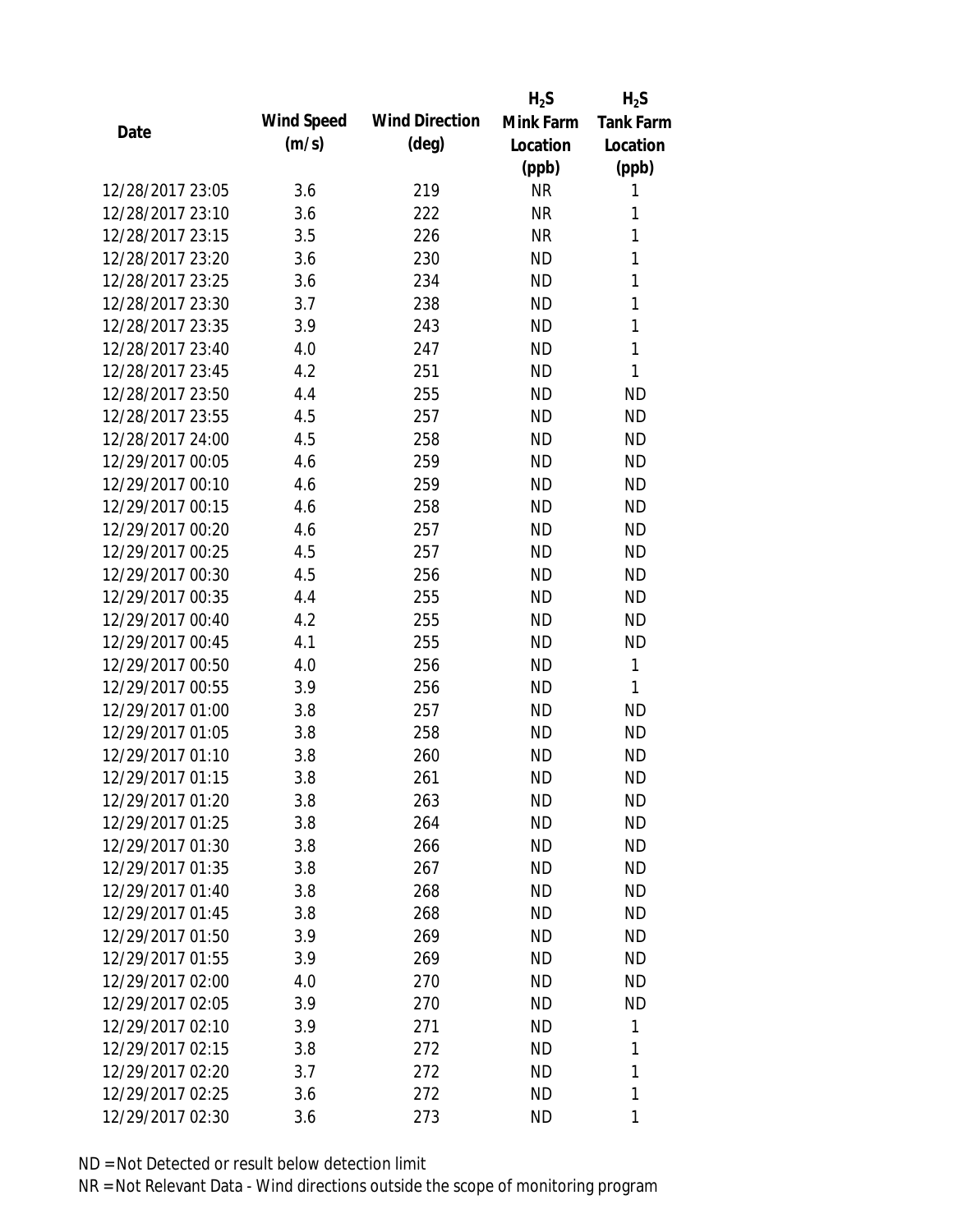|                  |            |                       | $H_2S$    | $H_2S$           |
|------------------|------------|-----------------------|-----------|------------------|
| Date             | Wind Speed | <b>Wind Direction</b> | Mink Farm | <b>Tank Farm</b> |
|                  | (m/s)      | $(\text{deg})$        | Location  | Location         |
|                  |            |                       | (ppb)     | (ppb)            |
| 12/29/2017 02:35 | 3.6        | 273                   | 1         | 1                |
| 12/29/2017 02:40 | 3.6        | 273                   | 1         | 1                |
| 12/29/2017 02:45 | 3.6        | 272                   | 1         | 1                |
| 12/29/2017 02:50 | 3.5        | 272                   | 1         | 1                |
| 12/29/2017 02:55 | 3.5        | 273                   | 1         | 1                |
| 12/29/2017 03:00 | 3.5        | 274                   | 1         | 1                |
| 12/29/2017 03:05 | 3.4        | 275                   | 1         | 1                |
| 12/29/2017 03:10 | 3.4        | 276                   | 1         | <b>NR</b>        |
| 12/29/2017 03:15 | 3.3        | 277                   | 1         | <b>NR</b>        |
| 12/29/2017 03:20 | 3.3        | 279                   | 1         | <b>NR</b>        |
| 12/29/2017 03:25 | 3.3        | 280                   | 1         | <b>NR</b>        |
| 12/29/2017 03:30 | 3.2        | 282                   | 1         | <b>NR</b>        |
| 12/29/2017 03:35 | 3.2        | 283                   | 1         | <b>NR</b>        |
| 12/29/2017 03:40 | 3.2        | 284                   | 1         | <b>NR</b>        |
| 12/29/2017 03:45 | 3.2        | 285                   | 1         | <b>NR</b>        |
| 12/29/2017 03:50 | 3.2        | 284                   | 1         | <b>NR</b>        |
| 12/29/2017 03:55 | 3.2        | 284                   | 1         | <b>NR</b>        |
| 12/29/2017 04:00 | 3.3        | 283                   | 1         | <b>NR</b>        |
| 12/29/2017 04:05 | 3.2        | 282                   | <b>ND</b> | <b>NR</b>        |
| 12/29/2017 04:10 | 3.2        | 280                   | <b>ND</b> | <b>NR</b>        |
| 12/29/2017 04:15 | 3.1        | 279                   | <b>ND</b> | <b>NR</b>        |
| 12/29/2017 04:20 | 3.1        | 279                   | <b>ND</b> | <b>NR</b>        |
| 12/29/2017 04:25 | 3.0        | 279                   | <b>ND</b> | <b>NR</b>        |
| 12/29/2017 04:30 | 3.0        | 278                   | <b>ND</b> | <b>NR</b>        |
| 12/29/2017 04:35 | 3.0        | 278                   | <b>ND</b> | <b>NR</b>        |
| 12/29/2017 04:40 | 3.0        | 278                   | <b>ND</b> | <b>NR</b>        |
| 12/29/2017 04:45 | 3.0        | 278                   | <b>ND</b> | <b>NR</b>        |
| 12/29/2017 04:50 | 2.9        | 277                   | <b>ND</b> | <b>NR</b>        |
| 12/29/2017 04:55 | 2.9        | 277                   | <b>ND</b> | <b>NR</b>        |
| 12/29/2017 05:00 | 2.8        | 277                   | ND        | <b>NR</b>        |
| 12/29/2017 05:05 | 2.8        | 277                   | <b>ND</b> | <b>NR</b>        |
| 12/29/2017 05:10 | 2.7        | 278                   | <b>ND</b> | <b>NR</b>        |
| 12/29/2017 05:15 | 2.7        | 278                   | <b>ND</b> | <b>NR</b>        |
| 12/29/2017 05:20 | 2.7        | 278                   | <b>ND</b> | <b>NR</b>        |
| 12/29/2017 05:25 | 2.6        | 278                   | <b>ND</b> | <b>NR</b>        |
| 12/29/2017 05:30 | 2.6        | 277                   | <b>ND</b> | <b>NR</b>        |
| 12/29/2017 05:35 | 2.6        | 276                   | ND.       | <b>NR</b>        |
| 12/29/2017 05:40 | 2.6        | 275                   | <b>ND</b> | 1                |
| 12/29/2017 05:45 | 2.6        | 275                   | <b>ND</b> | 1                |
| 12/29/2017 05:50 | 2.6        | 275                   | ND        | 1                |
| 12/29/2017 05:55 | 2.6        | 275                   | <b>ND</b> | 1                |
| 12/29/2017 06:00 | 2.7        | 275                   | <b>ND</b> | 1                |
|                  |            |                       |           |                  |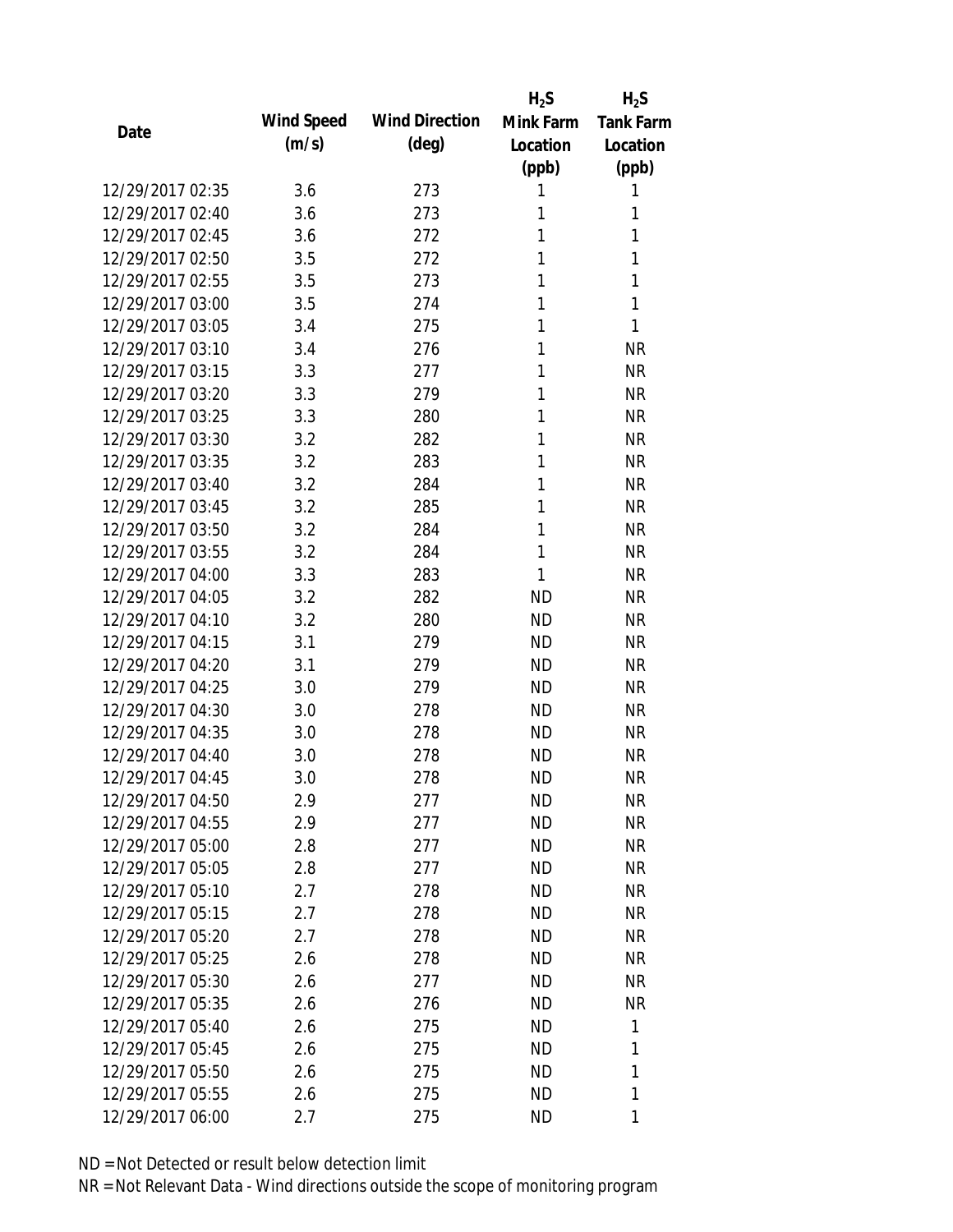|                  |                   |                       | $H_2S$       | $H_2S$           |
|------------------|-------------------|-----------------------|--------------|------------------|
| Date             | <b>Wind Speed</b> | <b>Wind Direction</b> | Mink Farm    | <b>Tank Farm</b> |
|                  | (m/s)             | $(\text{deg})$        | Location     | Location         |
|                  |                   |                       | (ppb)        | (ppb)            |
| 12/29/2017 06:05 | 2.7               | 276                   | <b>ND</b>    | <b>NR</b>        |
| 12/29/2017 06:10 | 2.7               | 276                   | <b>ND</b>    | <b>NR</b>        |
| 12/29/2017 06:15 | 2.7               | 276                   | <b>ND</b>    | <b>NR</b>        |
| 12/29/2017 06:20 | 2.7               | 277                   | <b>ND</b>    | <b>NR</b>        |
| 12/29/2017 06:25 | 2.8               | 277                   | <b>ND</b>    | <b>NR</b>        |
| 12/29/2017 06:30 | 2.8               | 277                   | <b>ND</b>    | <b>NR</b>        |
| 12/29/2017 06:35 | 2.8               | 278                   | <b>ND</b>    | <b>NR</b>        |
| 12/29/2017 06:40 | 2.8               | 278                   | 1            | <b>NR</b>        |
| 12/29/2017 06:45 | 2.8               | 277                   | 1            | <b>NR</b>        |
| 12/29/2017 06:50 | 2.7               | 276                   | 1            | <b>NR</b>        |
| 12/29/2017 06:55 | 2.7               | 275                   | <b>ND</b>    | <b>ND</b>        |
| 12/29/2017 07:00 | 2.7               | 273                   | <b>ND</b>    | 1                |
| 12/29/2017 07:05 | 2.7               | 270                   | <b>ND</b>    | 1                |
| 12/29/2017 07:10 | 2.7               | 267                   | <b>ND</b>    | 1                |
| 12/29/2017 07:15 | 2.7               | 264                   | <b>ND</b>    | 1                |
| 12/29/2017 07:20 | 2.7               | 261                   | <b>ND</b>    | 1                |
| 12/29/2017 07:25 | 2.6               | 258                   | <b>ND</b>    | 1                |
| 12/29/2017 07:30 | 2.6               | 256                   | <b>ND</b>    | 1                |
| 12/29/2017 07:35 | 2.5               | 254                   | <b>ND</b>    | 1                |
| 12/29/2017 07:40 | 2.5               | 253                   | <b>ND</b>    | 1                |
| 12/29/2017 07:45 | 2.5               | 252                   | <b>ND</b>    | 1                |
| 12/29/2017 07:50 | 2.4               | 252                   | <b>ND</b>    | 1                |
| 12/29/2017 07:55 | 2.4               | 252                   | <b>ND</b>    | 1                |
| 12/29/2017 08:00 | 2.3               | 251                   | <b>ND</b>    | 1                |
| 12/29/2017 08:05 | 2.3               | 252                   | <b>ND</b>    | 1                |
| 12/29/2017 08:10 | 2.2               | 252                   | <b>ND</b>    | 1                |
| 12/29/2017 08:15 | 2.2               | 253                   | <b>ND</b>    | 1                |
| 12/29/2017 08:20 | $2.2\,$           | 253                   | ND           | 1                |
| 12/29/2017 08:25 | 2.2               | 253                   | $\mathbf{1}$ | 1                |
| 12/29/2017 08:30 | 2.1               | 253                   | ND           | 1                |
| 12/29/2017 08:35 | 2.1               | 252                   | ND           | 1                |
| 12/29/2017 08:40 | 2.1               | 250                   | <b>ND</b>    | 1                |
| 12/29/2017 08:45 | 2.1               | 248                   | ND           | 1                |
| 12/29/2017 08:50 | 2.0               | 246                   | <b>ND</b>    | 1                |
| 12/29/2017 08:55 | 2.0               | 245                   | <b>ND</b>    | 1                |
| 12/29/2017 09:00 | 2.0               | 245                   | ND           | 1                |
| 12/29/2017 09:05 | 2.1               | 245                   | ND           | 1                |
| 12/29/2017 09:10 | 2.2               | 246                   | ND           | $\overline{2}$   |
| 12/29/2017 09:15 | 2.2               | 246                   | <b>ND</b>    | $\overline{2}$   |
| 12/29/2017 09:20 | 2.3               | 247                   | <b>ND</b>    | $\overline{2}$   |
| 12/29/2017 09:25 | 2.3               | 247                   | <b>ND</b>    | $\overline{2}$   |
| 12/29/2017 09:30 | 2.4               | 247                   | ND           | 2                |
|                  |                   |                       |              |                  |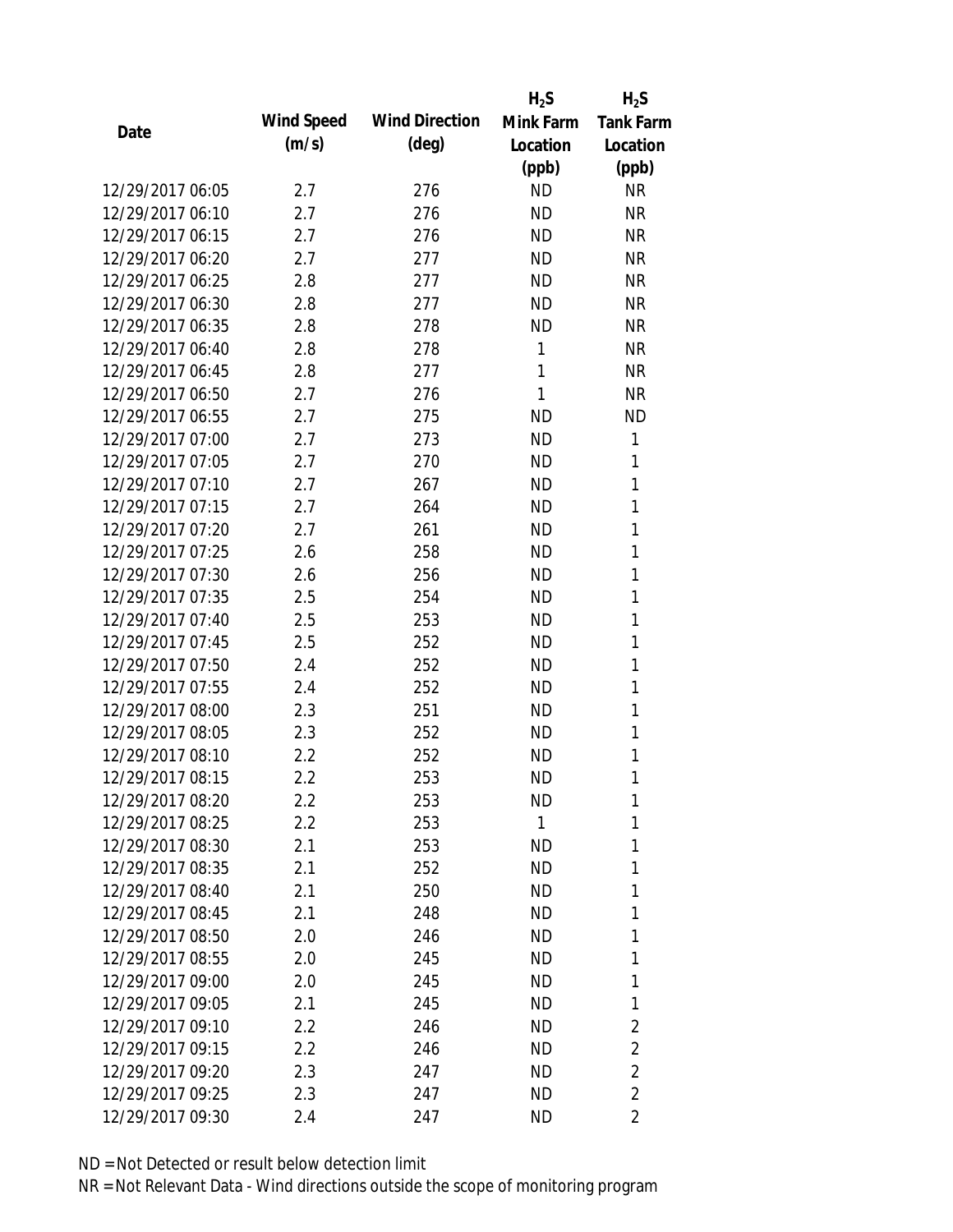|                  |            |                       | $H_2S$    | $H_2S$           |
|------------------|------------|-----------------------|-----------|------------------|
|                  | Wind Speed | <b>Wind Direction</b> | Mink Farm | <b>Tank Farm</b> |
| Date             | (m/s)      | $(\text{deg})$        | Location  | Location         |
|                  |            |                       | (ppb)     | (ppb)            |
| 12/29/2017 09:35 | 2.3        | 247                   | <b>ND</b> | 2                |
| 12/29/2017 09:40 | 2.3        | 247                   | <b>ND</b> | $\overline{2}$   |
| 12/29/2017 09:45 | 2.4        | 248                   | <b>ND</b> | $\overline{2}$   |
| 12/29/2017 09:50 | 2.4        | 249                   | <b>ND</b> | $\mathbf{1}$     |
| 12/29/2017 09:55 | 2.4        | 251                   | <b>ND</b> | 1                |
| 12/29/2017 10:00 | 2.4        | 252                   | <b>ND</b> | 1                |
| 12/29/2017 10:05 | 2.4        | 253                   | <b>ND</b> | 1                |
| 12/29/2017 10:10 | 2.5        | 254                   | <b>ND</b> | 1                |
| 12/29/2017 10:15 | 2.5        | 254                   | <b>ND</b> | 1                |
| 12/29/2017 10:20 | 2.5        | 253                   | <b>ND</b> | 1                |
| 12/29/2017 10:25 | 2.5        | 251                   | <b>ND</b> | 1                |
| 12/29/2017 10:30 | 2.5        | 248                   | <b>ND</b> | 1                |
| 12/29/2017 10:35 | 2.5        | 246                   | <b>ND</b> | 1                |
| 12/29/2017 10:40 | 2.4        | 243                   | <b>ND</b> | 1                |
| 12/29/2017 10:45 | 2.4        | 241                   | <b>ND</b> | 1                |
| 12/29/2017 10:50 | 2.3        | 240                   | <b>ND</b> | 1                |
| 12/29/2017 10:55 | 2.2        | 241                   | <b>ND</b> | 1                |
| 12/29/2017 11:00 | 2.2        | 243                   | <b>ND</b> | 1                |
| 12/29/2017 11:05 | 2.2        | 246                   | <b>ND</b> | 1                |
| 12/29/2017 11:10 | 2.3        | 250                   | <b>ND</b> | 1                |
| 12/29/2017 11:15 | 2.4        | 254                   | <b>ND</b> | 1                |
| 12/29/2017 11:20 | 2.4        | 258                   | <b>ND</b> | 1                |
| 12/29/2017 11:25 | 2.5        | 261                   | <b>ND</b> | 1                |
| 12/29/2017 11:30 | 2.5        | 263                   | <b>ND</b> | 1                |
| 12/29/2017 11:35 | 2.6        | 265                   | <b>ND</b> | 1                |
| 12/29/2017 11:40 | 2.5        | 266                   | <b>ND</b> | 1                |
| 12/29/2017 11:45 | 2.5        | 266                   | <b>ND</b> | 1                |
| 12/29/2017 11:50 | 2.5        | 267                   | ND        | 1                |
| 12/29/2017 11:55 | 2.5        | 268                   | <b>ND</b> | 1                |
| 12/29/2017 12:00 | 2.4        | 268                   | ND        | 1                |
| 12/29/2017 12:05 | 2.4        | 268                   | <b>ND</b> | 1                |
| 12/29/2017 12:10 | 2.3        | 267                   | ND.       | 1                |
| 12/29/2017 12:15 | 2.3        | 265                   | ND        | 1                |
| 12/29/2017 12:20 | $2.2\,$    | 262                   | ND        | 1                |
| 12/29/2017 12:25 | 2.2        | 259                   | ND        | 1                |
| 12/29/2017 12:30 | 2.1        | 255                   | <b>ND</b> | 1                |
| 12/29/2017 12:35 | 2.1        | 253                   | ND.       | 1                |
| 12/29/2017 12:40 | 2.0        | 252                   | ND        | 1                |
| 12/29/2017 12:45 | 2.0        | 253                   | <b>ND</b> | 1                |
| 12/29/2017 12:50 | 2.0        | 254                   | <b>ND</b> | 1                |
| 12/29/2017 12:55 | 2.0        | 256                   | ND        | 1                |
| 12/29/2017 13:00 | 2.0        | 259                   | ND        | 1                |
|                  |            |                       |           |                  |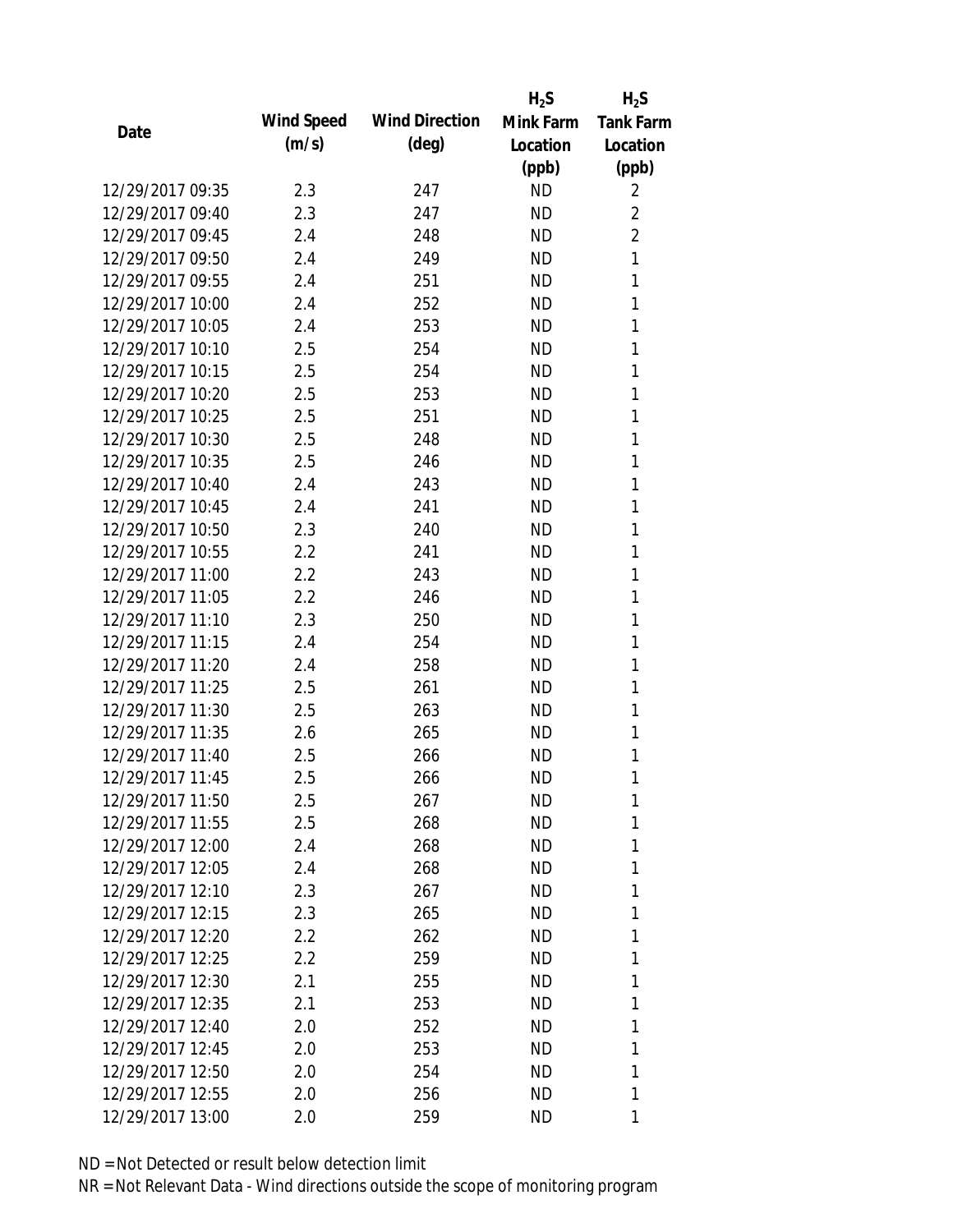|                  |            |                       | $H_2S$    | $H_2S$           |
|------------------|------------|-----------------------|-----------|------------------|
| Date             | Wind Speed | <b>Wind Direction</b> | Mink Farm | <b>Tank Farm</b> |
|                  | (m/s)      | $(\text{deg})$        | Location  | Location         |
|                  |            |                       | (ppb)     | (ppb)            |
| 12/29/2017 13:05 | 2.1        | 261                   | <b>ND</b> | 1                |
| 12/29/2017 13:10 | 2.1        | 263                   | <b>ND</b> | <b>ND</b>        |
| 12/29/2017 13:15 | 2.2        | 265                   | <b>ND</b> | <b>ND</b>        |
| 12/29/2017 13:20 | 2.2        | 266                   | <b>ND</b> | <b>ND</b>        |
| 12/29/2017 13:25 | 2.2        | 266                   | <b>ND</b> | <b>ND</b>        |
| 12/29/2017 13:30 | 2.2        | 266                   | <b>ND</b> | <b>ND</b>        |
| 12/29/2017 13:35 | 2.2        | 267                   | <b>ND</b> | <b>ND</b>        |
| 12/29/2017 13:40 | 2.3        | 266                   | <b>ND</b> | <b>ND</b>        |
| 12/29/2017 13:45 | 2.4        | 266                   | <b>ND</b> | <b>ND</b>        |
| 12/29/2017 13:50 | 2.4        | 265                   | <b>ND</b> | <b>ND</b>        |
| 12/29/2017 13:55 | 2.5        | 265                   | <b>ND</b> | <b>ND</b>        |
| 12/29/2017 14:00 | 2.5        | 265                   | <b>ND</b> | <b>ND</b>        |
| 12/29/2017 14:05 | 2.6        | 265                   | <b>ND</b> | <b>ND</b>        |
| 12/29/2017 14:10 | 2.5        | 265                   | <b>ND</b> | <b>ND</b>        |
| 12/29/2017 14:15 | 2.5        | 265                   | <b>ND</b> | <b>ND</b>        |
| 12/29/2017 14:20 | 2.4        | 265                   | <b>ND</b> | <b>ND</b>        |
| 12/29/2017 14:25 | 2.4        | 265                   | <b>ND</b> | <b>ND</b>        |
| 12/29/2017 14:30 | 2.4        | 265                   | <b>ND</b> | $\mathbf{1}$     |
| 12/29/2017 14:35 | 2.4        | 266                   | <b>ND</b> | <b>ND</b>        |
| 12/29/2017 14:40 | 2.4        | 266                   | <b>ND</b> | <b>ND</b>        |
| 12/29/2017 14:45 | 2.4        | 267                   | <b>ND</b> | <b>ND</b>        |
| 12/29/2017 14:50 | 2.4        | 268                   | <b>ND</b> | <b>ND</b>        |
| 12/29/2017 14:55 | 2.3        | 268                   | <b>ND</b> | <b>ND</b>        |
| 12/29/2017 15:00 | 2.3        | 266                   | <b>ND</b> | <b>ND</b>        |
| 12/29/2017 15:05 | 2.3        | 264                   | <b>ND</b> | <b>ND</b>        |
| 12/29/2017 15:10 | 2.2        | 261                   | <b>ND</b> | <b>ND</b>        |
| 12/29/2017 15:15 | 2.2        | 258                   | <b>ND</b> | <b>ND</b>        |
| 12/29/2017 15:20 | $2.2\,$    | 255                   | ND        | ND               |
| 12/29/2017 15:25 | 2.2        | 254                   | <b>ND</b> | 1                |
| 12/29/2017 15:30 | 2.2        | 254                   | <b>ND</b> | 1                |
| 12/29/2017 15:35 | 2.3        | 255                   | ND        | 1                |
| 12/29/2017 15:40 | 2.3        | 258                   | <b>ND</b> | 1                |
| 12/29/2017 15:45 | 2.4        | 260                   | ND        | 1                |
| 12/29/2017 15:50 | 2.4        | 262                   | <b>ND</b> | 1                |
| 12/29/2017 15:55 |            |                       |           | 1                |
| 12/29/2017 16:00 | 2.3        | 262                   | <b>ND</b> | 1                |
|                  | 2.3        | 259                   | <b>ND</b> |                  |
| 12/29/2017 16:05 | 2.1        | 255                   | ND        | 1                |
| 12/29/2017 16:10 | 2.0        | 248                   | ND        | 1                |
| 12/29/2017 16:15 | 1.9        | 241                   | <b>ND</b> | 1                |
| 12/29/2017 16:20 | 1.8        | 235                   | <b>ND</b> | 1                |
| 12/29/2017 16:25 | 1.8        | 232                   | ND        | 1                |
| 12/29/2017 16:30 | 1.8        | 232                   | ND        | 1                |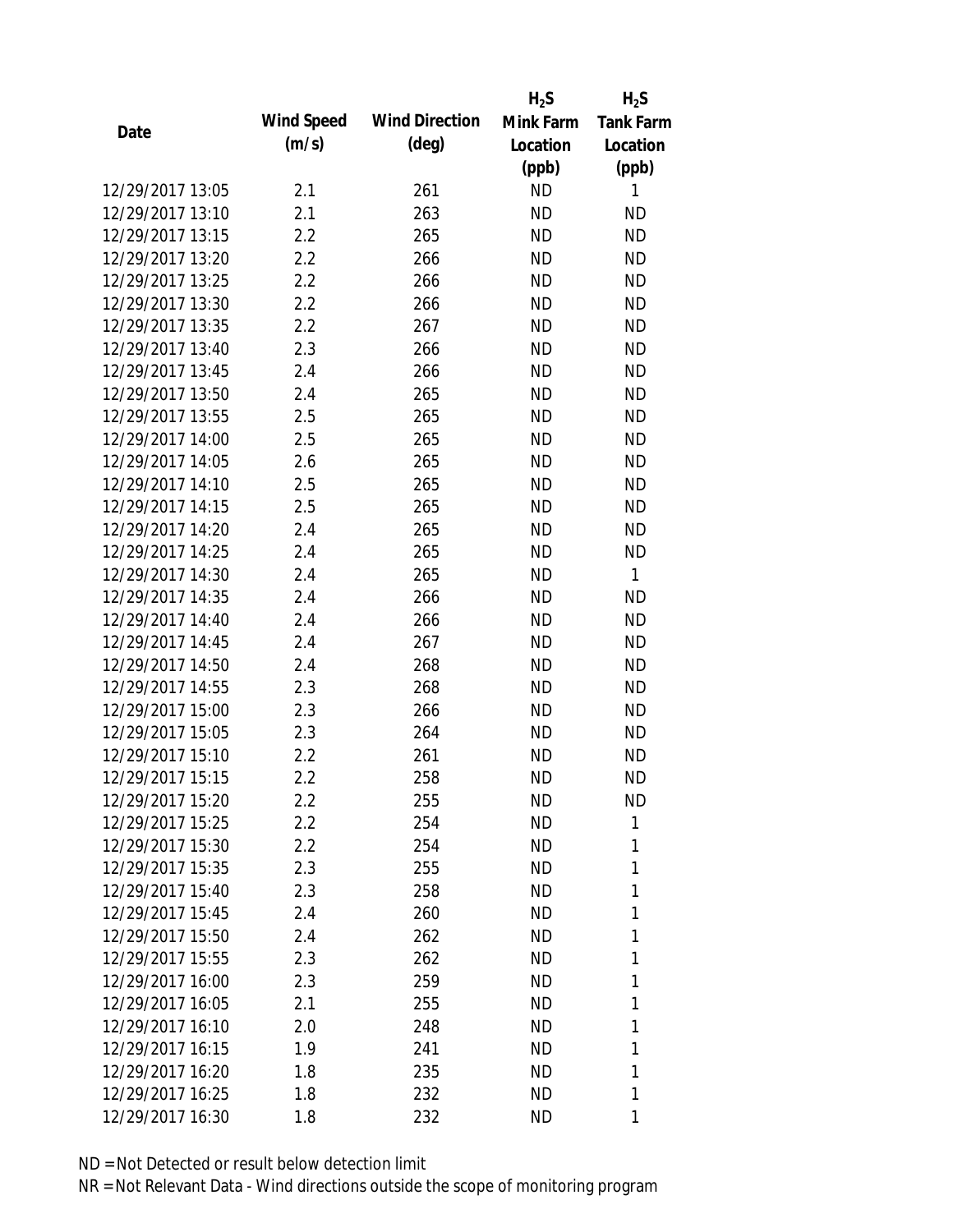|                  |                   |                       | $H_2S$    | $H_2S$           |
|------------------|-------------------|-----------------------|-----------|------------------|
| Date             | <b>Wind Speed</b> | <b>Wind Direction</b> | Mink Farm | <b>Tank Farm</b> |
|                  | (m/s)             | $(\text{deg})$        | Location  | Location         |
|                  |                   |                       | (ppb)     | (ppb)            |
| 12/29/2017 16:35 | 1.9               | 236                   | <b>ND</b> | 1                |
| 12/29/2017 16:40 | 2.1               | 242                   | <b>ND</b> | 1                |
| 12/29/2017 16:45 | 2.2               | 248                   | <b>ND</b> | 1                |
| 12/29/2017 16:50 | 2.3               | 254                   | <b>ND</b> | 1                |
| 12/29/2017 16:55 | 2.3               | 259                   | <b>ND</b> | <b>ND</b>        |
| 12/29/2017 17:00 | 2.3               | 263                   | <b>ND</b> | <b>ND</b>        |
| 12/29/2017 17:05 | 2.3               | 265                   | <b>ND</b> | <b>ND</b>        |
| 12/29/2017 17:10 | 2.2               | 267                   | <b>ND</b> | <b>ND</b>        |
| 12/29/2017 17:15 | 2.1               | 268                   | <b>ND</b> | <b>ND</b>        |
| 12/29/2017 17:20 | 2.1               | 269                   | <b>ND</b> | <b>ND</b>        |
| 12/29/2017 17:25 | 2.0               | 270                   | <b>ND</b> | 1                |
| 12/29/2017 17:30 | 2.0               | 272                   | <b>ND</b> | 1                |
| 12/29/2017 17:35 | 2.0               | 273                   | <b>ND</b> | 1                |
| 12/29/2017 17:40 | 2.0               | 274                   | <b>ND</b> | 1                |
| 12/29/2017 17:45 | 1.9               | 273                   | <b>ND</b> | 1                |
| 12/29/2017 17:50 | 1.9               | 273                   | <b>ND</b> | 1                |
| 12/29/2017 17:55 | 1.9               | 271                   | <b>ND</b> | 1                |
| 12/29/2017 18:00 | 1.9               | 269                   | <b>ND</b> | 1                |
| 12/29/2017 18:05 | 1.9               | 267                   | <b>ND</b> | 1                |
| 12/29/2017 18:10 | 1.9               | 266                   | <b>ND</b> | 1                |
| 12/29/2017 18:15 | 2.0               | 265                   | <b>ND</b> | 1                |
| 12/29/2017 18:20 | 2.0               | 266                   | <b>ND</b> | 1                |
| 12/29/2017 18:25 | 2.0               | 266                   | <b>ND</b> | 1                |
| 12/29/2017 18:30 | 2.0               | 266                   | <b>ND</b> | 1                |
| 12/29/2017 18:35 | 1.9               | 266                   | <b>ND</b> | 1                |
| 12/29/2017 18:40 | 1.9               | 263                   | <b>ND</b> | 1                |
| 12/29/2017 18:45 | 1.8               | 257                   | <b>ND</b> | 1                |
| 12/29/2017 18:50 | 1.7               | 250                   | ND        | 1                |
| 12/29/2017 18:55 | 1.6               | 240                   | <b>ND</b> | 1                |
| 12/29/2017 19:00 | 1.6               | 231                   | <b>ND</b> | 1                |
| 12/29/2017 19:05 | 1.7               | 222                   | NR        | 1                |
| 12/29/2017 19:10 | 1.8               | 217                   | NR        | 1                |
| 12/29/2017 19:15 | 1.9               | 215                   | NR        | 1                |
| 12/29/2017 19:20 | 2.1               | 216                   | <b>NR</b> | 1                |
| 12/29/2017 19:25 |                   |                       |           | 1                |
| 12/29/2017 19:30 | 2.2               | 218                   | NR        | 1                |
| 12/29/2017 19:35 | 2.3               | 222                   | NR        | 1                |
|                  | 2.3               | 225                   | NR        |                  |
| 12/29/2017 19:40 | 2.2               | 227                   | NR        | 1                |
| 12/29/2017 19:45 | 2.2               | 227                   | NR        | 1                |
| 12/29/2017 19:50 | 2.1               | 227                   | NR        | 1                |
| 12/29/2017 19:55 | 2.0               | 228                   | <b>NR</b> | 1                |
| 12/29/2017 20:00 | 2.0               | 230                   | ND        | 1                |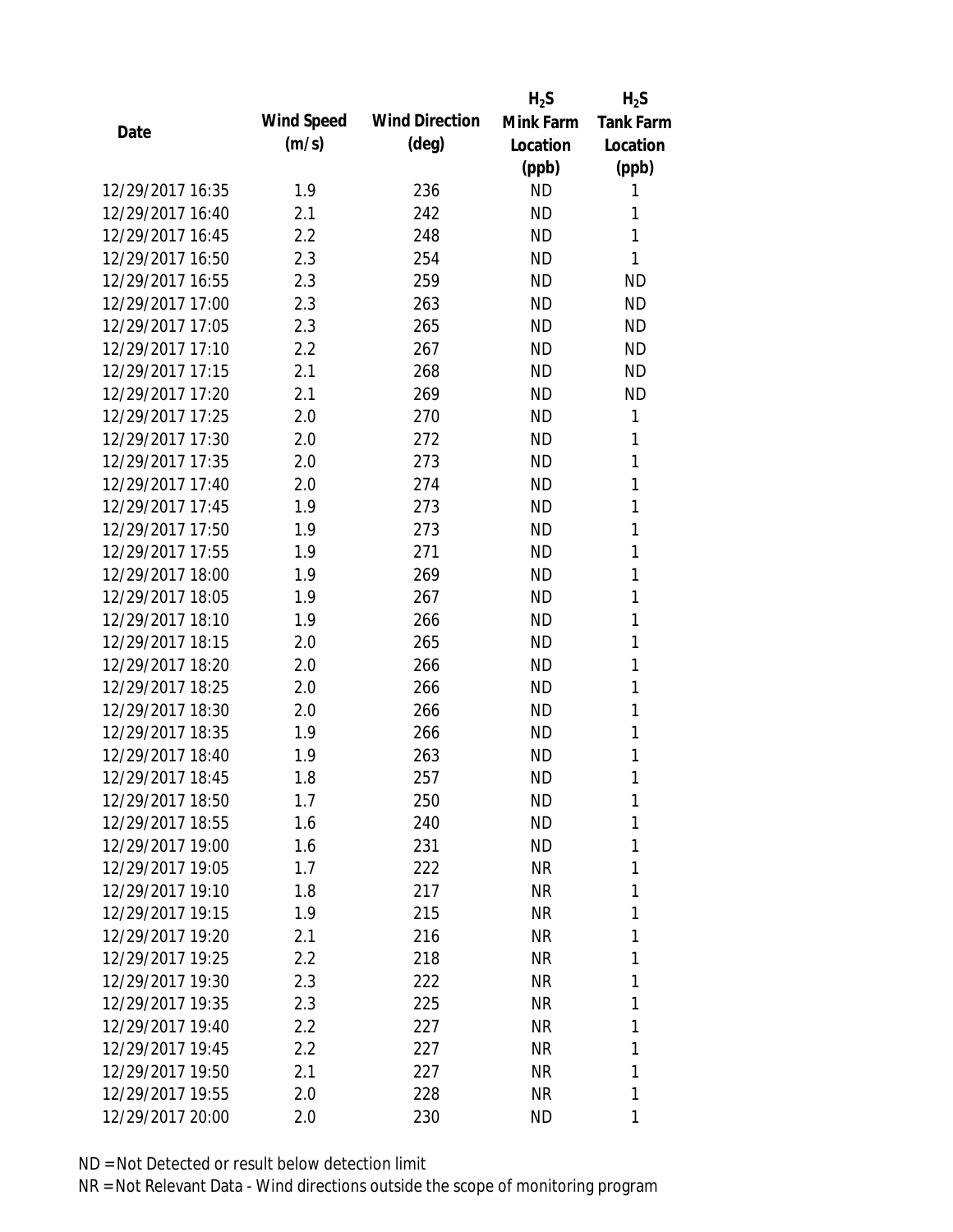|                  |            |                       | $H_2S$    | $H_2S$           |
|------------------|------------|-----------------------|-----------|------------------|
|                  | Wind Speed | <b>Wind Direction</b> | Mink Farm | <b>Tank Farm</b> |
| Date             | (m/s)      | $(\text{deg})$        | Location  | Location         |
|                  |            |                       | (ppb)     | (ppb)            |
| 12/29/2017 20:05 | 1.9        | 234                   | <b>ND</b> | 1                |
| 12/29/2017 20:10 | 1.8        | 239                   | <b>ND</b> | 1                |
| 12/29/2017 20:15 | 1.8        | 246                   | <b>ND</b> | 1                |
| 12/29/2017 20:20 | 1.7        | 251                   | <b>ND</b> | 1                |
| 12/29/2017 20:25 | 1.6        | 254                   | <b>ND</b> | 1                |
| 12/29/2017 20:30 | 1.5        | 254                   | <b>ND</b> | 1                |
| 12/29/2017 20:35 | 1.5        | 250                   | <b>ND</b> | 1                |
| 12/29/2017 20:40 | 1.4        | 244                   | <b>ND</b> | 1                |
| 12/29/2017 20:45 | 1.3        | 238                   | <b>ND</b> | 1                |
| 12/29/2017 20:50 | 1.3        | 232                   | <b>ND</b> | 1                |
| 12/29/2017 20:55 | 1.4        | 229                   | <b>NR</b> | 1                |
| 12/29/2017 21:00 | 1.4        | 230                   | <b>ND</b> | 1                |
| 12/29/2017 21:05 | 1.4        | 234                   | <b>ND</b> | 1                |
| 12/29/2017 21:10 | 1.5        | 240                   | <b>ND</b> | 1                |
| 12/29/2017 21:15 | 1.7        | 246                   | <b>ND</b> | 1                |
| 12/29/2017 21:20 | 1.8        | 253                   | <b>ND</b> | 1                |
| 12/29/2017 21:25 | 1.8        | 258                   | <b>ND</b> | 1                |
| 12/29/2017 21:30 | 1.9        | 262                   | <b>ND</b> | 1                |
| 12/29/2017 21:35 | 2.0        | 265                   | <b>ND</b> | 1                |
| 12/29/2017 21:40 | 2.0        | 267                   | <b>ND</b> | 1                |
| 12/29/2017 21:45 | 2.0        | 268                   | <b>ND</b> | 1                |
| 12/29/2017 21:50 | 2.1        | 269                   | <b>ND</b> | 1                |
| 12/29/2017 21:55 | 2.1        | 268                   | <b>ND</b> | 1                |
| 12/29/2017 22:00 | 2.1        | 268                   | <b>ND</b> | 1                |
| 12/29/2017 22:05 | 2.1        | 267                   | <b>ND</b> | 1                |
| 12/29/2017 22:10 | 2.2        | 267                   | <b>ND</b> | 1                |
| 12/29/2017 22:15 | 2.2        | 267                   | <b>ND</b> | 1                |
| 12/29/2017 22:20 | $2.2\,$    | 268                   | <b>ND</b> | 1                |
| 12/29/2017 22:25 | 2.2        | 270                   | <b>ND</b> | 1                |
| 12/29/2017 22:30 | 2.3        | 271                   | ND        | <b>ND</b>        |
| 12/29/2017 22:35 | 2.3        | 273                   | <b>ND</b> | <b>ND</b>        |
| 12/29/2017 22:40 | 2.4        | 274                   | <b>ND</b> | <b>ND</b>        |
| 12/29/2017 22:45 | 2.4        | 274                   | <b>ND</b> | <b>ND</b>        |
| 12/29/2017 22:50 | 2.4        | 273                   | <b>ND</b> | <b>ND</b>        |
| 12/29/2017 22:55 | 2.4        | 271                   | <b>ND</b> | <b>ND</b>        |
| 12/29/2017 23:00 | 2.3        | 270                   | <b>ND</b> | <b>ND</b>        |
| 12/29/2017 23:05 | 2.3        | 269                   | <b>ND</b> | <b>ND</b>        |
| 12/29/2017 23:10 | 2.2        | 268                   | <b>ND</b> | <b>ND</b>        |
| 12/29/2017 23:15 | 2.2        | 267                   | <b>ND</b> | <b>ND</b>        |
| 12/29/2017 23:20 | 2.2        | 267                   | ND.       | <b>ND</b>        |
| 12/29/2017 23:25 | 2.2        |                       | <b>ND</b> | 1                |
|                  |            | 268                   |           |                  |
| 12/29/2017 23:30 | 2.3        | 268                   | 1         | 1                |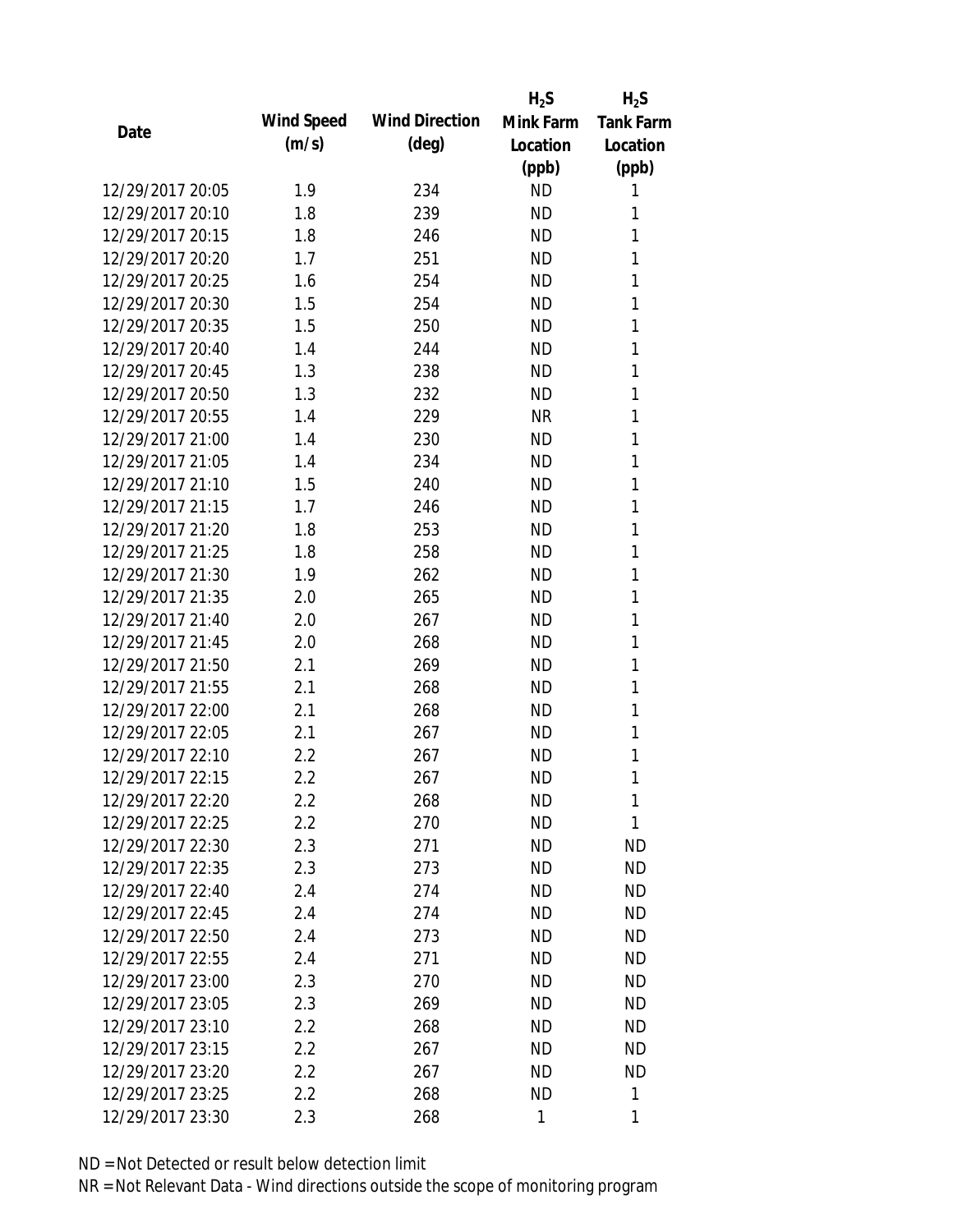|                  |            |                       | $H_2S$    | $H_2S$           |
|------------------|------------|-----------------------|-----------|------------------|
| Date             | Wind Speed | <b>Wind Direction</b> | Mink Farm | <b>Tank Farm</b> |
|                  | (m/s)      | $(\text{deg})$        | Location  | Location         |
|                  |            |                       | (ppb)     | (ppb)            |
| 12/29/2017 23:35 | 2.3        | 268                   | 1         | 1                |
| 12/29/2017 23:40 | 2.4        | 269                   | <b>ND</b> | 1                |
| 12/29/2017 23:45 | 2.4        | 271                   | <b>ND</b> | $\mathbf{1}$     |
| 12/29/2017 23:50 | 2.5        | 273                   | <b>ND</b> | 1                |
| 12/29/2017 23:55 | 2.5        | 275                   | <b>ND</b> | $\mathbf{1}$     |
| 12/29/2017 24:00 | 2.5        | 278                   | <b>ND</b> | <b>NR</b>        |
| 12/30/2017 00:05 | 2.5        | 281                   | <b>ND</b> | <b>NR</b>        |
| 12/30/2017 00:10 | 2.6        | 284                   | <b>ND</b> | <b>NR</b>        |
| 12/30/2017 00:15 | 2.6        | 285                   | <b>ND</b> | <b>NR</b>        |
| 12/30/2017 00:20 | 2.7        | 286                   | <b>ND</b> | <b>NR</b>        |
| 12/30/2017 00:25 | 2.8        | 286                   | <b>ND</b> | <b>NR</b>        |
| 12/30/2017 00:30 | 2.9        | 286                   | <b>ND</b> | <b>NR</b>        |
| 12/30/2017 00:35 | 3.0        | 285                   | <b>ND</b> | <b>NR</b>        |
| 12/30/2017 00:40 | 3.1        | 283                   | ND        | <b>NR</b>        |
| 12/30/2017 00:45 | 3.1        | 282                   | <b>ND</b> | <b>NR</b>        |
| 12/30/2017 00:50 | 3.1        | 281                   | <b>ND</b> | <b>NR</b>        |
| 12/30/2017 00:55 | 3.0        | 279                   | <b>ND</b> | <b>NR</b>        |
| 12/30/2017 01:00 | 2.8        | 277                   | <b>ND</b> | <b>NR</b>        |
| 12/30/2017 01:05 | 2.7        | 275                   | <b>ND</b> | 1                |
| 12/30/2017 01:10 | 2.7        | 273                   | <b>ND</b> | 1                |
| 12/30/2017 01:15 | 2.7        | 271                   | <b>ND</b> | $\mathbf{1}$     |
| 12/30/2017 01:20 | 2.7        | 269                   | <b>ND</b> | $\mathbf{1}$     |
| 12/30/2017 01:25 | 2.7        | 268                   | <b>ND</b> | 1                |
| 12/30/2017 01:30 | 2.7        | 267                   | <b>ND</b> | $\mathbf{1}$     |
| 12/30/2017 01:35 | 2.7        | 267                   | <b>ND</b> | 1                |
| 12/30/2017 01:40 | 2.8        | 267                   | <b>ND</b> | <b>ND</b>        |
| 12/30/2017 01:45 | 2.8        | 268                   | <b>ND</b> | <b>ND</b>        |
| 12/30/2017 01:50 | 2.8        | 269                   | <b>ND</b> | <b>ND</b>        |
| 12/30/2017 01:55 | 2.8        | 269                   | <b>ND</b> | <b>ND</b>        |
| 12/30/2017 02:00 | 2.8        | 270                   | ND        | <b>ND</b>        |
| 12/30/2017 02:05 | 2.8        | 271                   | <b>ND</b> | <b>ND</b>        |
| 12/30/2017 02:10 | 2.8        | 272                   | <b>ND</b> | <b>ND</b>        |
| 12/30/2017 02:15 | 2.8        | 273                   | <b>ND</b> | <b>ND</b>        |
| 12/30/2017 02:20 | 2.9        | 275                   | <b>ND</b> | <b>ND</b>        |
| 12/30/2017 02:25 | 3.0        | 277                   | <b>ND</b> | <b>NR</b>        |
| 12/30/2017 02:30 | 3.1        | 279                   | 1         | <b>NR</b>        |
| 12/30/2017 02:35 | 3.2        | 282                   | 1         | <b>NR</b>        |
| 12/30/2017 02:40 | 3.3        | 285                   | 1         | <b>NR</b>        |
| 12/30/2017 02:45 | 3.4        | 289                   | 1         | <b>NR</b>        |
| 12/30/2017 02:50 | 3.5        | 293                   | <b>ND</b> | <b>NR</b>        |
| 12/30/2017 02:55 | 3.7        | 296                   | <b>ND</b> | <b>NR</b>        |
| 12/30/2017 03:00 | 3.8        | 300                   | <b>ND</b> | <b>NR</b>        |
|                  |            |                       |           |                  |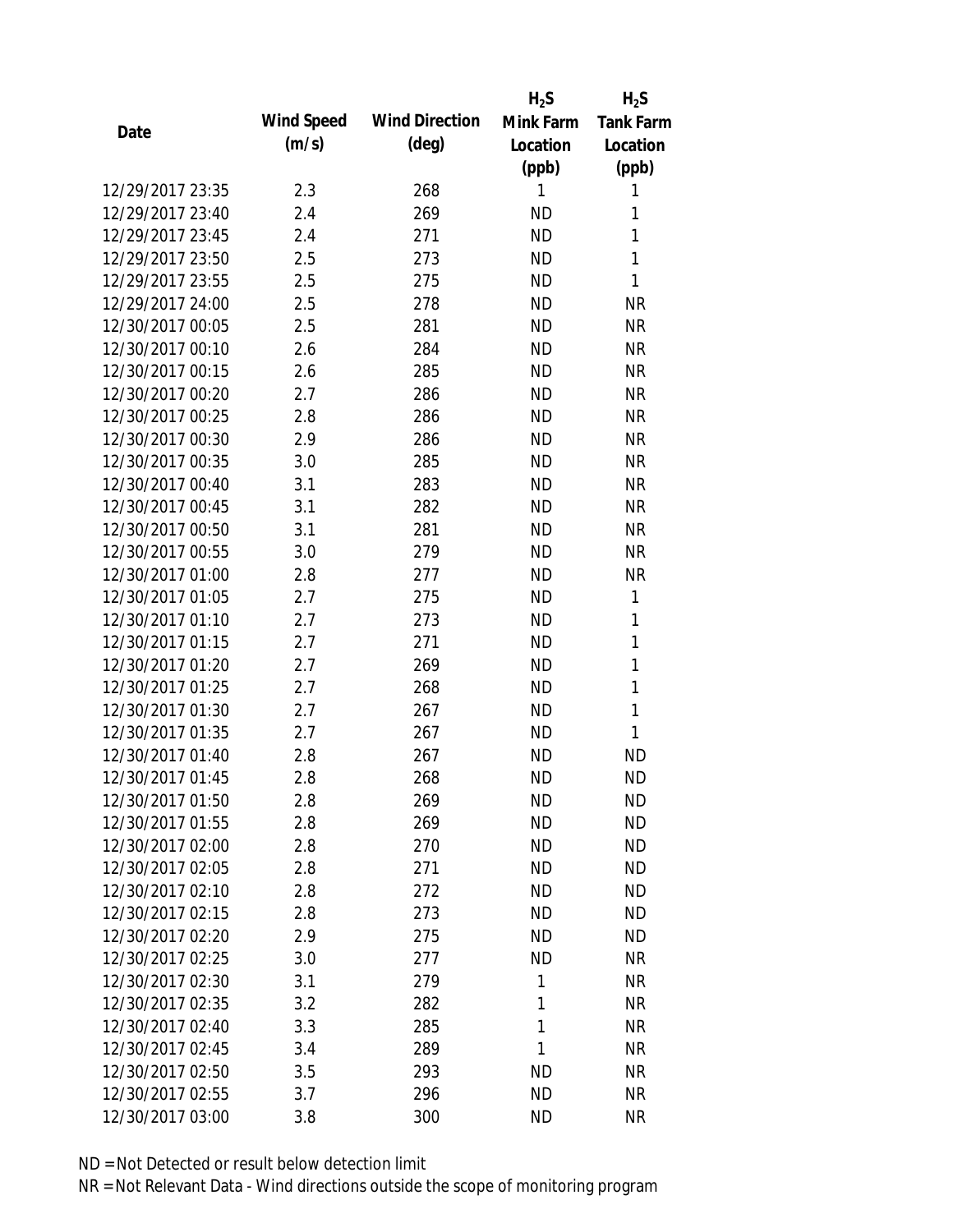|                  |            |                       | $H_2S$    | $H_2S$           |
|------------------|------------|-----------------------|-----------|------------------|
| Date             | Wind Speed | <b>Wind Direction</b> | Mink Farm | <b>Tank Farm</b> |
|                  | (m/s)      | $(\text{deg})$        | Location  | Location         |
|                  |            |                       | (ppb)     | (ppb)            |
| 12/30/2017 03:05 | 3.9        | 302                   | <b>ND</b> | <b>NR</b>        |
| 12/30/2017 03:10 | 4.0        | 304                   | <b>ND</b> | <b>NR</b>        |
| 12/30/2017 03:15 | 4.1        | 305                   | <b>ND</b> | <b>NR</b>        |
| 12/30/2017 03:20 | 4.1        | 306                   | <b>ND</b> | <b>NR</b>        |
| 12/30/2017 03:25 | 4.1        | 306                   | <b>ND</b> | <b>NR</b>        |
| 12/30/2017 03:30 | 4.1        | 306                   | <b>ND</b> | <b>NR</b>        |
| 12/30/2017 03:35 | 4.1        | 306                   | <b>ND</b> | <b>NR</b>        |
| 12/30/2017 03:40 | 4.1        | 306                   | <b>ND</b> | <b>NR</b>        |
| 12/30/2017 03:45 | 4.1        | 306                   | <b>ND</b> | <b>NR</b>        |
| 12/30/2017 03:50 | 4.1        | 306                   | <b>ND</b> | <b>NR</b>        |
| 12/30/2017 03:55 | 4.1        | 306                   | <b>ND</b> | <b>NR</b>        |
| 12/30/2017 04:00 | 4.1        | 307                   | <b>ND</b> | <b>NR</b>        |
| 12/30/2017 04:05 | 4.2        | 307                   | <b>ND</b> | <b>NR</b>        |
| 12/30/2017 04:10 | 4.2        | 306                   | <b>ND</b> | <b>NR</b>        |
| 12/30/2017 04:15 | 4.3        | 306                   | <b>ND</b> | <b>NR</b>        |
| 12/30/2017 04:20 | 4.5        | 305                   | <b>ND</b> | <b>NR</b>        |
| 12/30/2017 04:25 | 4.6        | 305                   | <b>ND</b> | <b>NR</b>        |
| 12/30/2017 04:30 | 4.7        | 304                   | <b>ND</b> | <b>NR</b>        |
| 12/30/2017 04:35 | 4.7        | 304                   | <b>ND</b> | <b>NR</b>        |
| 12/30/2017 04:40 | 4.7        | 304                   | <b>ND</b> | <b>NR</b>        |
| 12/30/2017 04:45 | 4.7        | 305                   | <b>ND</b> | <b>NR</b>        |
| 12/30/2017 04:50 | 4.6        | 305                   | <b>ND</b> | <b>NR</b>        |
| 12/30/2017 04:55 | 4.5        | 306                   | <b>ND</b> | <b>NR</b>        |
| 12/30/2017 05:00 | 4.5        | 306                   | <b>ND</b> | <b>NR</b>        |
| 12/30/2017 05:05 | 4.5        | 307                   | <b>ND</b> | <b>NR</b>        |
| 12/30/2017 05:10 | 4.5        | 309                   | <b>ND</b> | <b>NR</b>        |
| 12/30/2017 05:15 | 4.6        | 310                   | <b>ND</b> | <b>NR</b>        |
| 12/30/2017 05:20 | 4.7        | 312                   | ND        | <b>NR</b>        |
| 12/30/2017 05:25 | 4.9        | 314                   | <b>ND</b> | <b>NR</b>        |
| 12/30/2017 05:30 | 5.2        | 316                   | <b>ND</b> | <b>NR</b>        |
| 12/30/2017 05:35 | 5.3        | 318                   | <b>ND</b> | <b>NR</b>        |
| 12/30/2017 05:40 | 5.5        | 319                   | <b>ND</b> | <b>NR</b>        |
| 12/30/2017 05:45 | 5.7        | 319                   | <b>ND</b> | <b>NR</b>        |
| 12/30/2017 05:50 | 5.8        | 320                   | <b>ND</b> | <b>NR</b>        |
| 12/30/2017 05:55 | 5.8        | 322                   | <b>ND</b> | <b>NR</b>        |
| 12/30/2017 06:00 | 5.7        | 323                   | <b>ND</b> | <b>NR</b>        |
| 12/30/2017 06:05 | 5.6        | 325                   | <b>ND</b> | <b>NR</b>        |
| 12/30/2017 06:10 | 5.5        | 327                   | <b>ND</b> | <b>NR</b>        |
| 12/30/2017 06:15 | 5.4        | 329                   | <b>ND</b> | <b>NR</b>        |
| 12/30/2017 06:20 | 5.4        | 330                   | <b>ND</b> | <b>NR</b>        |
| 12/30/2017 06:25 | 5.3        | 330                   | <b>ND</b> | <b>NR</b>        |
| 12/30/2017 06:30 | 5.4        | 330                   | <b>ND</b> | <b>NR</b>        |
|                  |            |                       |           |                  |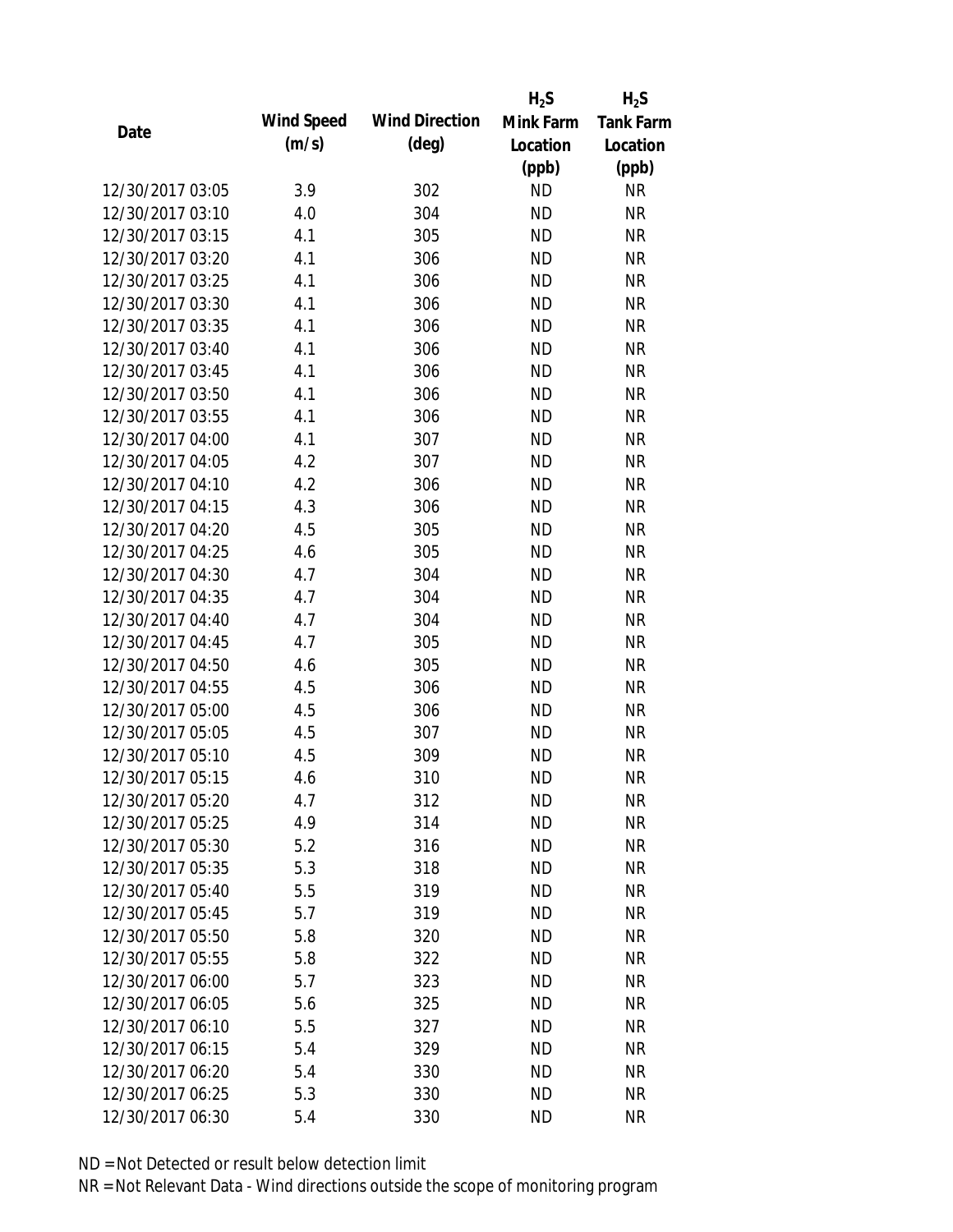|                  |            |                       | $H_2S$    | $H_2S$           |
|------------------|------------|-----------------------|-----------|------------------|
|                  | Wind Speed | <b>Wind Direction</b> | Mink Farm | <b>Tank Farm</b> |
| Date             | (m/s)      | $(\text{deg})$        | Location  | Location         |
|                  |            |                       | (ppb)     | (ppb)            |
| 12/30/2017 06:35 | 5.5        | 329                   | <b>ND</b> | <b>NR</b>        |
| 12/30/2017 06:40 | 5.6        | 329                   | <b>ND</b> | <b>NR</b>        |
| 12/30/2017 06:45 | 5.7        | 328                   | <b>ND</b> | <b>NR</b>        |
| 12/30/2017 06:50 | 5.7        | 327                   | <b>ND</b> | <b>NR</b>        |
| 12/30/2017 06:55 | 5.7        | 327                   | <b>ND</b> | <b>NR</b>        |
| 12/30/2017 07:00 | 5.7        | 327                   | <b>ND</b> | <b>NR</b>        |
| 12/30/2017 07:05 | 5.6        | 327                   | <b>ND</b> | <b>NR</b>        |
| 12/30/2017 07:10 | 5.5        | 327                   | <b>ND</b> | <b>NR</b>        |
| 12/30/2017 07:15 | 5.6        | 327                   | <b>ND</b> | <b>NR</b>        |
| 12/30/2017 07:20 | 5.7        | 327                   | <b>ND</b> | <b>NR</b>        |
| 12/30/2017 07:25 | 5.9        | 327                   | <b>ND</b> | <b>NR</b>        |
| 12/30/2017 07:30 | 6.1        | 327                   | <b>ND</b> | <b>NR</b>        |
| 12/30/2017 07:35 | 6.3        | 327                   | <b>ND</b> | <b>NR</b>        |
| 12/30/2017 07:40 | 6.6        | 327                   | <b>ND</b> | <b>NR</b>        |
| 12/30/2017 07:45 | 6.7        | 327                   | <b>ND</b> | <b>NR</b>        |
| 12/30/2017 07:50 | 6.7        | 327                   | <b>ND</b> | <b>NR</b>        |
| 12/30/2017 07:55 | 6.6        | 327                   | <b>ND</b> | <b>NR</b>        |
| 12/30/2017 08:00 | 6.5        | 327                   | <b>ND</b> | <b>NR</b>        |
| 12/30/2017 08:05 | 6.4        | 328                   | <b>ND</b> | <b>NR</b>        |
| 12/30/2017 08:10 | 6.3        | 329                   | <b>ND</b> | <b>NR</b>        |
| 12/30/2017 08:15 | 6.3        | 329                   | <b>ND</b> | <b>NR</b>        |
| 12/30/2017 08:20 | 6.3        | 329                   | <b>ND</b> | <b>NR</b>        |
| 12/30/2017 08:25 | 6.5        | 329                   | <b>ND</b> | <b>NR</b>        |
| 12/30/2017 08:30 | 6.7        | 328                   | <b>ND</b> | <b>NR</b>        |
| 12/30/2017 08:35 | 6.8        | 327                   | <b>ND</b> | <b>NR</b>        |
| 12/30/2017 08:40 | 6.9        | 326                   | <b>ND</b> | <b>NR</b>        |
| 12/30/2017 08:45 | 7.0        | 325                   | <b>ND</b> | <b>NR</b>        |
| 12/30/2017 08:50 | 7.0        | 325                   | <b>ND</b> | <b>NR</b>        |
| 12/30/2017 08:55 | 7.0        | 324                   | <b>ND</b> | <b>NR</b>        |
| 12/30/2017 09:00 | 6.9        | 324                   | <b>ND</b> | <b>NR</b>        |
| 12/30/2017 09:05 | 6.9        | 324                   | <b>ND</b> | <b>NR</b>        |
| 12/30/2017 09:10 | 6.9        | 325                   | <b>ND</b> | <b>NR</b>        |
| 12/30/2017 09:15 | 6.9        | 325                   | <b>ND</b> | <b>NR</b>        |
| 12/30/2017 09:20 | 6.9        | 325                   | <b>ND</b> | <b>NR</b>        |
| 12/30/2017 09:25 | 6.8        | 325                   | <b>ND</b> | <b>NR</b>        |
| 12/30/2017 09:30 | 6.7        | 325                   | <b>ND</b> | <b>NR</b>        |
| 12/30/2017 09:35 | 6.6        | 325                   | <b>ND</b> | <b>NR</b>        |
| 12/30/2017 09:40 | 6.5        | 325                   | <b>ND</b> | <b>NR</b>        |
| 12/30/2017 09:45 | 6.4        | 326                   | <b>ND</b> | <b>NR</b>        |
| 12/30/2017 09:50 | 6.4        | 325                   | <b>ND</b> | NR               |
| 12/30/2017 09:55 | 6.4        | 325                   | <b>ND</b> | <b>NR</b>        |
| 12/30/2017 10:00 | 6.4        | 324                   | <b>ND</b> | <b>NR</b>        |
|                  |            |                       |           |                  |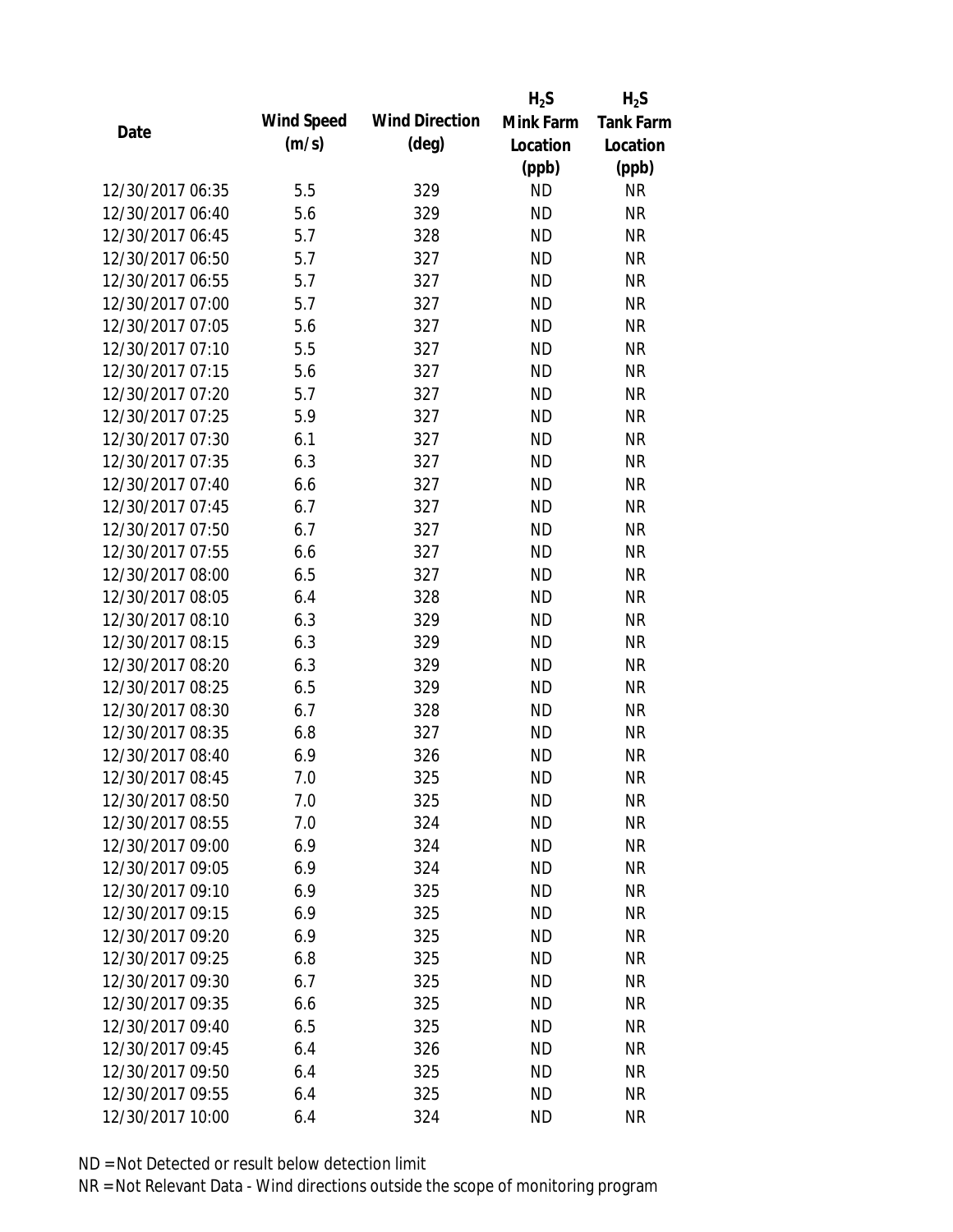|                  |            |                       | $H_2S$    | $H_2S$           |
|------------------|------------|-----------------------|-----------|------------------|
| Date             | Wind Speed | <b>Wind Direction</b> | Mink Farm | <b>Tank Farm</b> |
|                  | (m/s)      | $(\text{deg})$        | Location  | Location         |
|                  |            |                       | (ppb)     | (ppb)            |
| 12/30/2017 10:05 | 6.4        | 324                   | <b>ND</b> | <b>NR</b>        |
| 12/30/2017 10:10 | 6.5        | 323                   | <b>ND</b> | <b>NR</b>        |
| 12/30/2017 10:15 | 6.7        | 322                   | <b>ND</b> | <b>NR</b>        |
| 12/30/2017 10:20 | 6.8        | 322                   | <b>ND</b> | <b>NR</b>        |
| 12/30/2017 10:25 | 7.0        | 321                   | <b>ND</b> | <b>NR</b>        |
| 12/30/2017 10:30 | 7.1        | 322                   | <b>ND</b> | <b>NR</b>        |
| 12/30/2017 10:35 | 7.2        | 321                   | <b>ND</b> | <b>NR</b>        |
| 12/30/2017 10:40 | 7.0        | 321                   | <b>ND</b> | <b>NR</b>        |
| 12/30/2017 10:45 | 6.8        | 321                   | <b>ND</b> | <b>NR</b>        |
| 12/30/2017 10:50 | 6.5        | 321                   | <b>ND</b> | <b>NR</b>        |
| 12/30/2017 10:55 | 6.2        | 320                   | <b>ND</b> | <b>NR</b>        |
| 12/30/2017 11:00 | 5.9        | 320                   | <b>ND</b> | <b>NR</b>        |
| 12/30/2017 11:05 | 5.8        | 319                   | <b>ND</b> | <b>NR</b>        |
| 12/30/2017 11:10 | 5.7        | 319                   | <b>ND</b> | <b>NR</b>        |
| 12/30/2017 11:15 | 5.8        | 319                   | <b>ND</b> | <b>NR</b>        |
| 12/30/2017 11:20 | 5.9        | 319                   | <b>ND</b> | <b>NR</b>        |
| 12/30/2017 11:25 | 6.0        | 319                   | <b>ND</b> | <b>NR</b>        |
| 12/30/2017 11:30 | 6.0        | 319                   | <b>ND</b> | <b>NR</b>        |
| 12/30/2017 11:35 | 6.1        | 318                   | <b>ND</b> | <b>NR</b>        |
| 12/30/2017 11:40 | 6.1        | 317                   | <b>ND</b> | <b>NR</b>        |
| 12/30/2017 11:45 | 6.1        | 317                   | <b>ND</b> | <b>NR</b>        |
| 12/30/2017 11:50 | 6.1        | 318                   | <b>ND</b> | <b>NR</b>        |
| 12/30/2017 11:55 | 6.1        | 318                   | <b>ND</b> | <b>NR</b>        |
| 12/30/2017 12:00 | 6.2        | 320                   | <b>ND</b> | <b>NR</b>        |
| 12/30/2017 12:05 | 6.2        | 322                   | <b>ND</b> | <b>NR</b>        |
| 12/30/2017 12:10 | 6.2        | 324                   | <b>ND</b> | <b>NR</b>        |
| 12/30/2017 12:15 | 6.2        | 324                   | <b>ND</b> | <b>NR</b>        |
| 12/30/2017 12:20 | 6.3        | 323                   | <b>ND</b> | <b>NR</b>        |
| 12/30/2017 12:25 | 6.2        | 322                   | <b>ND</b> | <b>NR</b>        |
| 12/30/2017 12:30 | 6.2        | 319                   | <b>ND</b> | <b>NR</b>        |
| 12/30/2017 12:35 | 6.1        | 316                   | <b>ND</b> | <b>NR</b>        |
| 12/30/2017 12:40 | 6.0        | 313                   | <b>ND</b> | <b>NR</b>        |
| 12/30/2017 12:45 | 6.0        | 311                   | <b>ND</b> | <b>NR</b>        |
| 12/30/2017 12:50 | 5.9        | 311                   | <b>ND</b> | <b>NR</b>        |
| 12/30/2017 12:55 | 5.8        | 312                   | <b>ND</b> | <b>NR</b>        |
| 12/30/2017 13:00 | 5.8        | 313                   | <b>ND</b> | <b>NR</b>        |
| 12/30/2017 13:05 | 5.7        | 315                   | <b>ND</b> | <b>NR</b>        |
| 12/30/2017 13:10 | 5.6        | 317                   | <b>ND</b> | <b>NR</b>        |
| 12/30/2017 13:15 | 5.5        | 318                   | <b>ND</b> | <b>NR</b>        |
| 12/30/2017 13:20 | 5.4        | 318                   | <b>ND</b> | <b>NR</b>        |
| 12/30/2017 13:25 | 5.2        | 318                   | <b>ND</b> | <b>NR</b>        |
| 12/30/2017 13:30 | 5.1        | 317                   | <b>ND</b> | <b>NR</b>        |
|                  |            |                       |           |                  |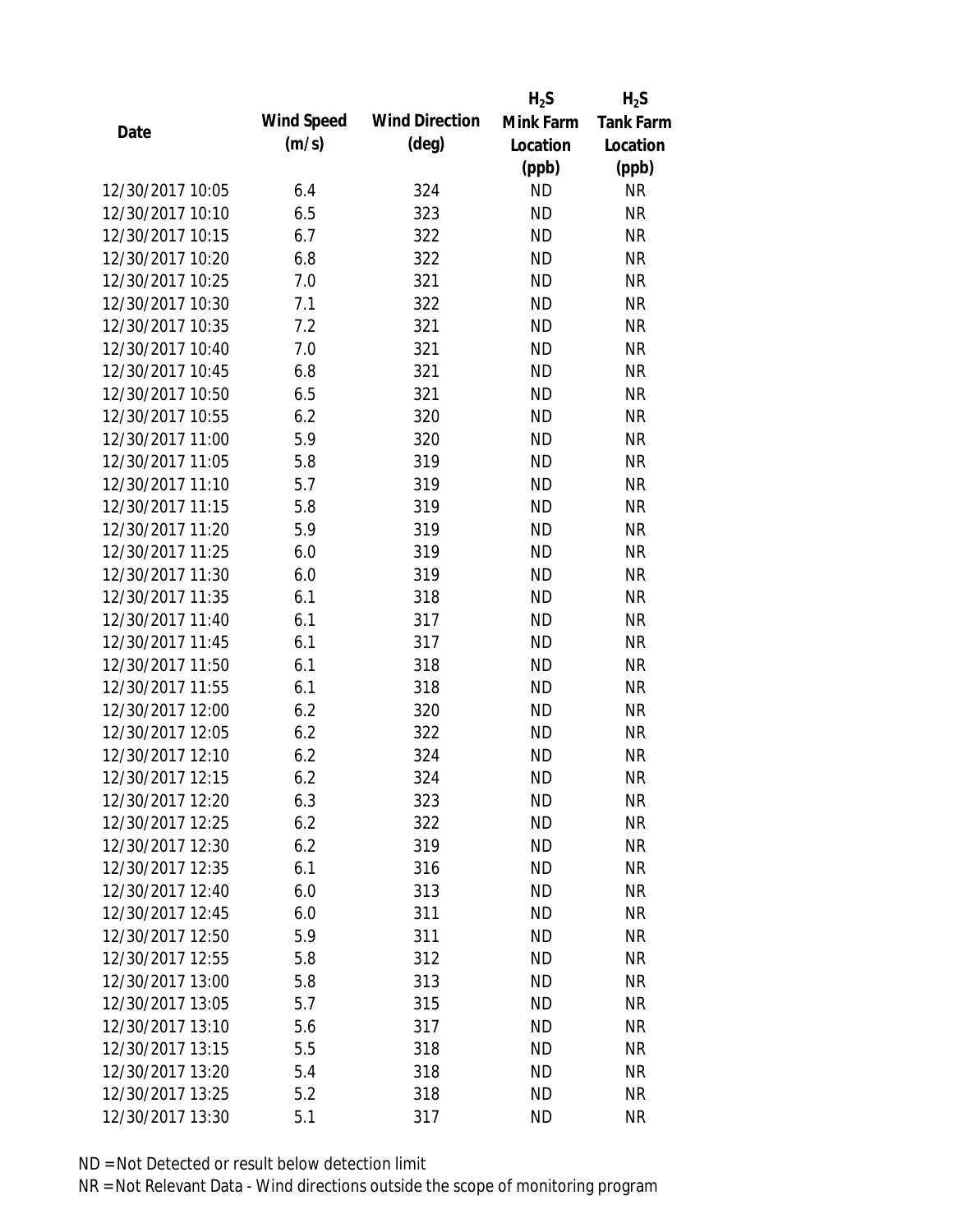|                  |            |                       | $H_2S$    | $H_2S$           |
|------------------|------------|-----------------------|-----------|------------------|
| Date             | Wind Speed | <b>Wind Direction</b> | Mink Farm | <b>Tank Farm</b> |
|                  | (m/s)      | $(\text{deg})$        | Location  | Location         |
|                  |            |                       | (ppb)     | (ppb)            |
| 12/30/2017 13:35 | 5.0        | 316                   | <b>ND</b> | <b>NR</b>        |
| 12/30/2017 13:40 | 4.9        | 315                   | <b>ND</b> | <b>NR</b>        |
| 12/30/2017 13:45 | 4.8        | 315                   | <b>ND</b> | <b>NR</b>        |
| 12/30/2017 13:50 | 4.8        | 315                   | <b>ND</b> | <b>NR</b>        |
| 12/30/2017 13:55 | 4.9        | 315                   | <b>ND</b> | <b>NR</b>        |
| 12/30/2017 14:00 | 5.0        | 316                   | <b>ND</b> | <b>NR</b>        |
| 12/30/2017 14:05 | 5.1        | 317                   | <b>ND</b> | <b>NR</b>        |
| 12/30/2017 14:10 | 5.2        | 318                   | <b>ND</b> | <b>NR</b>        |
| 12/30/2017 14:15 | 5.2        | 318                   | <b>ND</b> | <b>NR</b>        |
| 12/30/2017 14:20 | 5.2        | 318                   | <b>ND</b> | <b>NR</b>        |
| 12/30/2017 14:25 | 5.1        | 317                   | <b>ND</b> | <b>NR</b>        |
| 12/30/2017 14:30 | 5.0        | 316                   | <b>ND</b> | <b>NR</b>        |
| 12/30/2017 14:35 | 4.8        | 313                   | <b>ND</b> | <b>NR</b>        |
| 12/30/2017 14:40 | 4.7        | 311                   | <b>ND</b> | <b>NR</b>        |
| 12/30/2017 14:45 | 4.7        | 308                   | <b>ND</b> | <b>NR</b>        |
| 12/30/2017 14:50 | 4.7        | 305                   | <b>ND</b> | <b>NR</b>        |
| 12/30/2017 14:55 | 4.6        | 302                   | <b>ND</b> | <b>NR</b>        |
| 12/30/2017 15:00 | 4.6        | 301                   | <b>ND</b> | <b>NR</b>        |
| 12/30/2017 15:05 | 4.6        | 300                   | <b>ND</b> | <b>NR</b>        |
| 12/30/2017 15:10 | 4.6        | 301                   | <b>ND</b> | <b>NR</b>        |
| 12/30/2017 15:15 | 4.6        | 301                   | <b>ND</b> | <b>NR</b>        |
| 12/30/2017 15:20 | 4.6        | 302                   | <b>ND</b> | <b>NR</b>        |
| 12/30/2017 15:25 | 4.7        | 303                   | <b>ND</b> | <b>NR</b>        |
| 12/30/2017 15:30 | 4.7        | 303                   | <b>ND</b> | <b>NR</b>        |
| 12/30/2017 15:35 | 4.7        | 304                   | <b>ND</b> | <b>NR</b>        |
| 12/30/2017 15:40 | 4.7        | 304                   | <b>ND</b> | <b>NR</b>        |
| 12/30/2017 15:45 | 4.7        | 304                   | <b>ND</b> | <b>NR</b>        |
| 12/30/2017 15:50 | 4.7        | 305                   | <b>ND</b> | <b>NR</b>        |
| 12/30/2017 15:55 | 4.7        | 306                   | <b>ND</b> | <b>NR</b>        |
| 12/30/2017 16:00 | 4.6        | 306                   | <b>ND</b> | <b>NR</b>        |
| 12/30/2017 16:05 | 4.6        | 306                   | <b>ND</b> | <b>NR</b>        |
| 12/30/2017 16:10 | 4.5        | 305                   | <b>ND</b> | <b>NR</b>        |
| 12/30/2017 16:15 | 4.5        | 304                   | <b>ND</b> | <b>NR</b>        |
| 12/30/2017 16:20 | 4.5        | 303                   | <b>ND</b> | <b>NR</b>        |
| 12/30/2017 16:25 | 4.5        | 302                   | <b>ND</b> | <b>NR</b>        |
| 12/30/2017 16:30 | 4.5        | 301                   | <b>ND</b> | <b>NR</b>        |
| 12/30/2017 16:35 | 4.6        | 301                   | <b>ND</b> | <b>NR</b>        |
| 12/30/2017 16:40 | 4.7        | 302                   | <b>ND</b> | <b>NR</b>        |
| 12/30/2017 16:45 | 4.7        | 302                   | <b>ND</b> | <b>NR</b>        |
| 12/30/2017 16:50 | 4.7        | 303                   | <b>ND</b> | NR               |
| 12/30/2017 16:55 | 4.7        | 303                   | <b>ND</b> | <b>NR</b>        |
|                  |            |                       |           |                  |
| 12/30/2017 17:00 | 4.7        | 304                   | <b>ND</b> | <b>NR</b>        |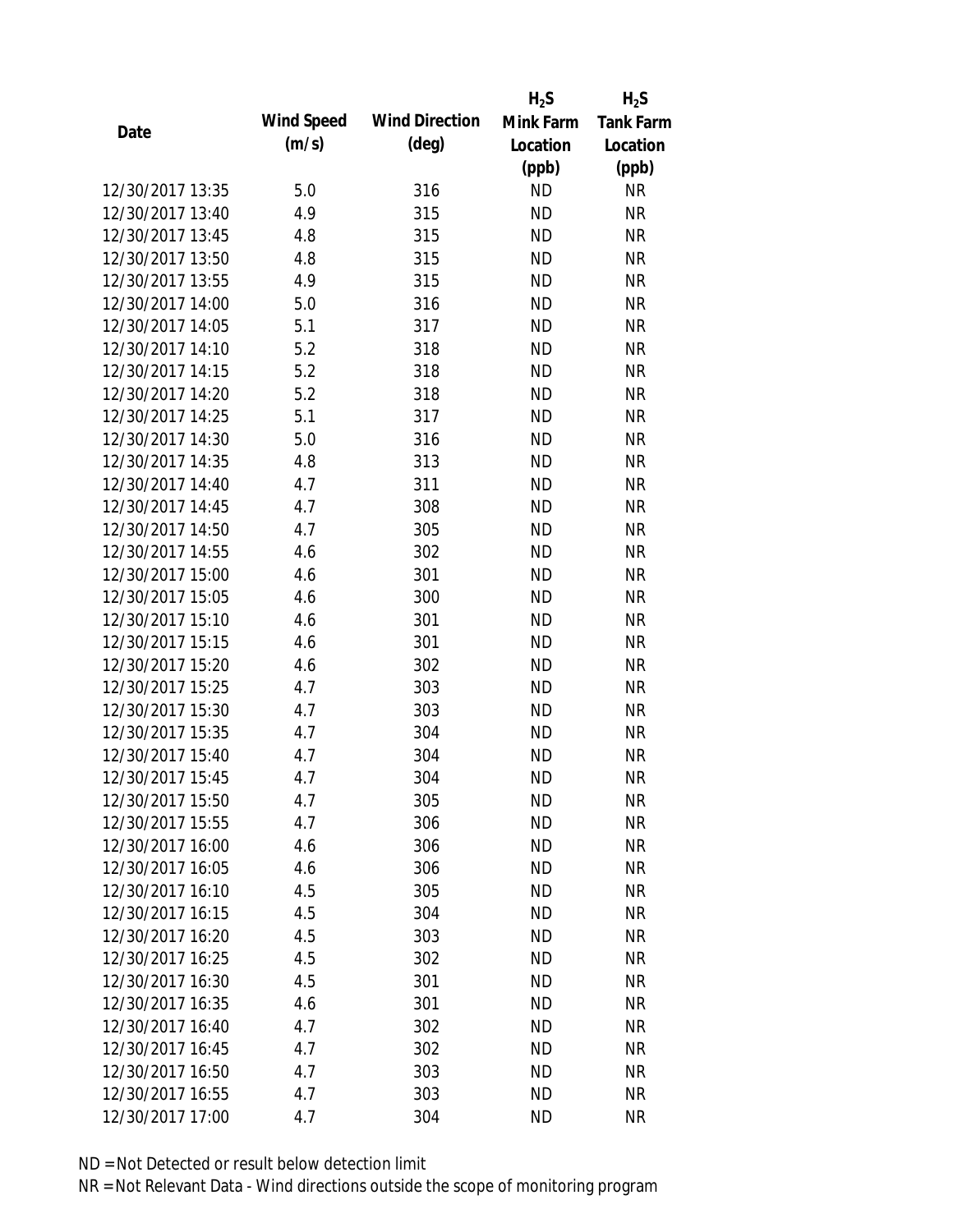|                  |            |                       | $H_2S$    | $H_2S$           |
|------------------|------------|-----------------------|-----------|------------------|
| Date             | Wind Speed | <b>Wind Direction</b> | Mink Farm | <b>Tank Farm</b> |
|                  | (m/s)      | $(\text{deg})$        | Location  | Location         |
|                  |            |                       | (ppb)     | (ppb)            |
| 12/30/2017 17:05 | 4.6        | 303                   | <b>ND</b> | <b>NR</b>        |
| 12/30/2017 17:10 | 4.4        | 301                   | <b>ND</b> | <b>NR</b>        |
| 12/30/2017 17:15 | 4.3        | 299                   | <b>ND</b> | <b>NR</b>        |
| 12/30/2017 17:20 | 4.2        | 296                   | <b>ND</b> | <b>NR</b>        |
| 12/30/2017 17:25 | 4.0        | 293                   | <b>ND</b> | <b>NR</b>        |
| 12/30/2017 17:30 | 3.8        | 290                   | <b>ND</b> | <b>NR</b>        |
| 12/30/2017 17:35 | 3.7        | 287                   | <b>ND</b> | <b>NR</b>        |
| 12/30/2017 17:40 | 3.6        | 286                   | <b>ND</b> | <b>NR</b>        |
| 12/30/2017 17:45 | 3.5        | 285                   | <b>ND</b> | <b>NR</b>        |
| 12/30/2017 17:50 | 3.4        | 286                   | <b>ND</b> | <b>NR</b>        |
| 12/30/2017 17:55 | 3.4        | 287                   | <b>ND</b> | <b>NR</b>        |
| 12/30/2017 18:00 | 3.4        | 288                   | <b>ND</b> | <b>NR</b>        |
| 12/30/2017 18:05 | 3.4        | 291                   | <b>ND</b> | <b>NR</b>        |
| 12/30/2017 18:10 | 3.4        | 293                   | <b>ND</b> | <b>NR</b>        |
| 12/30/2017 18:15 | 3.4        | 295                   | <b>ND</b> | <b>NR</b>        |
| 12/30/2017 18:20 | 3.4        | 297                   | <b>ND</b> | <b>NR</b>        |
| 12/30/2017 18:25 | 3.4        | 300                   | <b>ND</b> | <b>NR</b>        |
| 12/30/2017 18:30 | 3.6        | 303                   | <b>ND</b> | <b>NR</b>        |
| 12/30/2017 18:35 | 3.7        | 304                   | <b>ND</b> | <b>NR</b>        |
| 12/30/2017 18:40 | 3.8        | 305                   | <b>ND</b> | <b>NR</b>        |
| 12/30/2017 18:45 | 3.9        | 305                   | <b>ND</b> | <b>NR</b>        |
| 12/30/2017 18:50 | 3.9        | 305                   | <b>ND</b> | <b>NR</b>        |
| 12/30/2017 18:55 | 3.9        | 303                   | <b>ND</b> | <b>NR</b>        |
| 12/30/2017 19:00 | 3.8        | 301                   | <b>ND</b> | <b>NR</b>        |
| 12/30/2017 19:05 | 3.6        | 297                   | <b>ND</b> | <b>NR</b>        |
| 12/30/2017 19:10 | 3.4        | 294                   | <b>ND</b> | <b>NR</b>        |
| 12/30/2017 19:15 | 3.3        | 290                   | <b>ND</b> | <b>NR</b>        |
| 12/30/2017 19:20 | 3.2        | 286                   | <b>ND</b> | <b>NR</b>        |
| 12/30/2017 19:25 | 3.1        | 284                   | <b>ND</b> | <b>NR</b>        |
| 12/30/2017 19:30 | 3.0        | 282                   | ND        | <b>NR</b>        |
| 12/30/2017 19:35 | 2.9        | 281                   | <b>ND</b> | <b>NR</b>        |
| 12/30/2017 19:40 | 2.7        | 281                   | <b>ND</b> | <b>NR</b>        |
| 12/30/2017 19:45 | 2.5        | 280                   | <b>ND</b> | <b>NR</b>        |
| 12/30/2017 19:50 | 2.4        | 280                   | <b>ND</b> | <b>NR</b>        |
| 12/30/2017 19:55 | 2.3        | 281                   | <b>ND</b> | <b>NR</b>        |
| 12/30/2017 20:00 | 2.2        | 281                   | <b>ND</b> | <b>NR</b>        |
| 12/30/2017 20:05 | 2.2        | 282                   | <b>ND</b> | <b>NR</b>        |
| 12/30/2017 20:10 | 2.2        | 285                   | <b>ND</b> | <b>NR</b>        |
| 12/30/2017 20:15 | 2.3        | 287                   | <b>ND</b> | <b>NR</b>        |
| 12/30/2017 20:20 | 2.4        | 290                   | <b>ND</b> | <b>NR</b>        |
| 12/30/2017 20:25 | 2.6        | 293                   | <b>ND</b> | <b>NR</b>        |
| 12/30/2017 20:30 | 2.8        | 297                   | <b>ND</b> | <b>NR</b>        |
|                  |            |                       |           |                  |